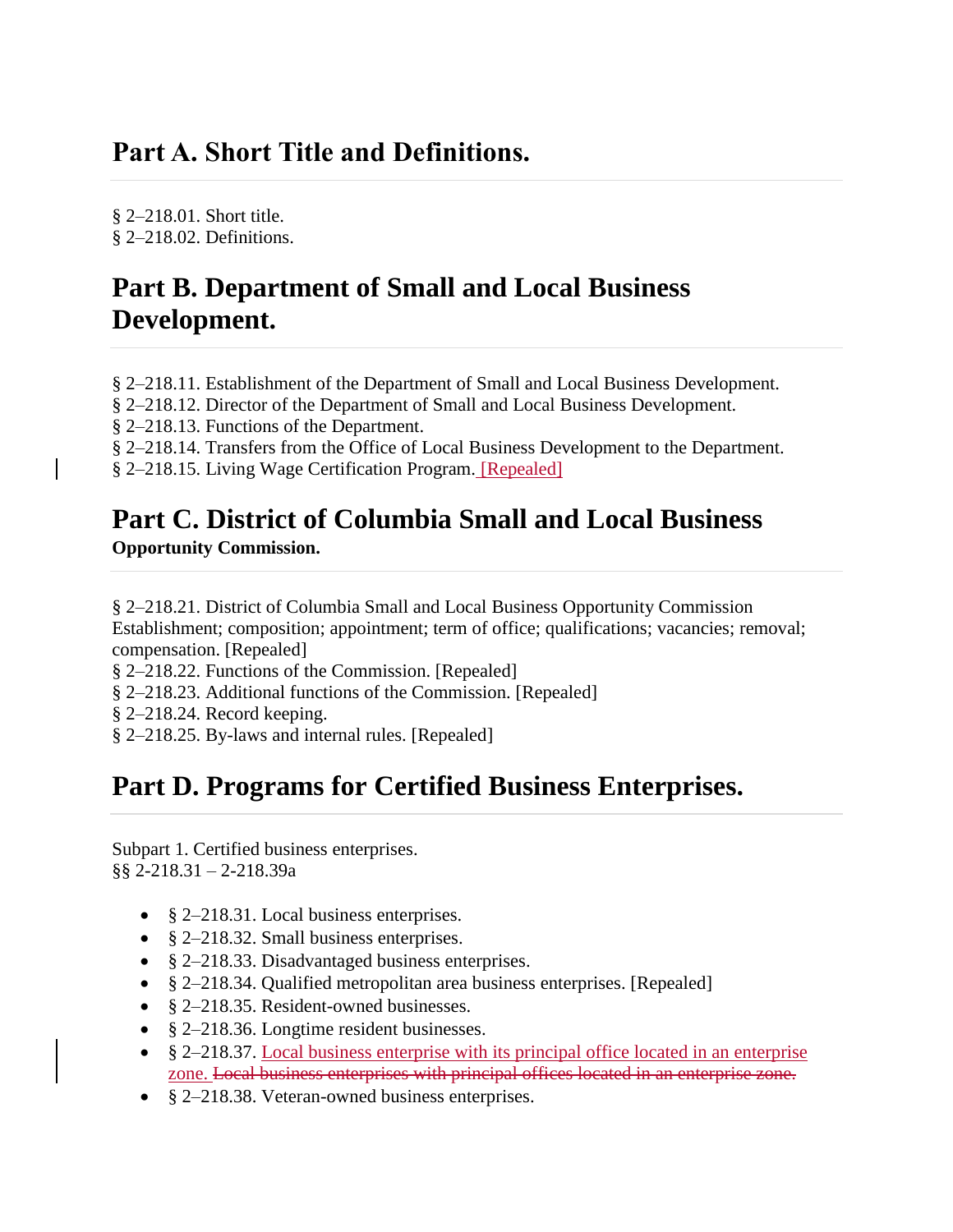- § 2–218.39. Local [manufacturing](https://code.dccouncil.us/dc/council/code/sections/2-218.39.html) business enterprises.
- § [2–218.39a.](https://code.dccouncil.us/dc/council/code/sections/2-218.39a.html) Certified joint venture.

Subpart 2. [Requirements](https://code.dccouncil.us/dc/council/code/titles/2/chapters/2/subchapters/IX-A/parts/D/subparts/2/) of programs. §§ 2-218.41 – 2-218.55

- § 2–218.41. Goals for District agencies with respect to contracting and [procurement.](https://code.dccouncil.us/dc/council/code/sections/2-218.41.html)
- § 2–218.42. Required programs, [procedures,](https://code.dccouncil.us/dc/council/code/sections/2-218.42.html) and policies to achieve contracting and [procurement](https://code.dccouncil.us/dc/council/code/sections/2-218.42.html) goals.
- § 2–218.43. Bid and proposal [preferences.](https://code.dccouncil.us/dc/council/code/sections/2-218.43.html)
- § 2–218.44. [Mandatory](https://code.dccouncil.us/dc/council/code/sections/2-218.44.html) set-asides of District agency contracts for small business enterprises or certified business [enterprises.](https://code.dccouncil.us/dc/council/code/sections/2-218.44.html)
- § 2–218.45. [Mandatory](https://code.dccouncil.us/dc/council/code/sections/2-218.45.html) set-asides of contracts in the District of Columbia Supply Schedule for small business enterprises or certified business [enterprises.](https://code.dccouncil.us/dc/council/code/sections/2-218.45.html)
- § [2–218.45a.](https://code.dccouncil.us/dc/council/code/sections/2-218.45a.html) Mandatory set-asides for small business enterprises and certified business enterprises with respect to follow-on and renewable [acquisitions.](https://code.dccouncil.us/dc/council/code/sections/2-218.45a.html)
- § 2–218.46. Performance and subcontracting requirements for government-assisted [projects; subcontracting plans.](https://code.dccouncil.us/dc/council/code/sections/2-218.46.html) Performance and subcontracting requirements for construction and [non-construction](https://code.dccouncil.us/dc/council/code/sections/2-218.46.html) contracts; subcontracting plans.
- § 2–218.46a. Invoice submission timing and subcontractor payment requirements for government-assisted projects.
- § 2–218.47. Unbundling [requirement.](https://code.dccouncil.us/dc/council/code/sections/2-218.47.html)
- § 2-218.48. Enforcement and penalties for breach of [subcontracting](https://code.dccouncil.us/dc/council/code/sections/2-218.48.html) plan.
- § 2–218.49. Other [procedures](https://code.dccouncil.us/dc/council/code/sections/2-218.49.html) and programs.
- § 2–218.49a. Equity and development [participation.](https://code.dccouncil.us/dc/council/code/sections/2-218.49a.html)
- § 2–218.50. Special requirements for government [corporations.](https://code.dccouncil.us/dc/council/code/sections/2-218.50.html) [Repealed]
- § 2–218.51. Waiver of [subcontracting](https://code.dccouncil.us/dc/council/code/sections/2-218.51.html) requirements.
- § 2–218.52. [Enforcement](https://code.dccouncil.us/dc/council/code/sections/2-218.52.html) mechanism against an agency.
- § 2–218.53. Agency reporting [requirements.](https://code.dccouncil.us/dc/council/code/sections/2-218.53.html)
- § 2–218.54. Department reporting [requirements.](https://code.dccouncil.us/dc/council/code/sections/2-218.54.html)
- § 2–218.55. Regional [governmental](https://code.dccouncil.us/dc/council/code/sections/2-218.55.html) entities.

Subpart 3. [Certification.](https://code.dccouncil.us/dc/council/code/titles/2/chapters/2/subchapters/IX-A/parts/D/subparts/3/)  $\S$ § 2-218.61 – 2-218.65

- § 2–218.61. Certificate of [registration.](https://code.dccouncil.us/dc/council/code/sections/2-218.61.html)
- Sec. 2361a. Certificate of registration during a public health emergency.
- § 2–218.62. Provisional certification; [self-certification](https://code.dccouncil.us/dc/council/code/sections/2-218.62.html) prohibited. [Repealed]
- § 2–218.63. Revocation of [registration;](https://code.dccouncil.us/dc/council/code/sections/2-218.63.html) challenges to registration; penalties.
- § 2–218.64. [Identification](https://code.dccouncil.us/dc/council/code/sections/2-218.64.html) of small or certified business enterprises in bids or proposals; false statements on [certification;](https://code.dccouncil.us/dc/council/code/sections/2-218.64.html) penalties.
- § 2–218.65. [Certification](https://code.dccouncil.us/dc/council/code/sections/2-218.65.html) audits.

Subpart 3A. [Stabilization](https://code.dccouncil.us/dc/council/code/titles/2/chapters/2/subchapters/IX-A/parts/D/subparts/3A/) and Job Creation Strategy. §§ 2-218.66 – 2-218.69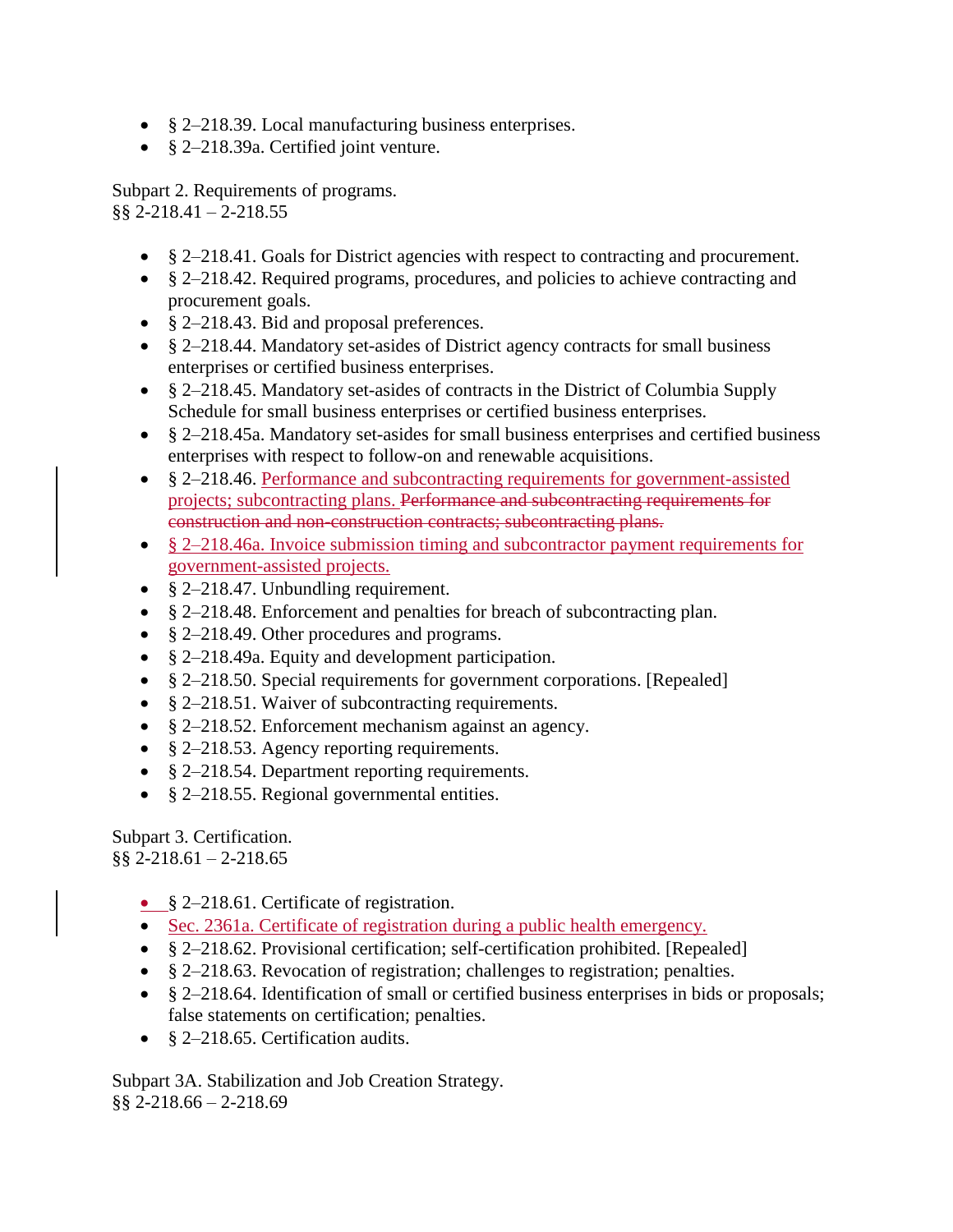- § 2–218.66. Services to certified business [enterprise.](https://code.dccouncil.us/dc/council/code/sections/2-218.66.html)
- § 2–218.67. [Establishment](https://code.dccouncil.us/dc/council/code/sections/2-218.67.html) of the Volunteer Corp of Executives and [Entrepreneurs.\[](https://code.dccouncil.us/dc/council/code/sections/2-218.67.html)Repealed]
- § 2–218.68. [Management](https://code.dccouncil.us/dc/council/code/sections/2-218.68.html) and direction.
- § 2–218.69. [Procurement](https://code.dccouncil.us/dc/council/code/sections/2-218.69.html) training and assistance.

Subpart 4. Triennial review and [rulemaking.](https://code.dccouncil.us/dc/council/code/titles/2/chapters/2/subchapters/IX-A/parts/D/subparts/4/) §§ 2-218.71 – 2-218.72

- § 2–218.71. Triennial review of program and subchapter. [Repealed]
- § 2–218.72. [Rulemaking](https://code.dccouncil.us/dc/council/code/sections/2-218.72.html) authority.

Subpart 5. Financial [Assistance.](https://code.dccouncil.us/dc/council/code/titles/2/chapters/2/subchapters/IX-A/parts/D/subparts/5/) §§ 2-218.75 – 2-218.76

- § [2–218.75.](https://code.dccouncil.us/dc/council/code/sections/2-218.75.html) Small Business Capital Access Fund.
- § 2–218.76. Commercial [Revitalization](https://code.dccouncil.us/dc/council/code/sections/2-218.76.html) Assistance Fund. [Repealed]

### **Part E. Repealers.**

§ 2–218.81. [\[Reserved\].](https://code.dccouncil.us/dc/council/code/sections/2-218.81.html) § 2–218.82. [Repealers.](https://code.dccouncil.us/dc/council/code/sections/2-218.82.html)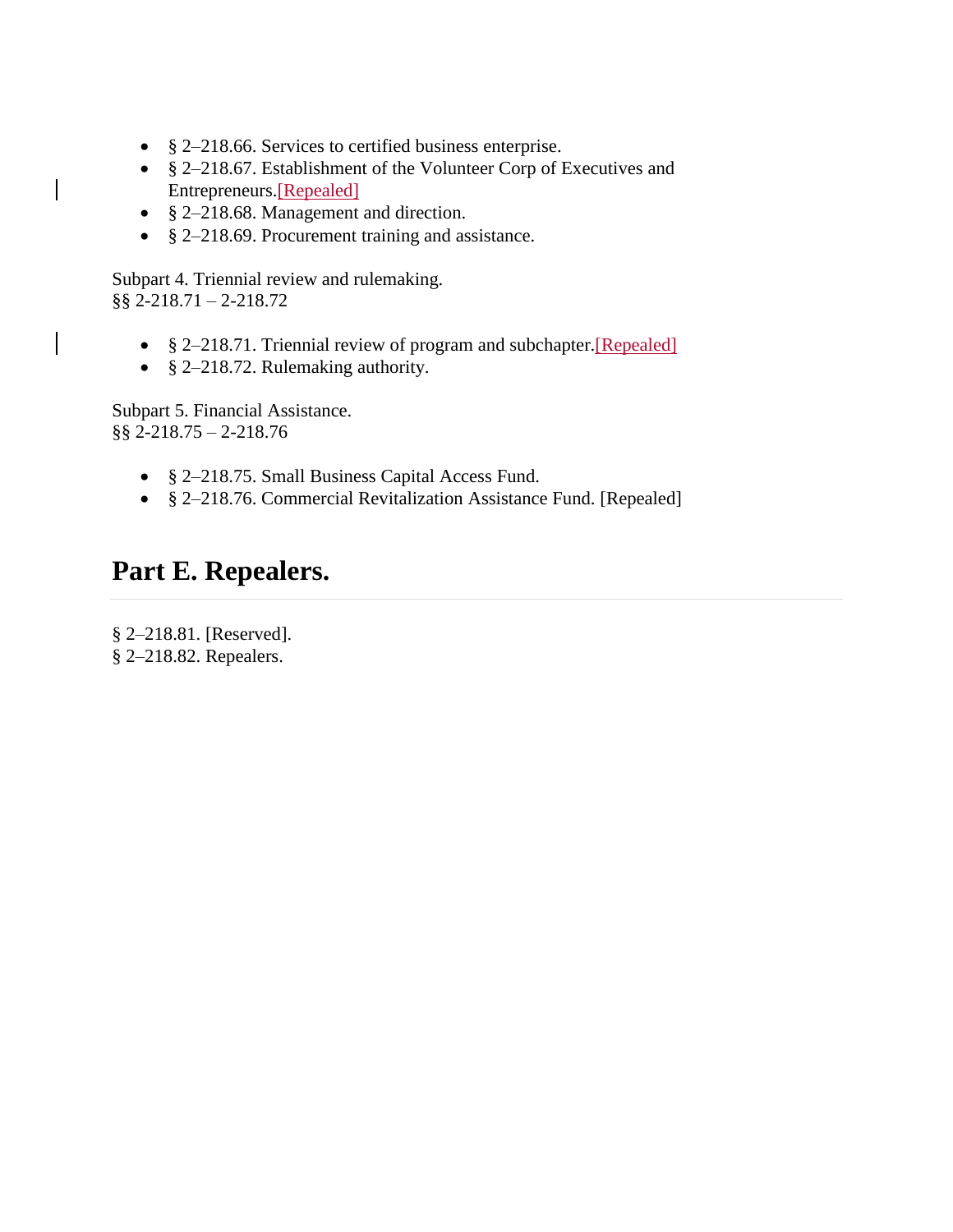## **§ 2–218.02. Definitions.**

For the purposes of this subchapter, the term:

**(1)** "Agency" means an agency, department, office, board, commission, authority, or other instrumentality of the District government, with or without legal existence separate from that of the District government.

**(1A)** "Agency contracting officer" means the contracting officer of an agency or government corporation.

**(1B)** "Beneficiary" means a business enterprise that is the prime contractor or developer on a government-assisted project.

**(1C)** "Business enterprise" means a business entity organized for profit.

**(1D)** "Certified business enterprise" means a local business enterprise certified pursuant to part D of this [subchapter](https://code.dccouncil.us/dc/council/code/titles/2/chapters/2/subchapters/IX-A/parts/D/) [§  [2-218.31](https://code.dccouncil.us/dc/council/code/sections/2-218.31.html) et seq.].

**(1E)** "Certified joint venture" means a joint venture certified pursuant to § [2-218.39a.](https://code.dccouncil.us/dc/council/code/sections/2-218.39a.html)

**(1F)** "Certified equity participant" means a single-purpose legal entity created to participate in real estate development projects and includes members that are small investors or disadvantaged investors.

**(1G)** "Commercially useful function" means work performed by a certified business enterprise in a particular transaction that, consistent with industry practices and other relevant considerations, has a necessary and useful role in the transaction. The certified business enterprise shall be responsible for the execution of the work of the contract and carry out its responsibility by actually performing, managing, and supervising the work involved. The certified business enterprise shall be responsible, with respect to materials and supplies used on the contract, for negotiating price, determining quality and quantity, ordering the materials and installing (where applicable) and paying for the material itself.

**(2)** "Commission" means the District of Columbia Small and Local Business Opportunity Commission, established by § [2-218.21.](https://code.dccouncil.us/dc/council/code/sections/2-218.21.html)

**(3)** "Department" means the Department of Small and Local Business Development, established by § [2-218.11.](https://code.dccouncil.us/dc/council/code/sections/2-218.11.html)

**(4)** "Director" means the Director of the Department of Small and Local Business Development.

**(5)** "Disadvantaged business enterprise" means a business enterprise as described in § [2-](https://code.dccouncil.us/dc/council/code/sections/2-218.33.html) [218.33.](https://code.dccouncil.us/dc/council/code/sections/2-218.33.html)

**(5A)** "Disadvantaged investor" means:

**(A)** A disadvantaged business enterprise pursuant to § [2-218.33;](https://code.dccouncil.us/dc/council/code/sections/2-218.33.html) or

**(B)** A District-domiciled economically disadvantaged individual as determined by regulations promulgated by the Department.

**(5B)** "District gross receipts" means all income derived from any activity whatsoever from sources within the District, other than income a local business enterprise derives from an ownership or beneficial interest in other local business enterprises, whether compensated in the District or not, before the deduction of any expense whatsoever connected with the production of the income; provided, that the calculation of the income shall not include:

**(A)** The collection of federal or local taxes on motor vehicle fuel; or

**(B)** Fees retained by a retail establishment under [§ 8-102.03\(b\)\(1\).](https://code.dccouncil.us/dc/council/code/sections/8-102.03.html#(b)(1))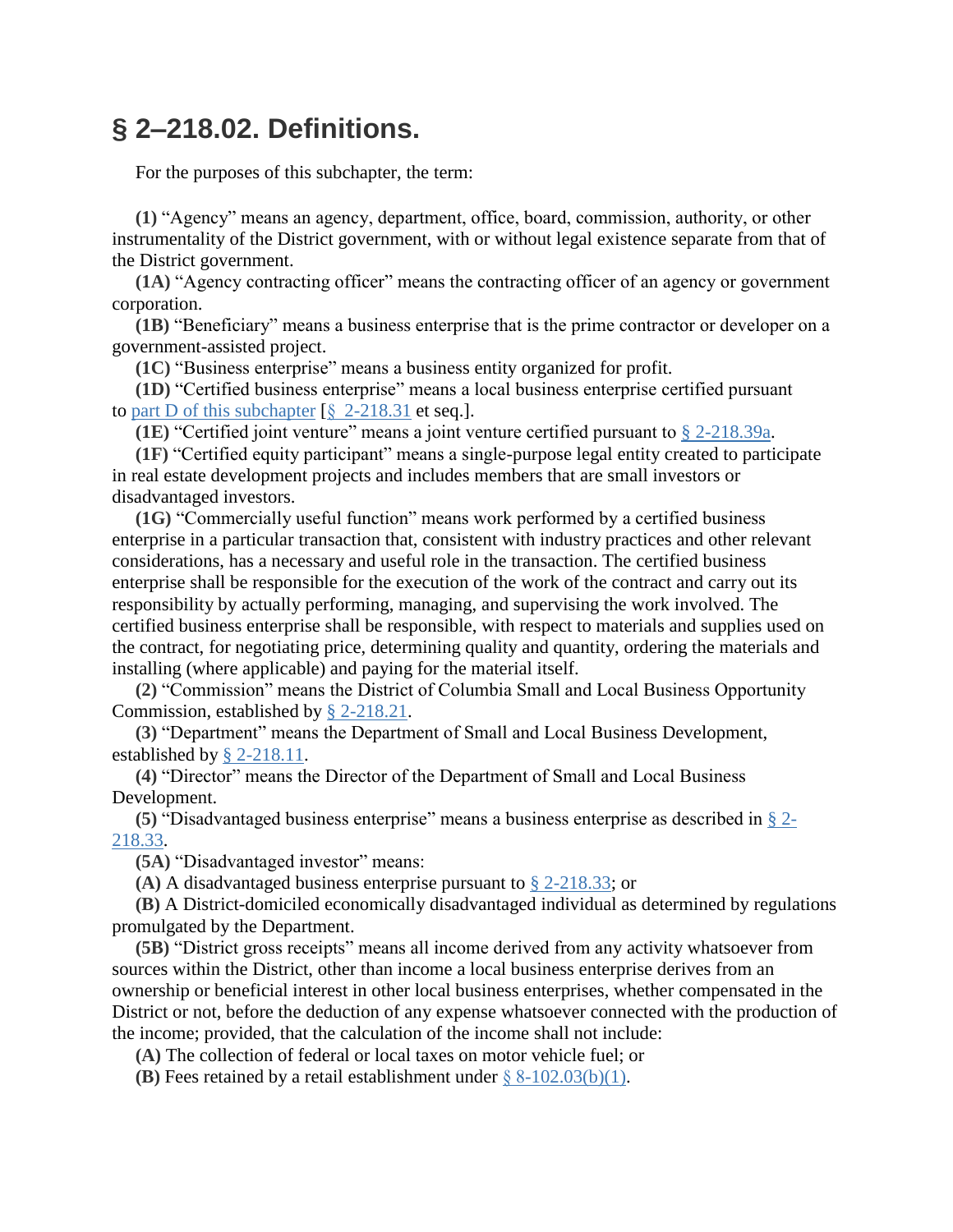**(6)** "District of Columbia Supply Schedule" or "DCSS" means the District of Columbia's multiple award schedule procurement program for providing commercial products or services to District government agencies.

**(7)** "Economically disadvantaged individual" means an individual whose ability to compete in the free enterprise system is impaired because of diminished opportunities to obtain capital and credit as compared to others in the same line of business where such impairment is related to the individual's status as socially disadvantaged. An individual is socially disadvantaged if the individual has reason to believe that the individual has been subjected to prejudice or bias because of his or her identity as a member of a group without regard to his or her qualities as an individual.

**(8)** "Enterprise zone" means:

**(A)** The area of the District designated as the District of Columbia Enterprise Zone under 26 U.S.C. § 1400); or

**(B)** An economic development zone designated by the Mayor and approved by the Council pursuant to §§ [6-1501](https://code.dccouncil.us/dc/council/code/sections/6-1501.html) through [6-1504.](https://code.dccouncil.us/dc/council/code/sections/6-1504.html)

"(8A) "Equity sponsor" means a small investor as defined in paragraph 16A of this subsection, a disadvantaged investor as defined in paragraph (5A) of this subsection, or certified equity participant as defined in paragraph (1F) of this subsection.

**(9)** "Expendable budget" means the total appropriated budget of an agency, reduced by such funding sources, object classes, objects, and other items, including any contract, the value of which does not lend itself to performance by a small or certified business enterprise, as shall be identified by the Department through rulemaking.

**(9A)** "Government-assisted project" means:

**(A)** A contract executed by an agency on behalf of the District or pursuant to statutory authority that involves District funds or, to the extent not prohibited by federal law, funds that the District administers in accordance with a federal grant or otherwise;

**(B)** A project funded in whole or in part by District funds;

**(C)** A project that receives a loan or grant from a District agency;

**(D)** A project that receives bonds or notes or the proceeds from bonds or notes issued by a District agency, including tax increment financing or payment in lieu of tax bonds or notes, but not including industrial revenue bonds.

**(E)** A project that receives District tax exemptions or abatements that are specific to the project and not to the nature of the entity undertaking the project, such as a religious institution or nonprofit corporation; or

**(F)** A development project conducted pursuant to a disposition under [§ 10-801.](https://code.dccouncil.us/dc/council/code/sections/10-801.html)

**(10)** Repealed.

**(10A)** "Independently owned and operated" means, with respect to a business, that the ownership interests, management, and operation of the business are not subject to control, restriction, modification, or limitation by a person with no formal role in the operation of the business. A business shall be rebuttably presumed not to be independently owned and operated if:

(A) A person with no formal role in the operation of the business owns or controls 50% or more of the voting stock; or

(B) One or more owners, general partners, directors, officers, or members of another business controls or has the power to control or influence the day-to-day operations of the business, the business's board of directors, or owner of the applicant business.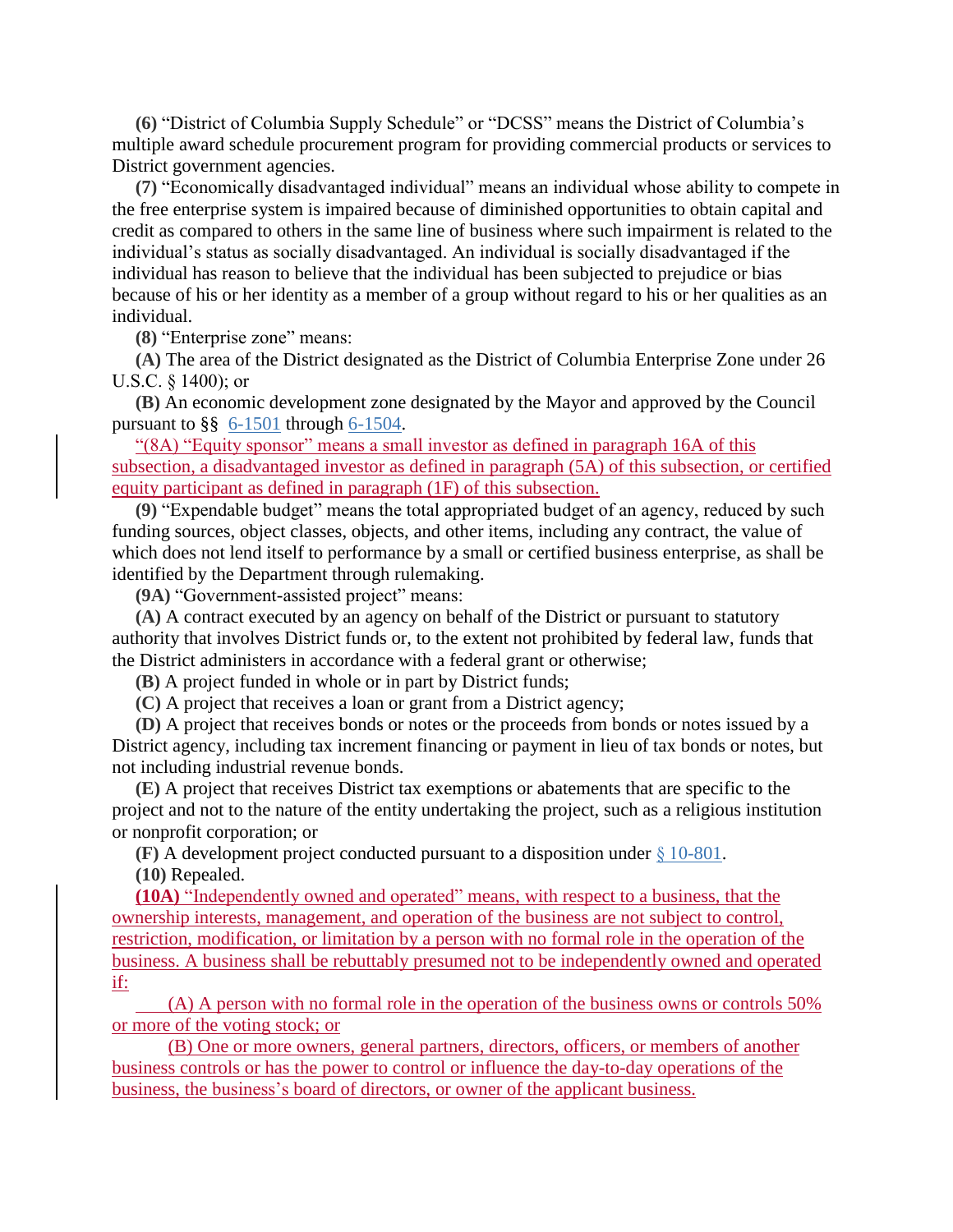**(11)** "Joint venture" means a business arrangement in which 2 or more persons combine their property, capital, efforts, skills, or knowledge to carry out a single project. a combination of property, capital, efforts, skills, or knowledge of 2 or more persons or businesses to carry out a single project.

**(12)** "Local business enterprise" means a business enterprise as described in § [2-218.31.](https://code.dccouncil.us/dc/council/code/sections/2-218.31.html)

**(12A)** "Local manufacturing business enterprise" means a business enterprise as described in § [2-218.39.](https://code.dccouncil.us/dc/council/code/sections/2-218.39.html)

**(13)** "Longtime resident business" means a business enterprise that has been continuously eligible for certification as a local business enterprise, as defined in § [2-218.31,](https://code.dccouncil.us/dc/council/code/sections/2-218.31.html) for 20 consecutive years, or a small business enterprise, as defined in  $\S$  [2-218.32,](https://code.dccouncil.us/dc/council/code/sections/2-218.32.html) for 15 consecutive years.

**(13A)** "Material change" means a change in a business':

**(A)** The business's oOwnership;

**(B)** The address of the business's principal office;Address; or

**(C)** The business's size, if certified as a small business enterprise; andSize, if certified as a small business enterprise as defined in § 2-218.32.

**(D)** Any other characteristic of the business that affects whether the business continues to qualify for certification under a CBE category under which the business enterprise is certified.

**(13A-1)** "Person" means any individual, firm, partnership, general partner of a partnership, limited liability company, registered limited liability partnership, foreign limited liability partnership, association, corporation, unincorporated business, company, syndicate, estate, trust, business trust, trustee, trustee in bankruptcy, receiver, executor, administrator, assignee, fiduciary, or organization of any kind.

**(13A-2)** "Principal office" means the location where the central operational, financial, and recordkeeping functions of the business occur.

**(13B)** "Qualified" means a business enterprise deemed by the Department to have the capability to perform the work that has been issued a certificate of registration issued pursuant to this subchapter.

**(14)** "Regional governmental entity" means an organization that represents the District and surrounding local or state governments.

**(15)** "Resident-owned business" means a local business enterprise owned by an individual who is, or a majority number of individuals who are, subject to personal income tax solely in the District of Columbia.

**(16)** "Small business enterprise" means a business enterprise as described in § [2-218.32.](https://code.dccouncil.us/dc/council/code/sections/2-218.32.html)

**(16A)** "Small investor" means:

**(A)** A small business enterprise pursuant to § [2-218.32;](https://code.dccouncil.us/dc/council/code/sections/2-218.32.html) or

**(B)** A District-domiciled individual with a net worth that does not exceed the limit set by the Department for investors.

**(17)** "Veteran-owned business enterprise" means a business enterprise as described in § [2-](https://code.dccouncil.us/dc/council/code/sections/2-218.38.html) [218.38.](https://code.dccouncil.us/dc/council/code/sections/2-218.38.html)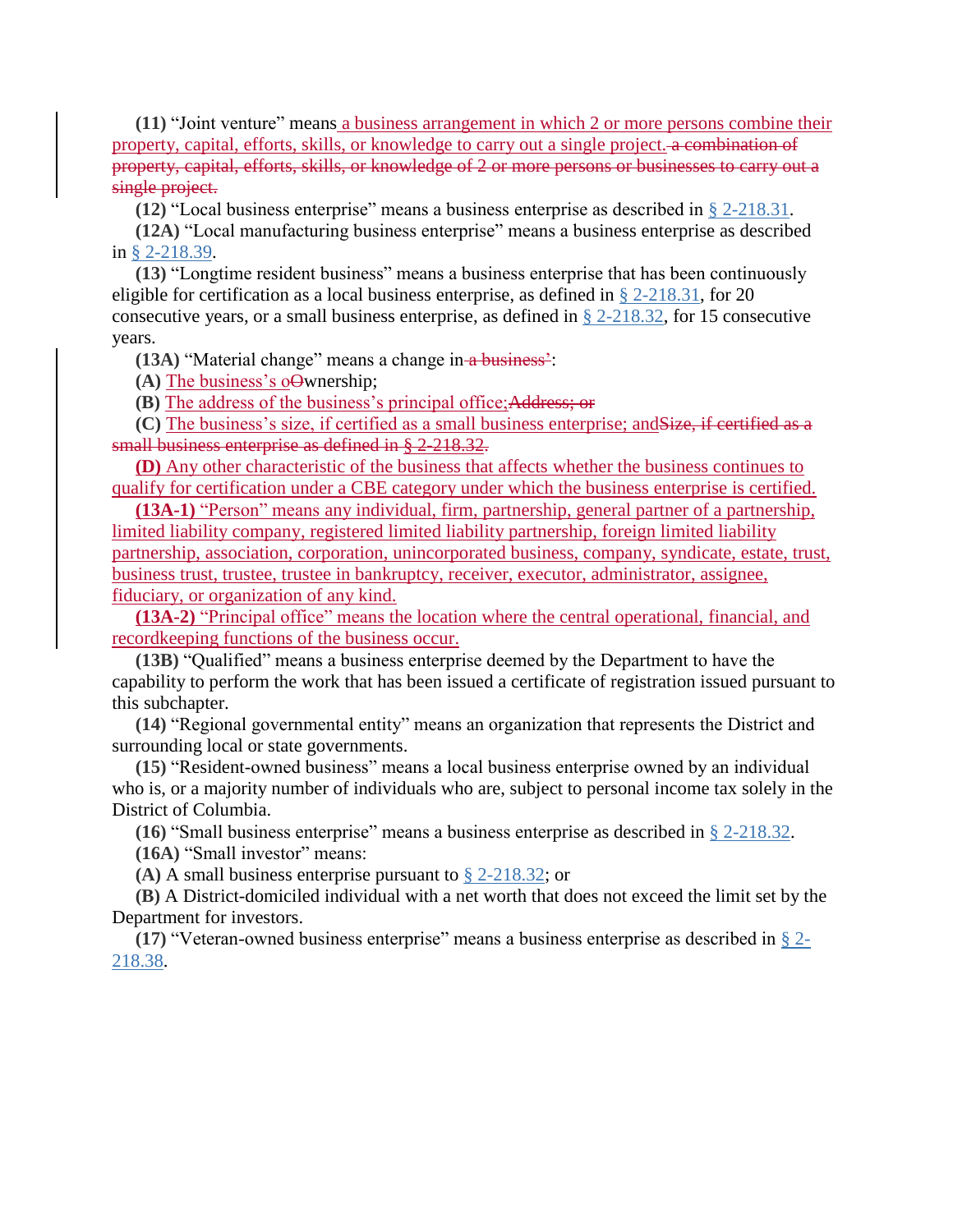# **§ 2–218.11. Establishment of the Department of Small and Local Business Development.**

**(a)** Pursuant to § [1-204.04\(b\),](https://code.dccouncil.us/dc/council/code/sections/1-204.04.html#(b)) there is established, as a subordinate agency, in the Executive Branch of the government of the District of Columbia, the Department of Small and Local Business Development.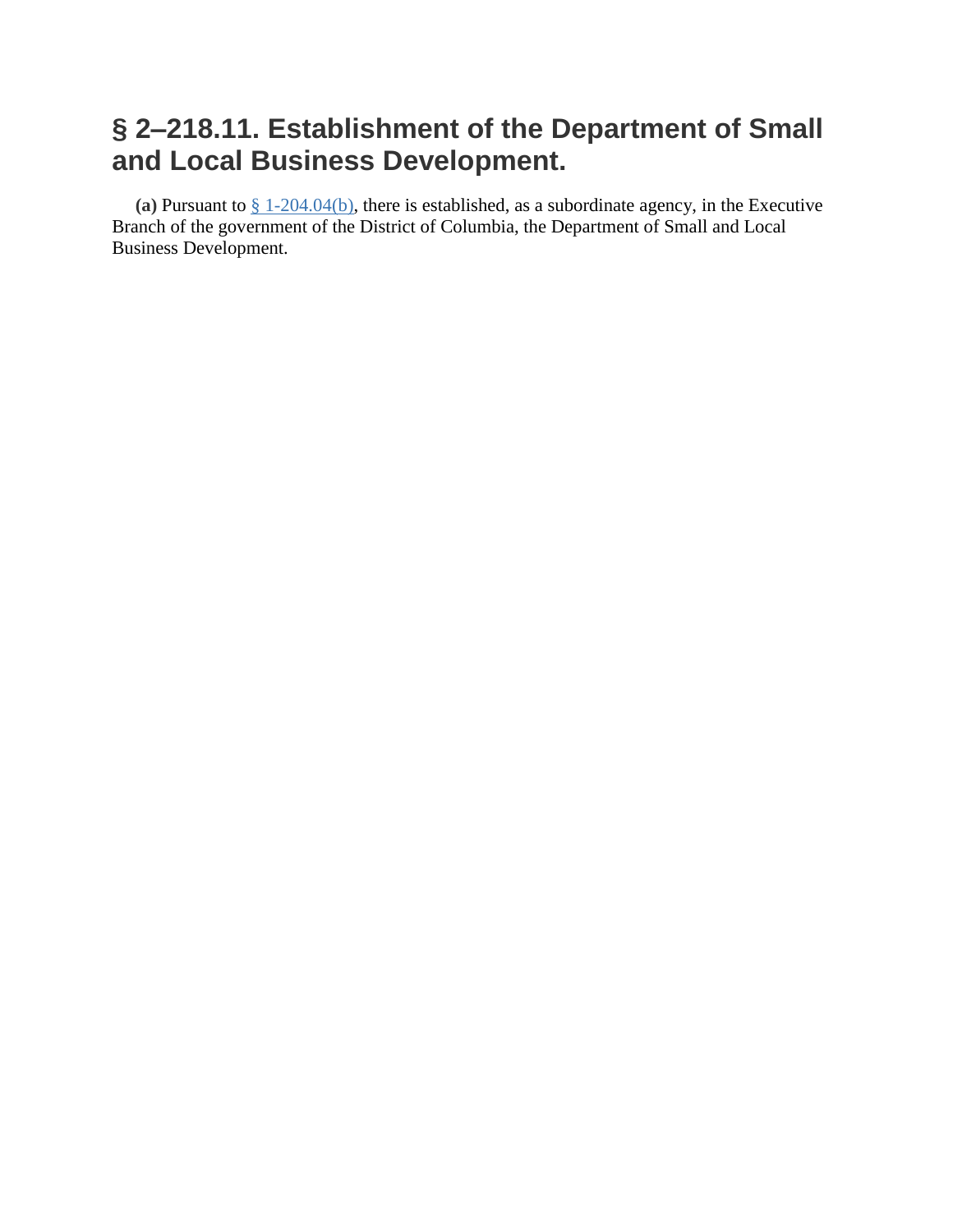## **§ 2–218.12. Director of the Department of Small and Local Business Development.**

**(a)(1)** The Department shall be under the supervision of a Director who shall carry out the functions and authorities assigned to the Department.

**(2)** The Mayor shall appoint the Director with the advice and consent of the Council.

**(b)** The Director shall have full authority over the Department and all functions and personnel assigned to the Department, including the power to re-delegate to other employees and officials of the Department such powers and authority as in the judgment of the Director are warranted in the interests of efficiency and sound administration.

**(c)** The Director shall monitor the accomplishment of the requirements of this subchapter.

- **(d)** Repealed.
- **(e)** Repealed.
- **(f)** Repealed.

**(g)** The Director shall have the authority to enforce the provisions of this subchapter and may impose fines, fees, penalties, and other remedial actions for violations of § [2-218.63](https://code.dccouncil.us/dc/council/code/sections/2-218.63.html) or the regulations promulgated pursuant to this subchapter.

**(h)** The Director shall establish within the Department, oversee, and administer such divisions, offices, or other units as may be necessary or appropriate to perform the functions and duties of the Department.

**(i)** The Director may take such other actions as are necessary or appropriate to carry out the provisions of this subchapter.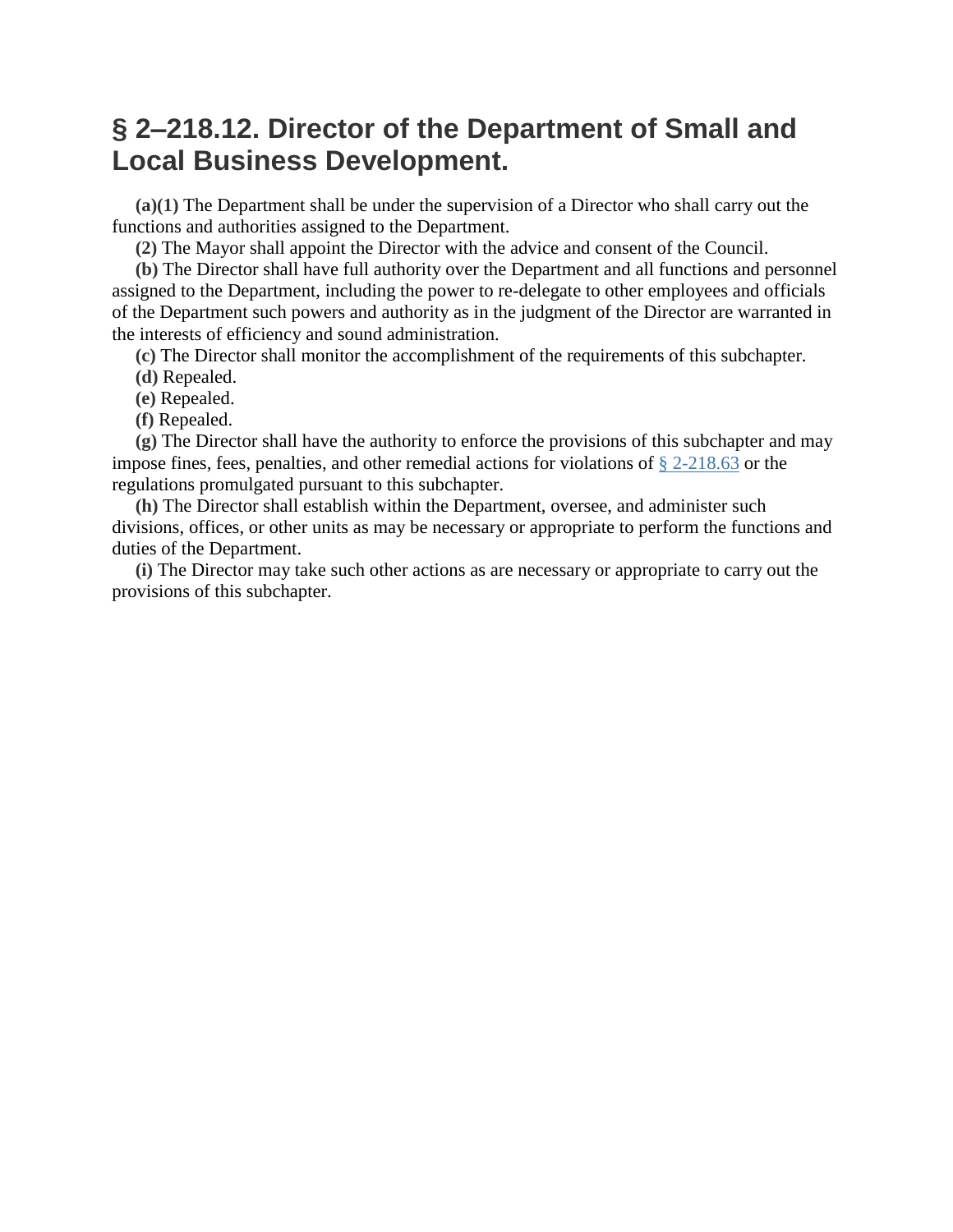### **§ 2–218.13. Functions of the Department.**

**(a)(1)** It shall be the goal and responsibility of the Department to stimulate and foster the economic growth and development of businesses based in the District of Columbia, particularly certified business enterprises, with the intended goals of:

**(A)** Stimulating and expanding the local tax base of the District of Columbia;

**(B)** Increasing the number of viable employment opportunities for District residents; and

**(C)** Extending economic prosperity to local business owners, their employees, and the communities they serve.

**(2)** Through advocacy, business development programs, and technical assistance offerings, the Department shall seek to maximize opportunities for certified business enterprises to participate in:

**(A)** The District's contracting and procurement process;

**(B)** The District's economic development activities; and

**(C)** Federal and private sector business opportunities.

**(b)** The Department shall administer part D of this [subchapter](https://code.dccouncil.us/dc/council/code/titles/2/chapters/2/subchapters/IX-A/parts/D/) except for those responsibilities assigned to another agency by this subchapter or through an order of the Mayor. The Director shall establish procedures and guidelines for the implementation of the programs established pursuant to part D of this [subchapter.](https://code.dccouncil.us/dc/council/code/titles/2/chapters/2/subchapters/IX-A/parts/D/) The Mayor shall not reassign a responsibility specifically assigned to the Department by this subchapter.

**(c)** Repealed.

**(c-1)** The Department shall have the authority to issue grants to local businesses (whether or not certified pursuant to this subchapter), community and neighborhood groups or other nonprofit organizations as necessary to effectuate the mission of the Department and the purposes of this subchapter.

**(d)** Repealed.

**(e)** The Department, in coordination with the agency contracting officer, shall have the authority, in reviewing participation by certified business enterprises, to disregard participation by a certified business enterprise when that certified business enterprise serves no commercially useful function in the performance of a contract.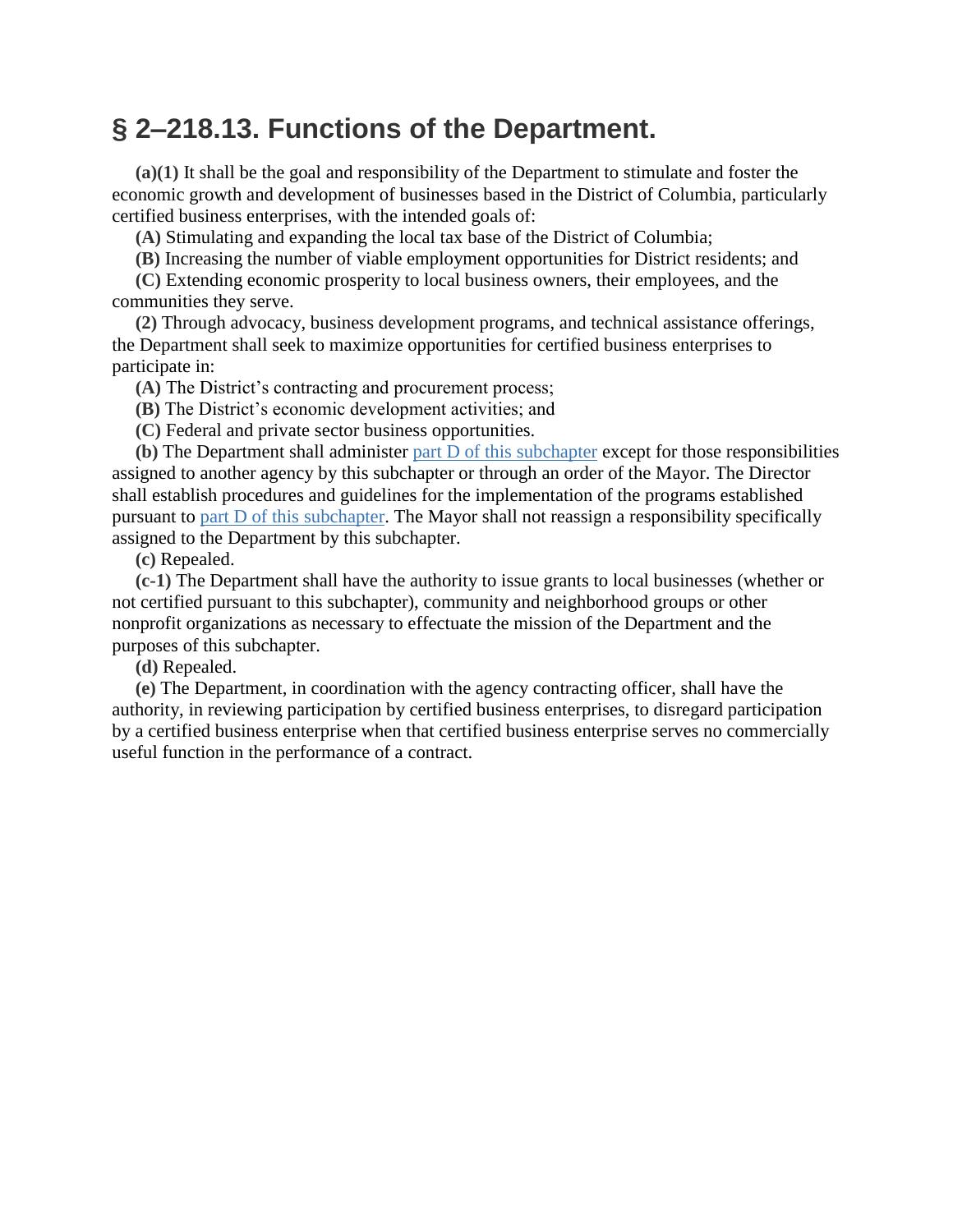# **§ 2–218.14. Transfers from the Office of Local Business Development to the Department.**

All positions, personnel, property, records, and unexpended balances of appropriations, allocations, and other funds available or to be made available to the Office of Local Business Development established by § [2-1205.01](https://code.dccouncil.us/dc/council/code/sections/2-1205.01.html) [repealed], are hereby transferred to the Department.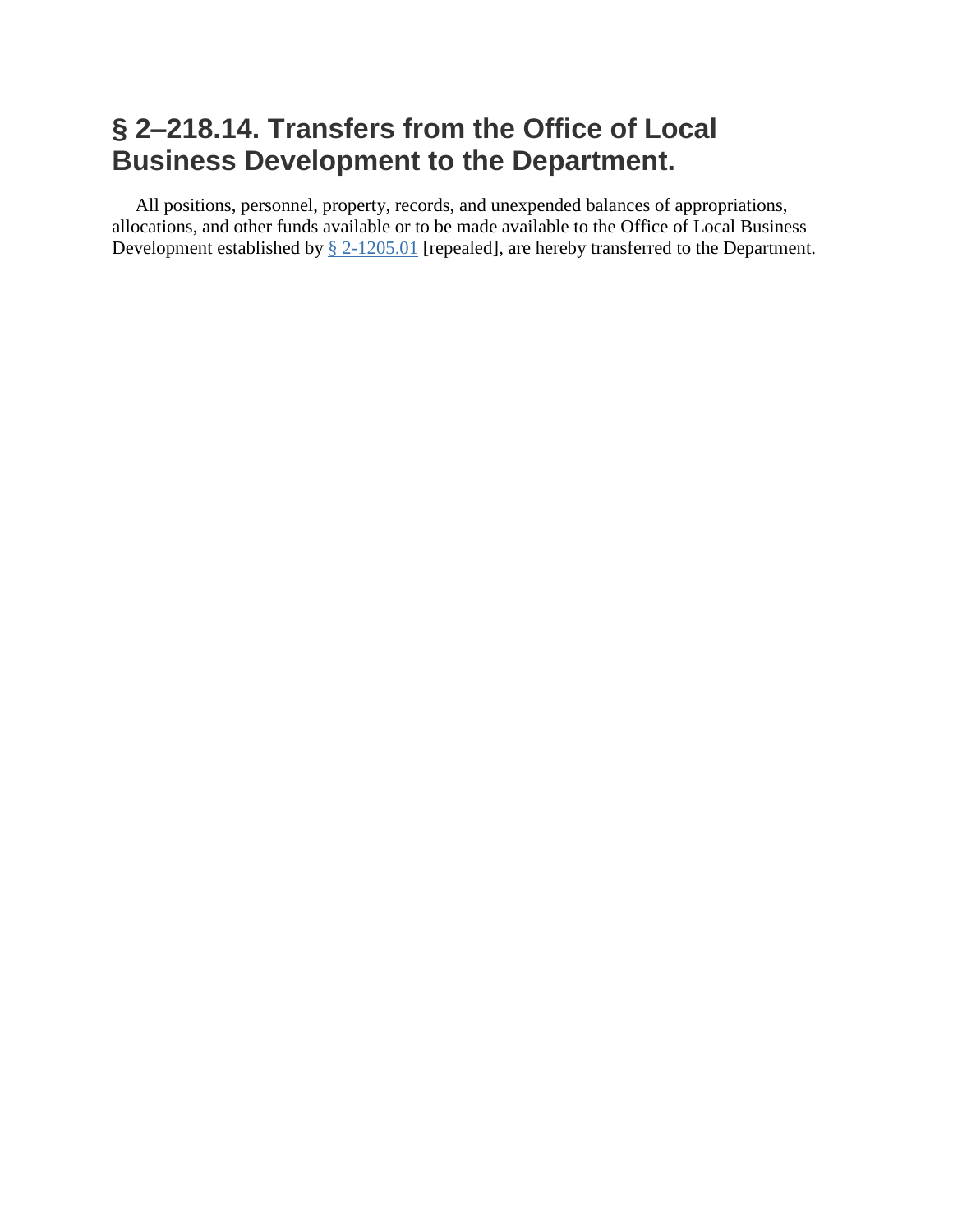# **§ 2–218.15. Living Wage Certification Program.**

#### Repealed.

**(a)** There is established a Living Wage Certification Program ("program") within the Department, which shall be administered by an organization selected in accordance with subsection (b) of this section ("administrator") and funded by a grant from the Department, that will certify employers that meet the requirements of the program established by this section and pursuant to this section.

**(b)** The Department shall:

**(1)** Select the administrator through the competitive bid process;

**(2)** Establish the criteria to be eligible for the grant and the selection as administrator; provided, that the administrator shall be a nonprofit organization located in the District;

**(3)** Issue a request for proposals no later than December 31, 2018; and

**(4)** Enter into a grant agreement with the bid awardee to serve as administrator in accordance with the requirements of this section.

**(c)(1)** Under the program, the administrator shall certify an employer that applies for certification and that shows, to the satisfaction of the administrator, that the employer:

**(A)** Pays its employees, including independent contractors, a living wage;

**(B)** Commits to paying its employees and independent contractors a living wage for the duration of the certification;

**(C)** Maintains its primary office in the District;

**(D)** Possesses a current license pursuant to Chapter 28 of Title 47; and

**(E)** Certifies that at least a majority of its owners are District residents or that at least a majority of its employees are District residents.

**(2)** The administrator shall develop criteria to verify that the employer meets each criterion set forth in this subsection.

**(d)(1)** Certification shall be valid for 3 years.

**(2)** To maintain certification and obtain recertification, a certified employer must demonstrate that it continues to meet the criteria set forth in subsection (c) of this section.

**(3)** A certified employer shall have 3 months to increase its employees' wages to match an increase in the living wage mandated under subchapter X-A of this chapter.

**(e)(1)** The administrator shall maintain a public list of all certified employers.

**(2)** The administrator shall create a unique logo to designate an employer as certified under this section and shall provide the employer with digital and physical copies of the logo for display and promotional purposes.

**(f)** The Department may consider combining the list maintained pursuant to subsection (e)(1) of this section with any similar list created under the Made in DC program, established in subchapter IV-B of Chapter 12 of this title.

**(g)** For the purposes of this section, the term "living wage" shall have the same meaning as provided in § 2-220.02(4).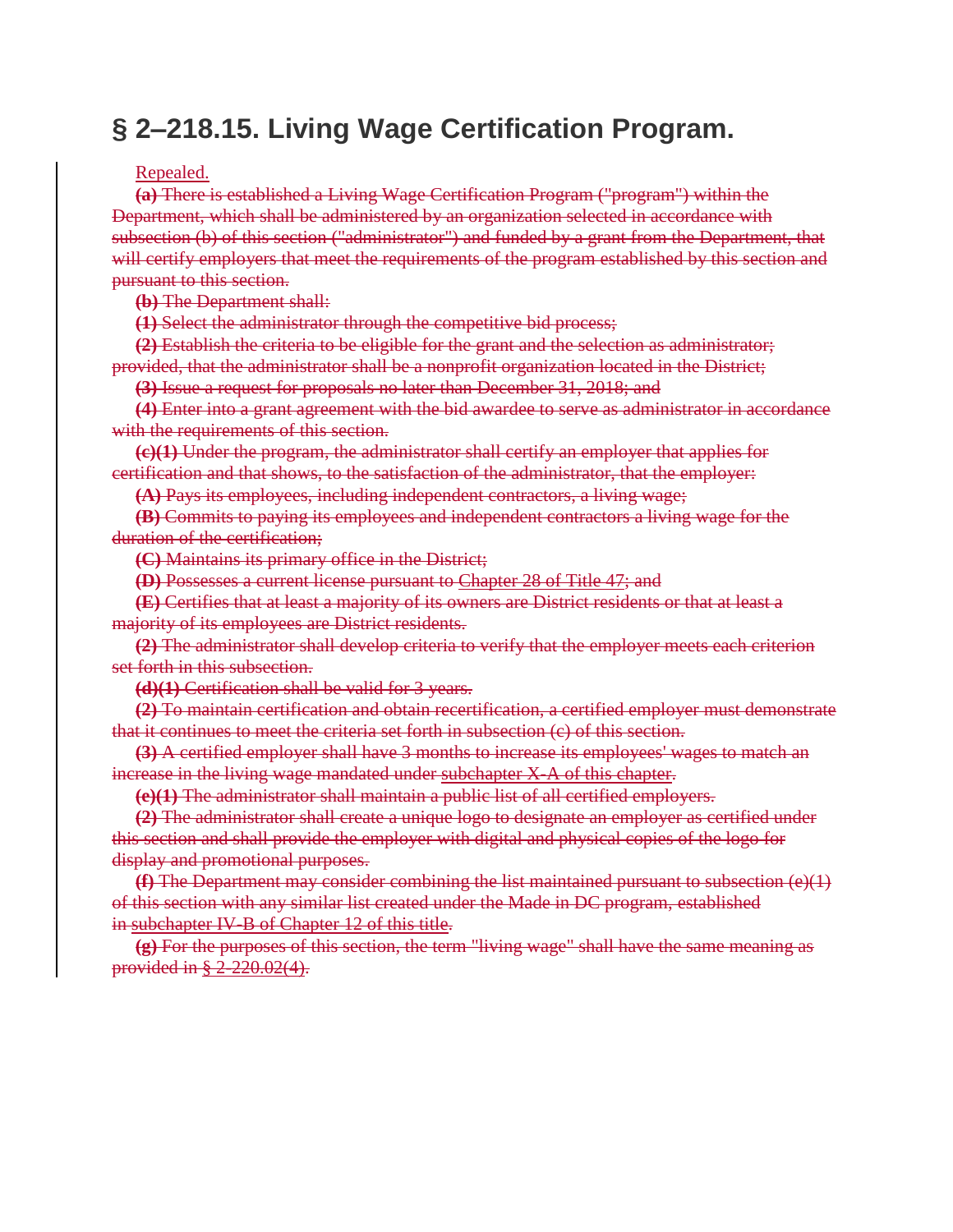# **§ 2–218.24. Record keeping.**

**(a)** Repealed.

**(b)** The Department shall maintain a register of all applicants for registration showing for each applicant the date of the application, name, qualifications, place of business, place of applicant's residence, and whether the certificate was granted or denied.

**(c)** Repealed.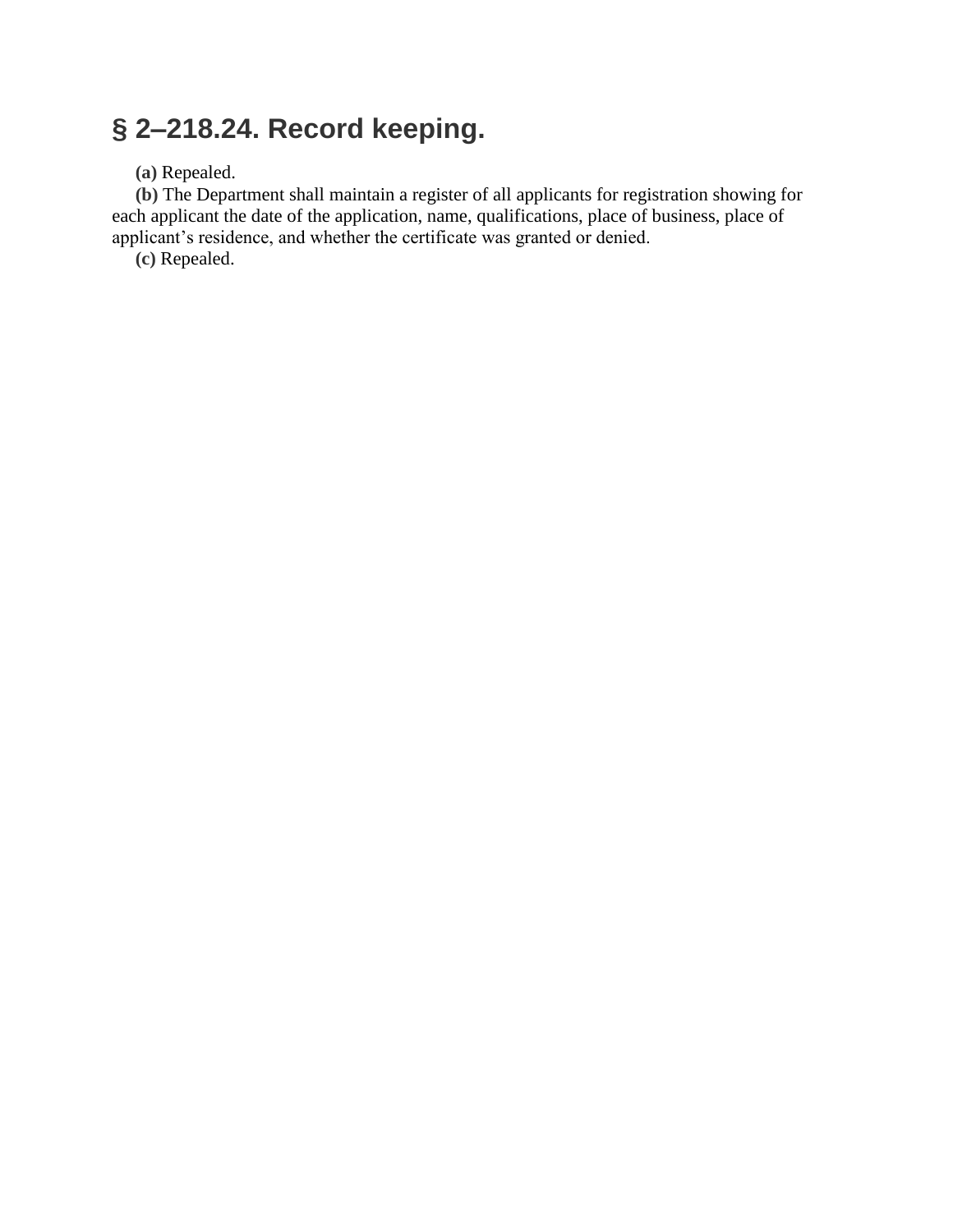### **§ 2–218.31. Local business enterprises.**

A business enterprise shall be eligible for certification as a local business enterprise if the business enterprise:

**(1)** Has its principal office located physically in the District of Columbia;

**(1A)** Is independently owned and operated, or owned and operated by a certified business enterprise;

**(2)** Requires that its chief executive officer and the highest level managerial employees of the business enterprise perform their managerial functions in their principal office located in the District; and

**(2A)** Can demonstrate one of the following:

**(A)** More than 50% of the employees of the business enterprise are residents of the District;

**(B)** The owners of more than 50% of the business enterprise are residents of the District; or;

**(C)** More than 50% of the assets of the business enterprise, excluding bank accounts, are located in the District; or Repealed.

**(D)** More than 50% of the business enterprise's gross receipts are District gross receipts; and

**(3)** Can demonstrate one of the following:

**(A)** The business enterprise is licensed pursuant to Chapter 28 of Title [47];

**(B)** The business enterprise is subject to the tax levied under Chapter [18] of Title 47; or

**(C)** The business enterprise is a business enterprise identified in § [47-1808.01\(1\)](https://code.dccouncil.us/dc/council/code/sections/47-1808.01.html#(1)) through (5) and more than 50% of the business is owned by residents of the District.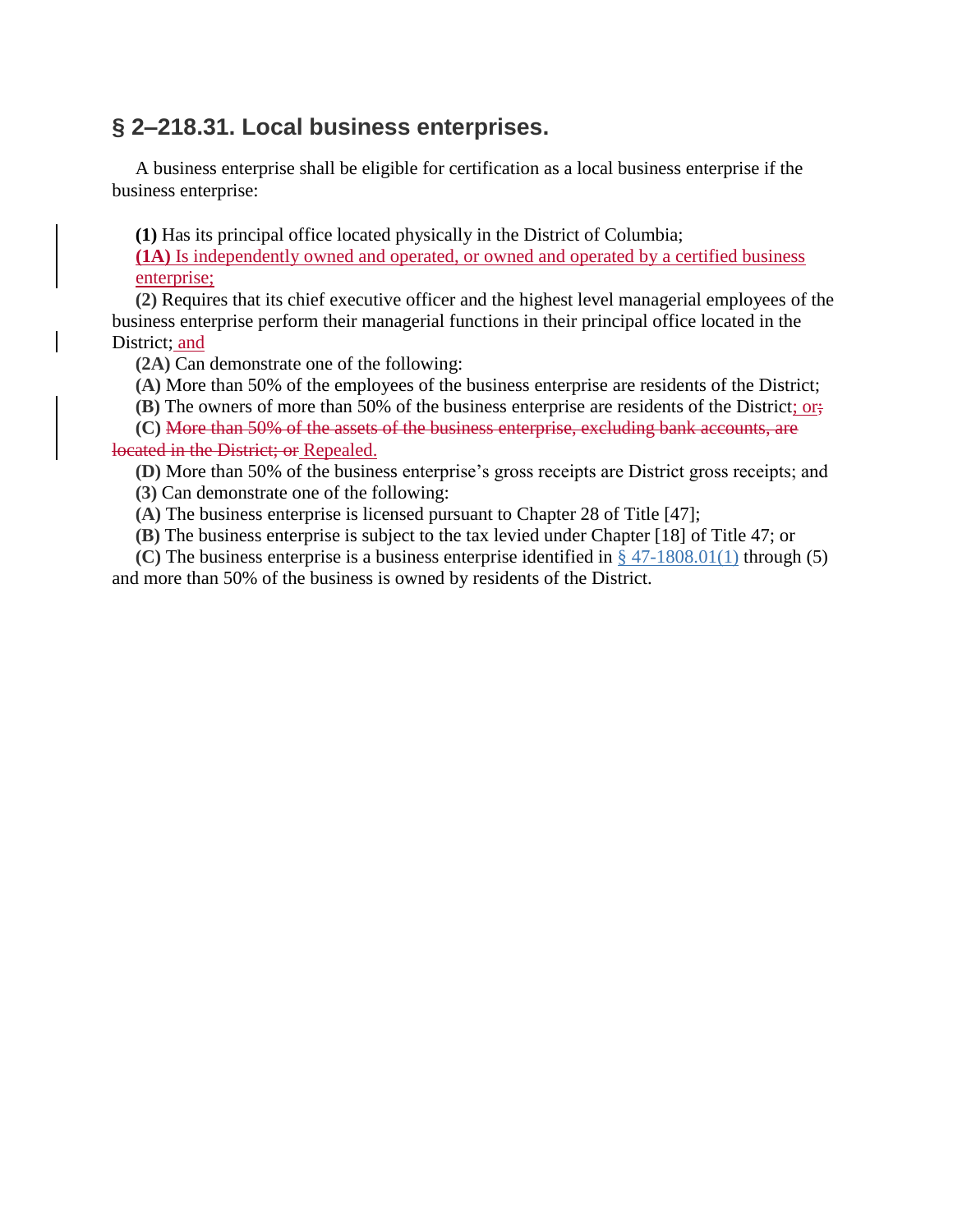#### **§ 2–218.32. Small business enterprises.**

**(a)** A business enterprise shall be eligible for certification as a small business enterprise if the business enterprise:

**(1)(A)** Is a local business enterprise;

**(B)** Repealed.

**(2)** Is independently owned, operated, and controlled; and Repealed.

**(3)(A)** Meets the definition of a small business concern under section 3(a) of the Small Business Act, approved July 18, 1958 (72 Stat. 863; 15 U.S.C.  $\S$  632(a)); or Is certified by the United States Small Business Administration as a small business concern or meets the definition of a small business concern under the Small Business Act, approved July 18, 1958 (72 Stat. 863; 15 U.S.C. § 631 et seq.); or

**(B)** Has had averaged annualized gross receipts for the 3 years preceding certification not exceeding the limits established by rules issued pursuant to § [2-218.72.](https://code.dccouncil.us/dc/council/code/sections/2-218.72.html)

**(b)** Repealed. A business enterprise that is affiliated with another business enterprise through common ownership, management, or control shall be eligible for certification as a small business enterprise if:

**(1)** The business enterprise seeking certification as a small business enterprise is a local business enterprise;

**(2)** The consolidated financial statements of the affiliated business enterprises do not exceed the average annualized gross receipt limits established by subsection (a)(3)(B) of this section; and

**(3)** In the event of a parent-subsidiary affiliation, the parent company qualifies for certification as a small business enterprise..

**(c)** Repealed. If a business enterprise seeking certification as a small business enterprise is affiliated only with one or more business enterprises that are in a different line of business, subsection (b) of this section shall not apply, and the business enterprise shall be eligible for certification as a small business enterprise if it meets the requirements of subsection (a) of this section..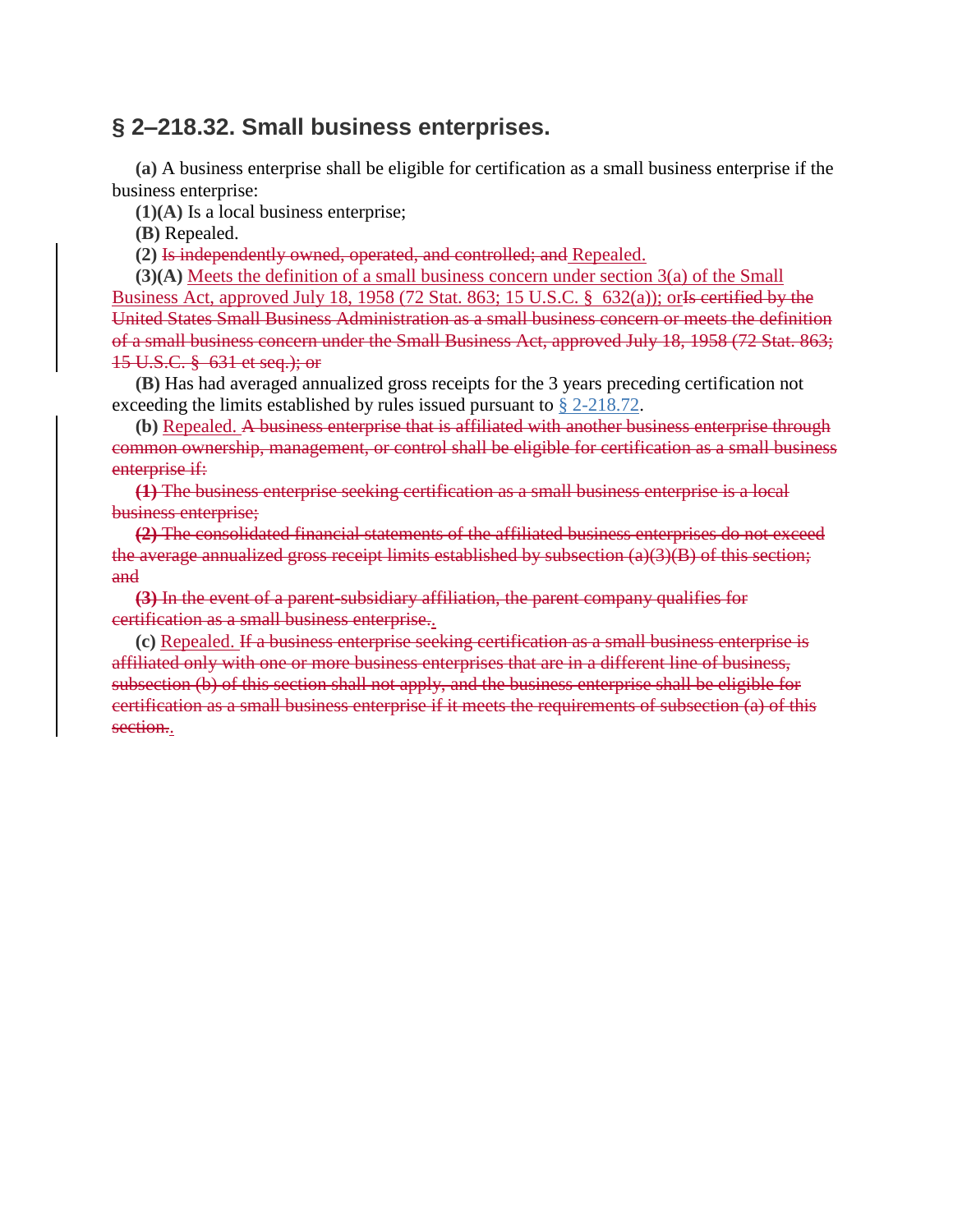#### **§ 2–218.33. Disadvantaged business enterprises.**

**(a)** A business enterprise shall be eligible for certification as a disadvantaged business enterprise if the business enterprise is:

**(1)** Owned by, and its management and daily operations are under the control of, an individual who is, or a majority of individuals who are, economically disadvantaged; and Owned, operated, and controlled by economically disadvantaged individuals; and

 $(2)(A)$  Is a local business enterprise; or.

**(B)** Repealed.

**(b)** Repealed. A business enterprise that is affiliated with another business enterprise through common ownership, management, or control shall be eligible for certification as a disadvantaged business enterprise if:

**(1)** The business enterprise seeking certification as a disadvantaged business enterprise is a local business enterprise;

**(2)** In the event of a parent-subsidiary affiliation, both enterprises meet the requirements of subsection (a) of this section; and

**(3)** The business enterprise has annualized gross receipts not exceeding limits as enumerated in rules issued pursuant to § 2-218.72.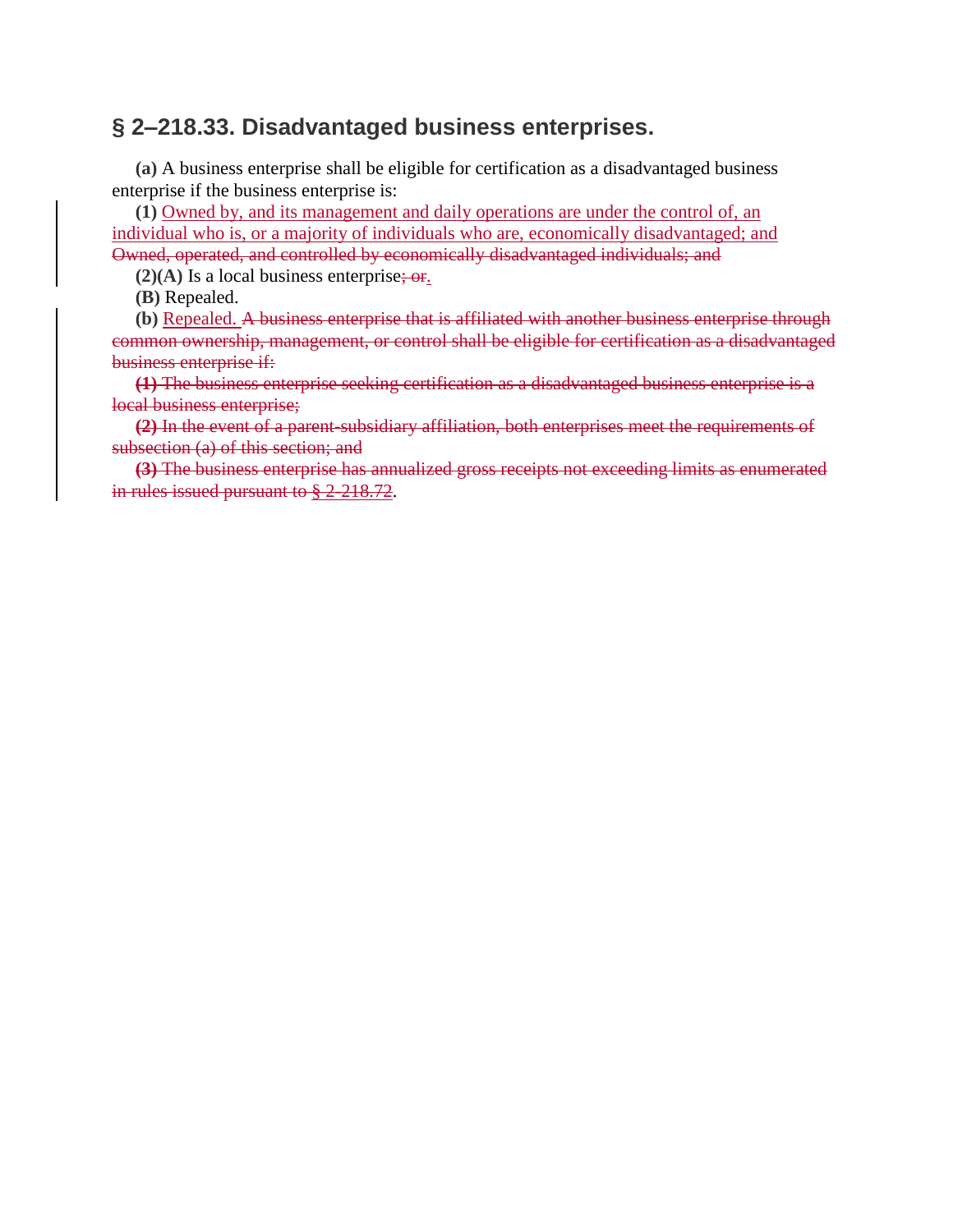### **§ 2–218.35. Resident-owned businesses.**

A business enterprise shall be eligible for certification as a resident-owned business if it meets the definition of resident-owned business pursuant to  $\S 2-218.02(15)$ .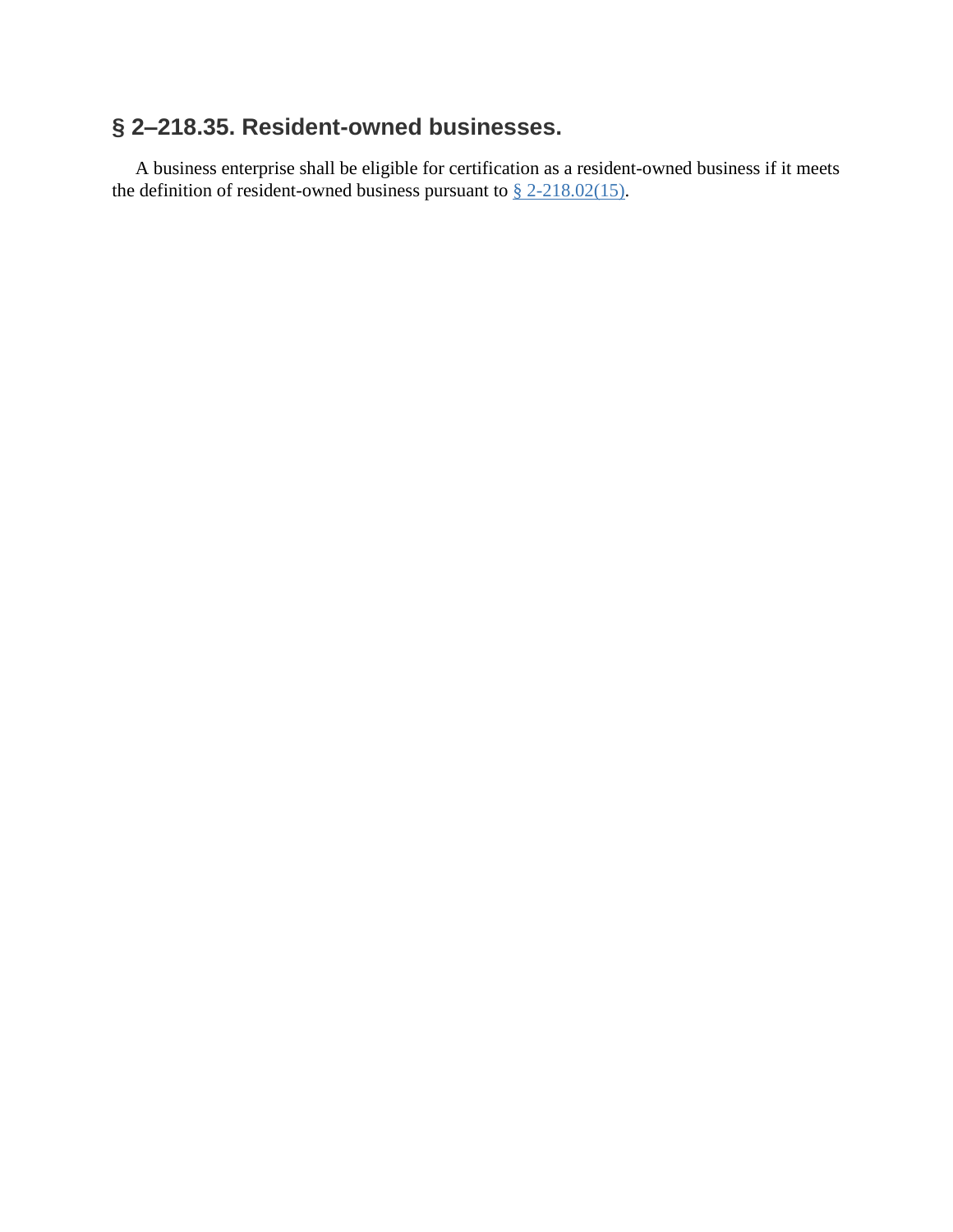### **§ 2–218.36. Longtime resident businesses.**

A business enterprise shall be eligible for certification as a longtime resident business if it meets the definition of longtime resident business pursuant to  $\frac{8}{2}$  [2-218.02\(13\).](https://code.dccouncil.us/dc/council/code/sections/2-218.02.html#(13))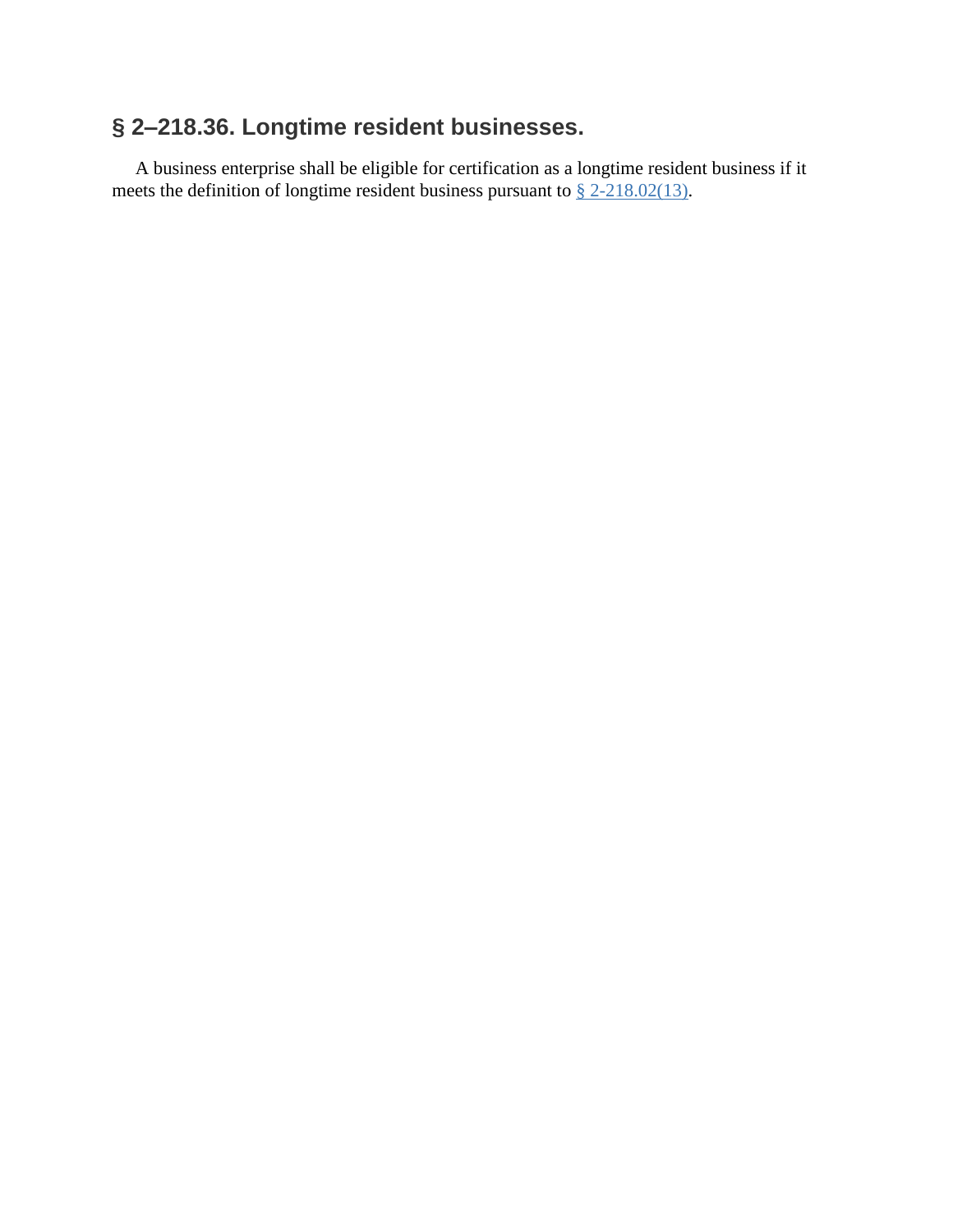### **§ 2–218.37. Local business enterprise with its principal office located in an enterprise zone. Local business enterprises with principal offices located in an enterprise zone.**

A local business enterprise shall be eligible for certification as a local business enterprise with its principal office located in an enterprise zone if its principal office is located in an enterprise zone as defined by section 2302(8).

A local business enterprise shall be eligible for certification as a local business enterprise with principal offices located in an enterprise zone if its principal offices are located in an enterprise zone as defined by  $\S 2.218.02(8)$ .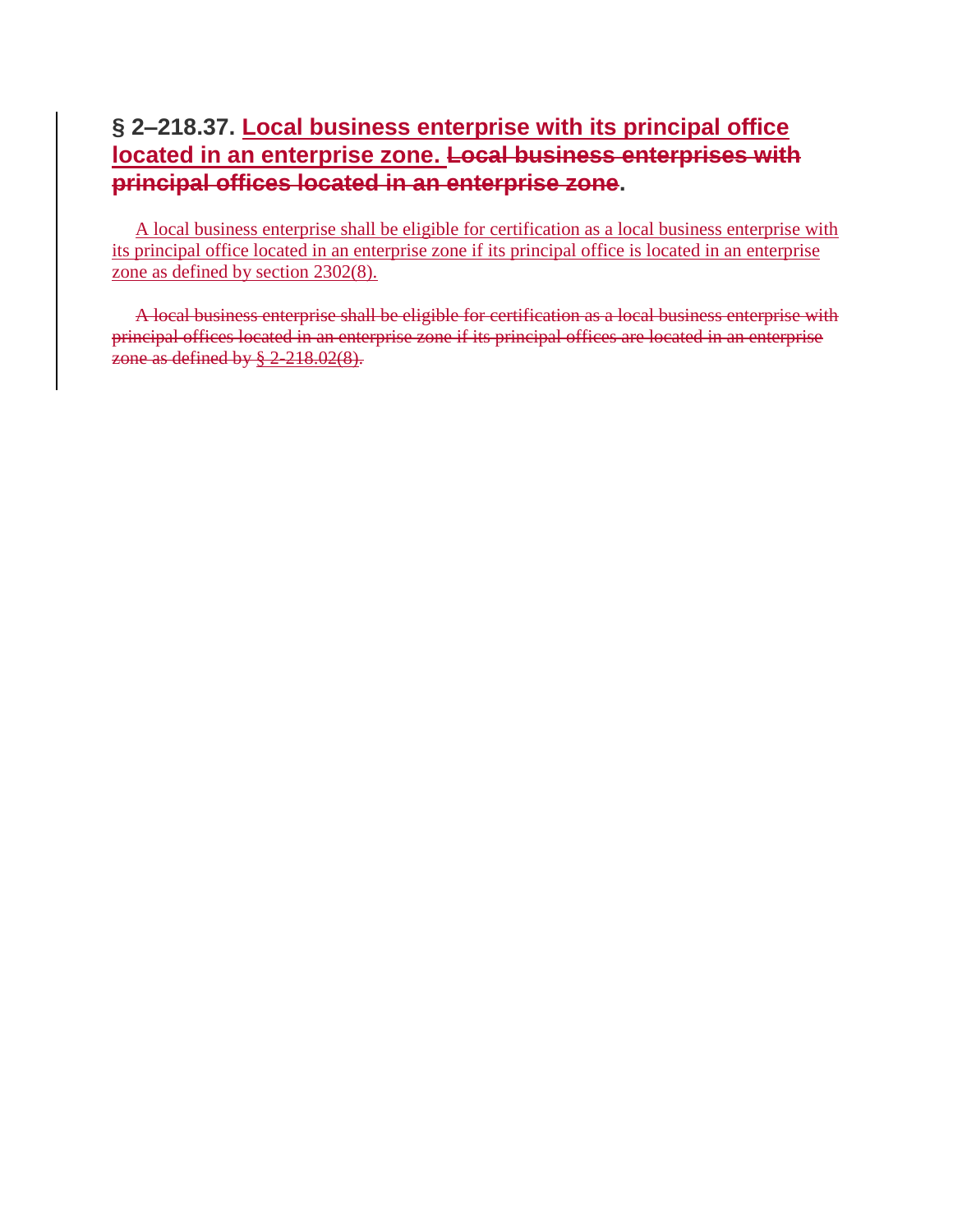### **§ 2–218.38. Veteran-owned business enterprises.**

A business enterprise shall be eligible for certification as a veteran-owned business enterprise if the business enterprise:

**(1)** Is a local business enterprise;

**(2)** Is not less than 51% owned and operated by one of more veterans (as defined in 38 U.S.C.  $§$  101(2)); and

**(3)** In the case of any publicly owned business, not less than 51% of the stock of which is owned by one or more veterans.; and

**(4)** Repealed. One or more veterans control the management and daily operations.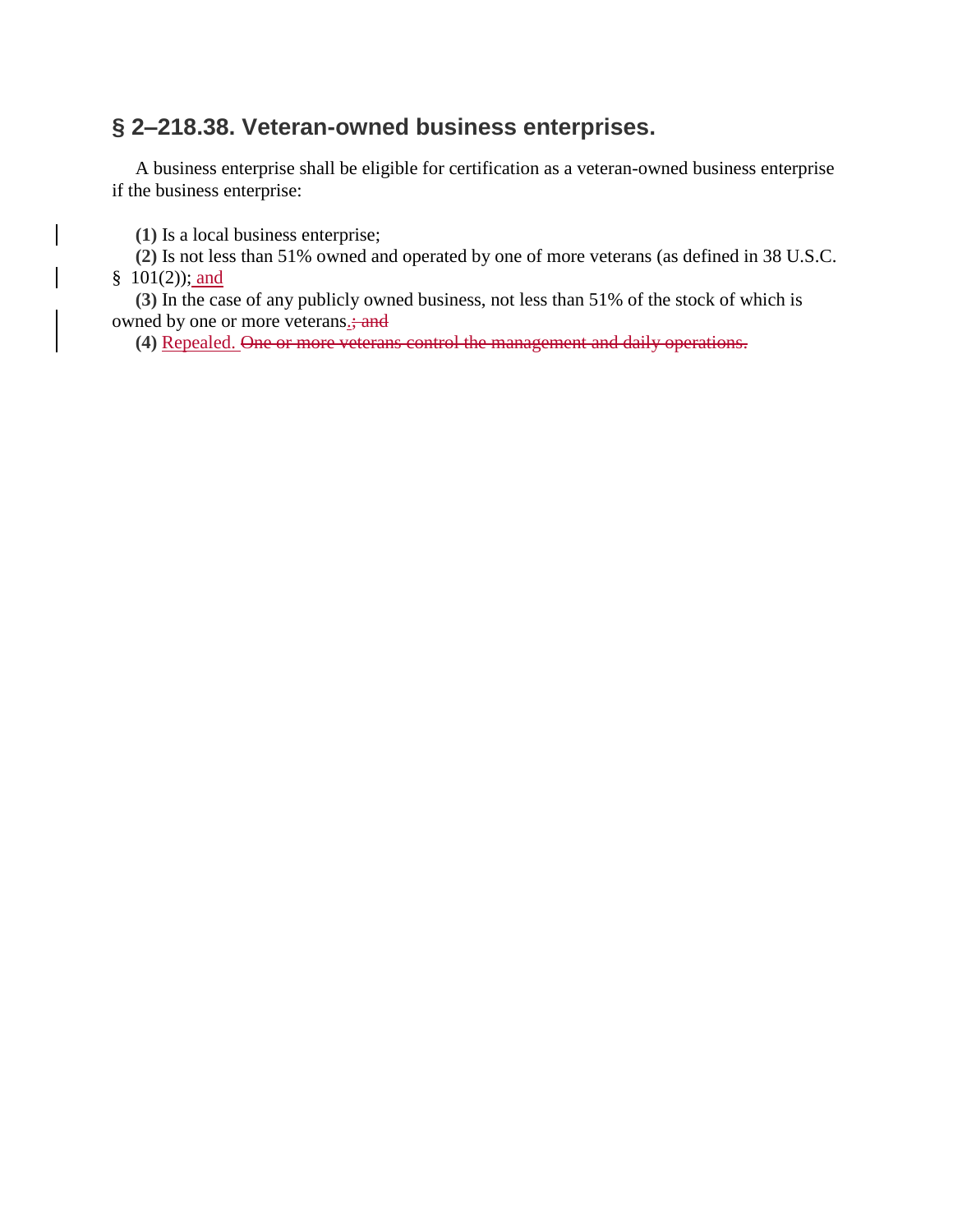### **§ 2–218.39. Local manufacturing business enterprises.**

A business enterprise shall be eligible for certification as a local manufacturing business enterprise if the business enterprise:

**(1)** Is a local business enterprise;

**(2)** Makes a product through a process involving raw materials, components, or assemblies, usually on a large scale, with different operations divided among different workers; and **(3)** Repealed;

**(4)** Manufactures only in the District of Columbia.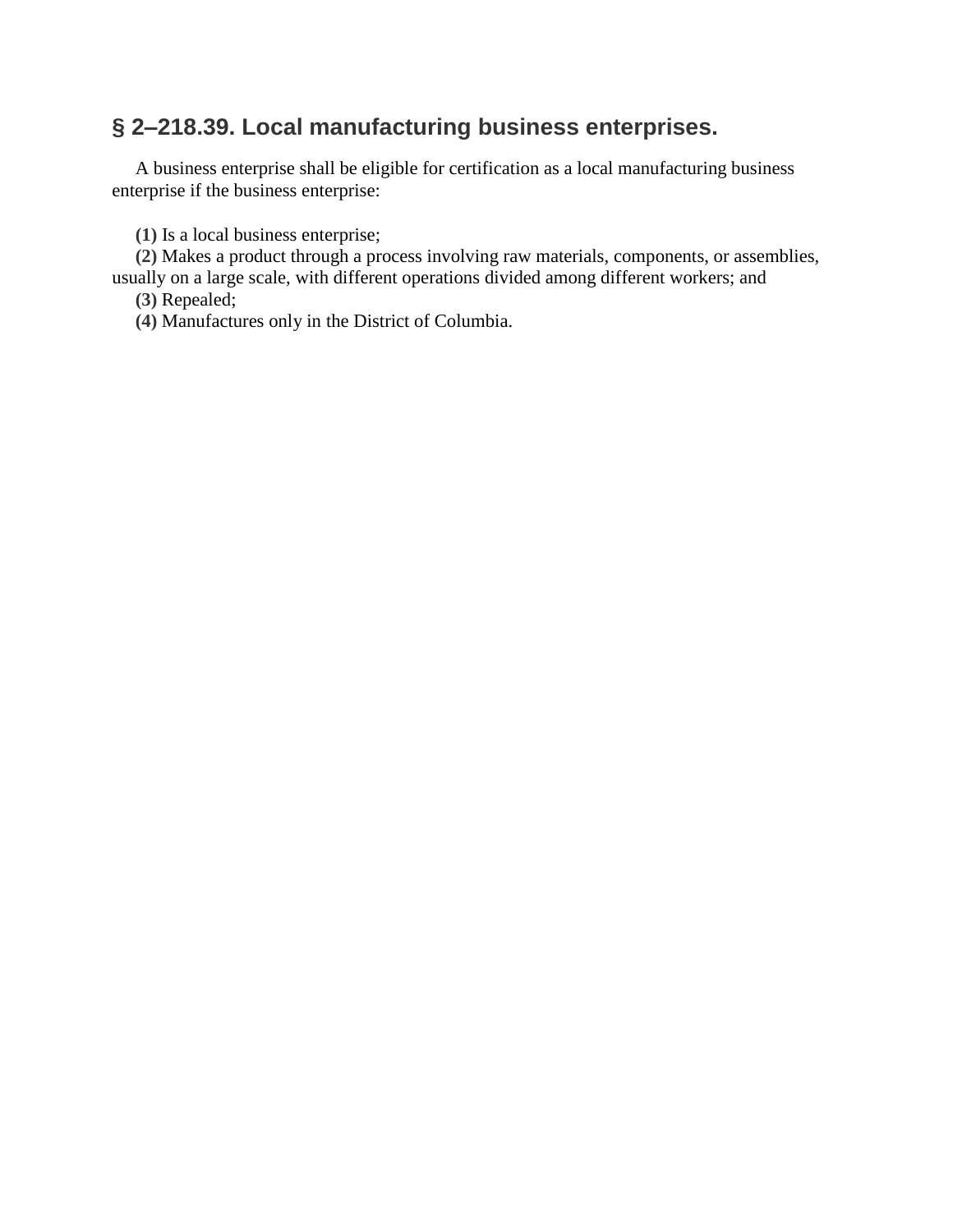#### **§ 2–218.39a. Certified joint venture.**

**(a)** A joint venture shall be eligible for certification as a certified joint venture if the joint venture intends to submit a response to solicitation in which the joint venture will provide goods or perform services, and has a member that owns a majority or minority interest in the joint venture and meets the definition of a certified business enterprise pursuant to § [2-218.02\(1D\).](https://code.dccouncil.us/dc/council/code/sections/2-218.02.html#(1D)) A joint venture shall be certified for a specific solicitation. The Department shall promulgate regulations that provide for a simplified procedure for the certification of a joint venture if the joint venture, having the same participants and structure, has been certified by the Department on a previous government-assisted project.

**(a-1)** The Department shall have the authority to certify a joint venture for all public, publicprivate, and private projects.

**(b)** For the purposes of this section, the term:

**(1)** "Majority interest" means:

**(A)** More than 50% of the total combined voting power of all classes of stock of the joint venture business enterprise or more than 50% of the total value of all of the joint venture business enterprise;

**(B)** A financial contribution to the enterprise of more than 50%; and

**(C)** More than 50% of the total interest in the capital, profits, and loss, or beneficial interest in the joint venture business enterprise.

**(2)** "Minority interest" means:

**(A)** Less than 50% of the total combined voting power of all classes of stock of the joint venture business enterprise or less than 50% of the total value of all of the joint venture business enterprise;

**(B)** A financial contribution to the enterprise of less than 50%; and

**(C)** Less than 50% of the total interest in the capital, profits, and loss, or beneficial interest in the joint venture business enterprise.

**(c)** In determining whether a joint venture is eligible to be certified as a certified joint venture, the Department shall consider the totality of the circumstances, including the defined contributions and defined benefits provided by each member of the joint venture, which shall be demonstrated by the following information:

**(1)** Organizational documents of the joint venture, including the joint venture agreement, the operating agreement, and any other agreement between or among the members of the joint venture; and

**(2)** Documentation of the financial contribution of each joint venture member, including access to bank records and organizational resolutions and agreements.

**(d)** Decisions concerning the affairs of the business shall require the consent of those members with voting rights holding at least a majority interest in the business.

**(e)** A joint venture shall relinquish its status as a certified joint venture if it has not been awarded the contract or if the solicitation has been withdrawn or cancelled.

**(f)** Unless a joint venture's certification is relinquished pursuant to subsection (e) of this section, a certified joint venture shall retain its certification for the duration of the contract awarded through the solicitation for which it was certified, including any extension of the contract.

**(g)** A joint venture shall not be certified: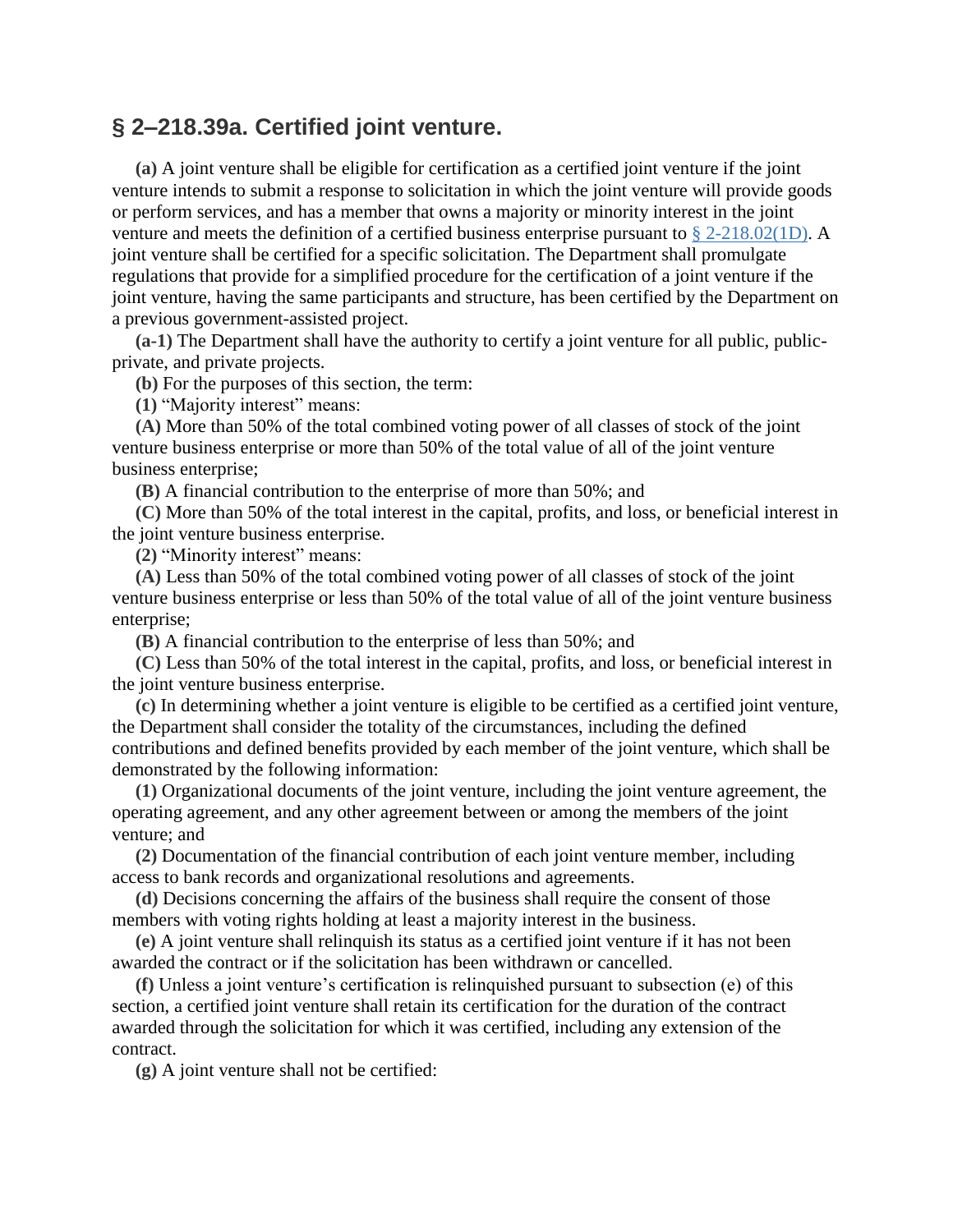**(1)** To meet the small and certified business enterprise subcontracting requirements set forth in § [2-218.46;](https://code.dccouncil.us/dc/council/code/sections/2-218.46.html) or

**(2)** To meet the small and certified business equity and development participation requirements set forth in § [2-218.49a.](https://code.dccouncil.us/dc/council/code/sections/2-218.49a.html)

**(h)** A certified joint venture shall receive preference points or price reductions in accordance with  $\S$  [2-218.43](https://code.dccouncil.us/dc/council/code/sections/2-218.43.html) as follows:

**(1)** If the Department determines that a certified business enterprise owns a majority interest in the joint venture, the joint venture shall receive the preference points or price reductions that the certified business enterprise would receive in accordance with  $\S$  [2-218.43;](https://code.dccouncil.us/dc/council/code/sections/2-218.43.html) provided, that if the certified joint venture is formed to serve as a general contractor on a project, the joint venture shall be required also to establish to the reasonable satisfaction of the Department that:

**(A)** The certified business enterprise owner with majority interest in the joint venture has bonding capacity equal to at least 51% of the total contract amount;

**(B)** The individual primarily responsible for project decisions, such as the project executive, shall be provided by the certified business enterprise; and

**(C)** At least 50% of the staff that the joint venture will devote to the project will be provided by the certified business enterprise.

**(2)** If the Department determines that a certified business enterprise owns a minority interest in the joint venture, the Department's certification of the joint venture shall indicate such and specify the preference points or price reductions that the joint venture shall receive, but in no event shall the preference points or price reductions exceed 50% of the preference points or price reductions that would otherwise be applicable to the certified business joint venture partner.

**(3)** Similar to the requirements set forth in paragraph (1)(A), (B), and (C) of this subsection, the Department may adopt regulations that establish additional industry-specific requirements for the certification of a joint venture that has a majority interest held by a certified business enterprise.

**(i)(1)** No later than 60 days after the end of each operating quarter of the calendar year, a joint venture shall submit quarterly income statements to the Department showing all income and contract receipts and expenses, including the:

**(A)** Fees for services and labor;

**(B)** Salaries of the principals of the joint venture; and

**(C)** Distribution of profits.

**(2)** No later than 45 days after the completion of the project, the joint venture shall submit a project-end income statement to the Department with a statement of final profit distribution.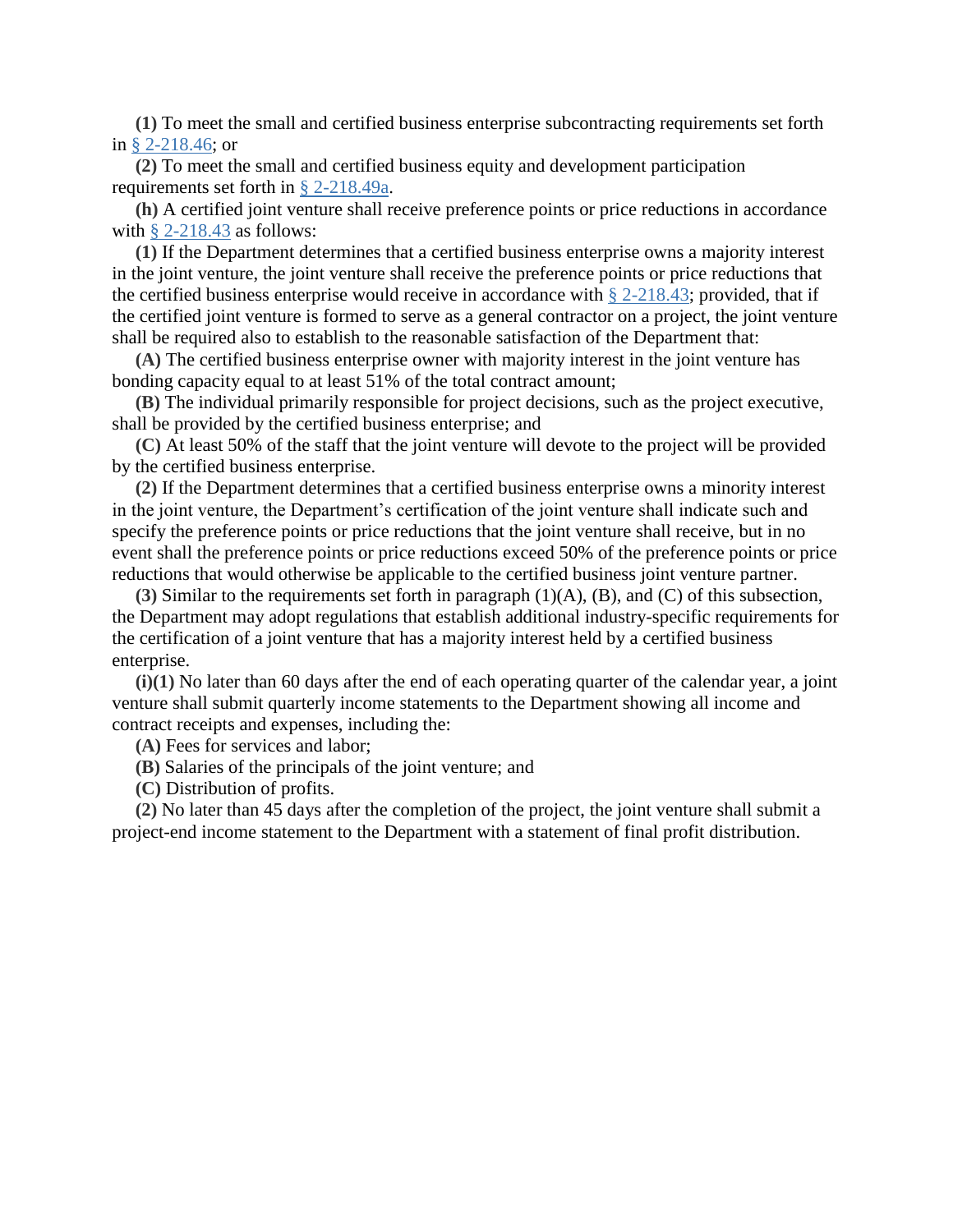### **§ 2–218.41. Goals for District agencies with respect to contracting and procurement.**

**(a)** Each agency, including an agency that contracts or procures in whole or in part through the Office of Contracting and Procurement, shall exercise its contracting and procurement authority so as to meet, on an annual basis, the goal of procuring and contracting 50% of the dollar volume of its expendable budget to qualified small business enterprises.

**(a-1)** If the agency determines in writing that there are not at least 2 qualified small business enterprises, the agency may use any qualified certified business enterprises to fulfill the requirements of subsection (a) of this section.

**(a-2)(1)** An agency that cannot meet the requirements of subsections (a) and (a-1) of this section shall notify the Mayor and shall be prohibited from spending its remaining expendable budget with non-small business enterprises or non-certified business enterprises.

**(2)** The Mayor may waive the prohibition set forth in paragraph (1) of this subsection and grant approval for the agency to spend its remaining expendable budget with non- small business enterprises or non-certified business enterprises.

**(a-3)** By October 1, 2015, and no later than October 1 of each succeeding year, an agency shall submit to the Department:

**(1)** A spending plan that details how an agency intends to spend its expendable budget with small business enterprises and certified business enterprises during the fiscal year; and

**(2)** An annual allocation letter signed by the agency director on a form prescribed by the Department that specifies the agency's 50% expendable budget goal.

**(b)** Repealed.

**(c)** The provisions of this subchapter relating to contracting and subcontracting goals and requirements shall be applicable to every government-assisted project unless the Department, by regulation, establishes a specific exemption for a particular type or class of government-assisted project.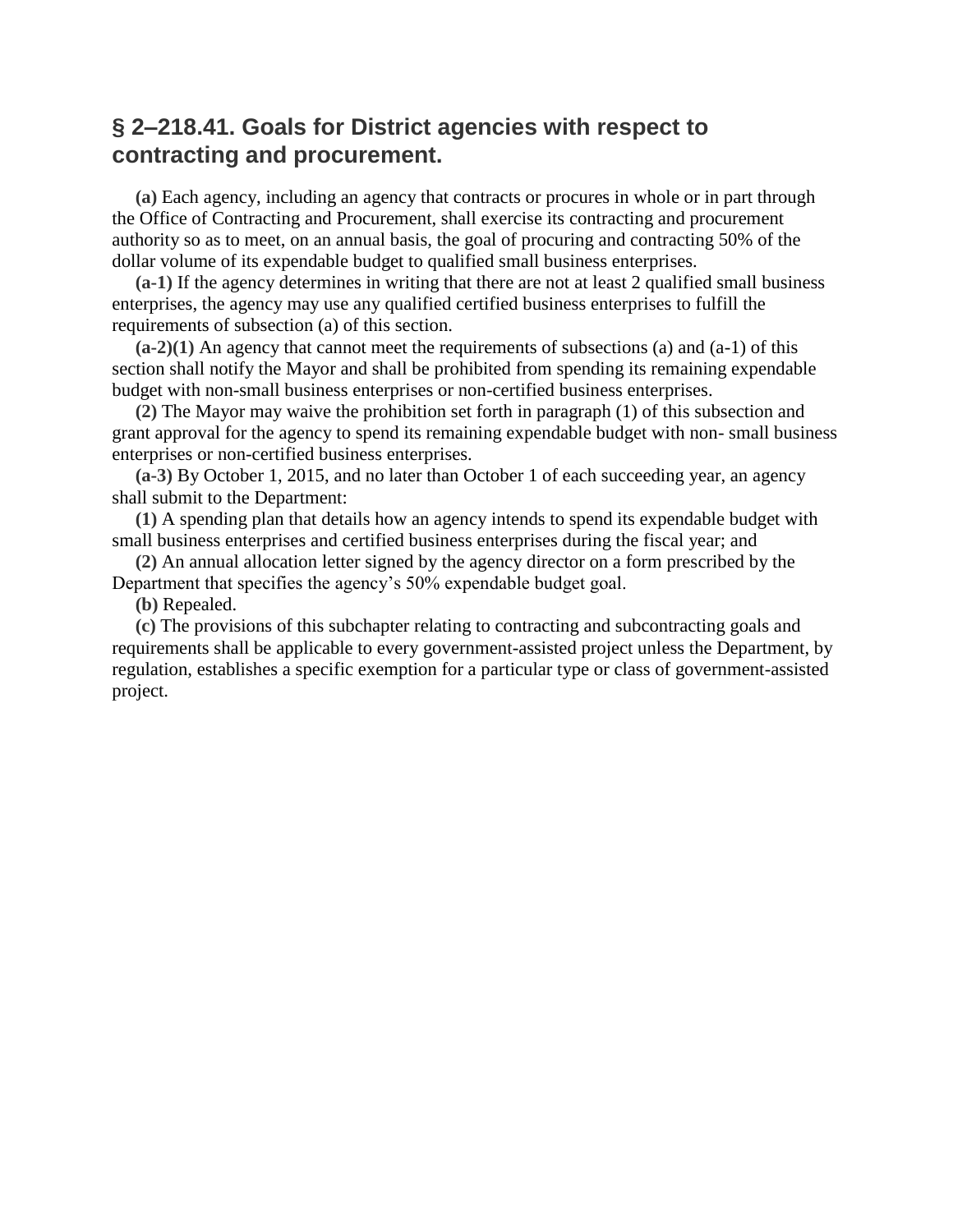### **§ 2–218.42. Required programs, procedures, and policies to achieve contracting and procurement goals.**

To achieve the goals set forth in this subchapter, the Department shall establish by rules issued pursuant to § [2-218.72,](https://code.dccouncil.us/dc/council/code/sections/2-218.72.html) programs for certified business enterprises. The Department shall include among these programs:

**(1)** A bid preference mechanism for certified business enterprises;

**(2)** A set-aside program for small business enterprises; and

**(3)** A set-aside program for certified business enterprises for the District of Columbia Supply Schedule.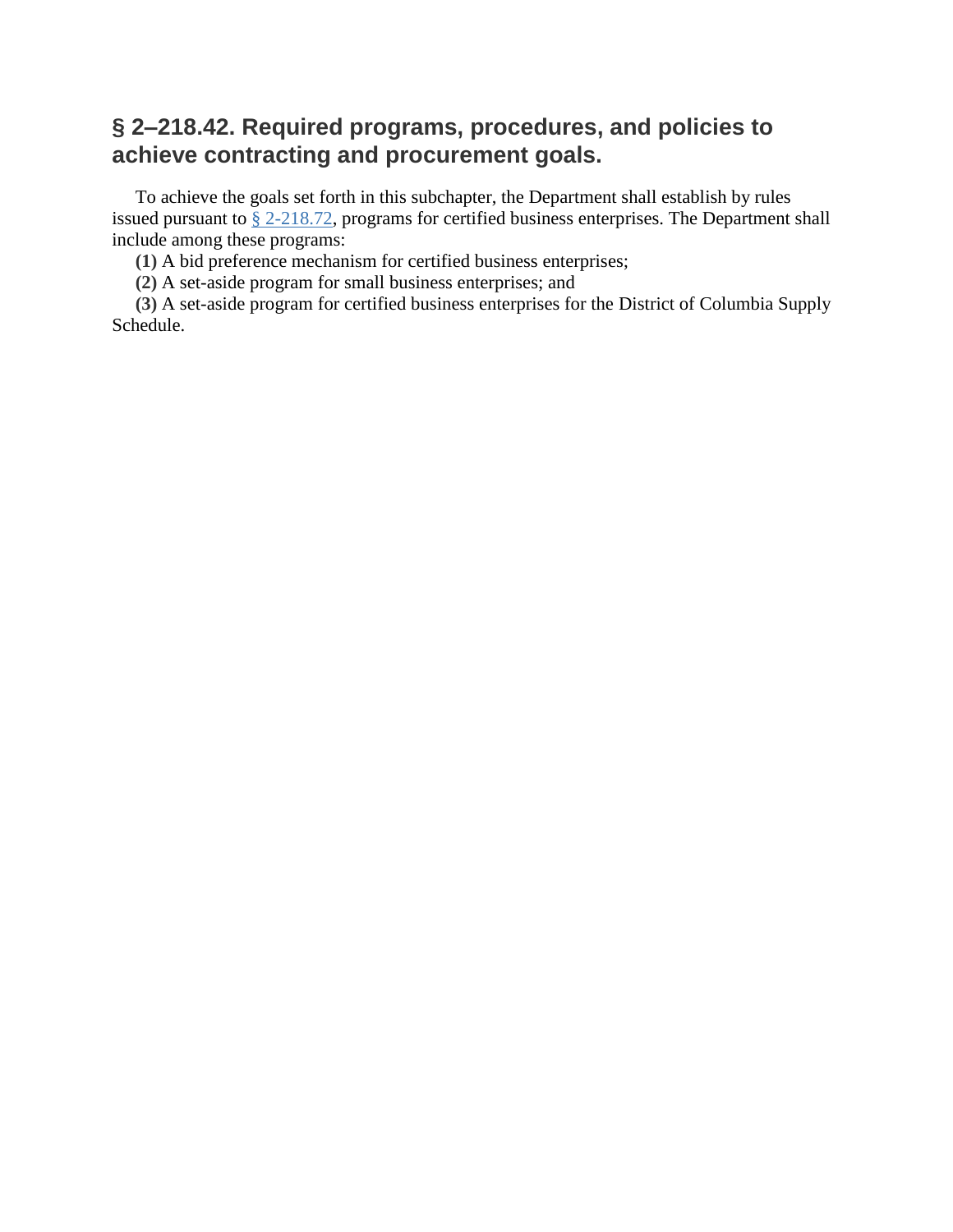### **§ 2–218.43. Bid and proposal preferences.**

**(a)** In evaluating bids or proposals, agencies shall award preferences as follows:

**(1)** In the case of proposals, points shall be granted as follows:

**(A)** Three points for a small business enterprise;

**(B)** Five points for a resident-owned business;

**(C)** Five points for a longtime resident business;

**(D)** Two points for a local business enterprise;

**(E)** Two points for a local business enterprise with its principal office located in an enterprise zone;

**(F)** Two points for a disadvantaged business enterprise;

**(G)** Two points for a veteran-owned business enterprise; and

**(H)** Two points for a local manufacturing business enterprise.

**(2)** In the case of bids, a percentage reduction in price shall be granted as follows:

**(A)** Three percent for a small business enterprise;

**(B)** Five percent for a resident-owned business;

**(C)** Ten percent for a longtime resident business;

**(D)** Two percent for a local business enterprise;

**(E)** Two percent for a local business enterprise with its principal office located in an enterprise zone;

**(F)** Two percent for a disadvantaged business enterprise;

**(G)** Two percent for a veteran-owned business enterprise; and

**(H)** Two percent for a local manufacturing business enterprise.

**(b)** A certified business enterprise shall be entitled to any or all of the preferences provided in this section, but in no case shall a certified business enterprise be entitled to a preference of more than 12 points or a reduction in price of more than 12 percent.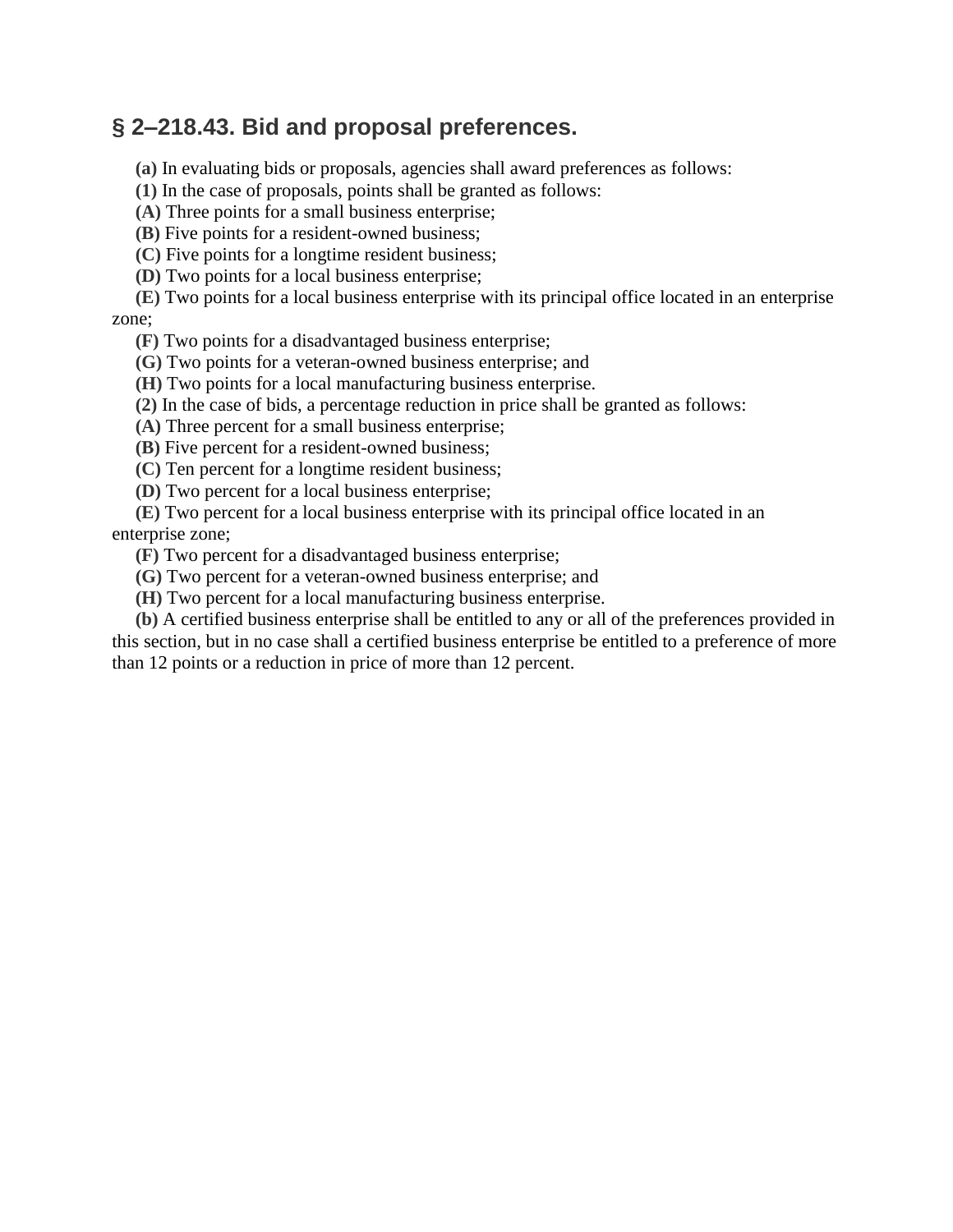### **§ 2–218.44. Mandatory set-asides of District agency contracts for small business enterprises or certified business enterprises.**

**(a)** Except as provided in subsections (a-1) and (b) of this section or § [2-218.45,](https://code.dccouncil.us/dc/council/code/sections/2-218.45.html) each agency shall set aside contracts or procurements of \$250,000 or less for qualified small business enterprises.

**(a-1)** If an agency determines in writing that there are not at least 2 qualified small business enterprises that can provide the services or goods that are the subject of the contract, the agency may use any qualified certified business enterprise to fulfill the requirements of subsection (a) of this section.

**(b)** An agency may decline to award a contract or procurement set aside under this section, and may thereafter issue the contract or procurement in the open market, if the agency determines in writing that the bids for the contract or procurement set aside for a small or certified business enterprise are believed to be 12% or more above the likely price on the open market.

**(c)** Each written determination pursuant to subsections (a-1) or (b) of this section shall be submitted to the Director, who shall post a copy of the determination so that it can reasonably be accessed by the public via the Department's website or such other locations as the Department may establish.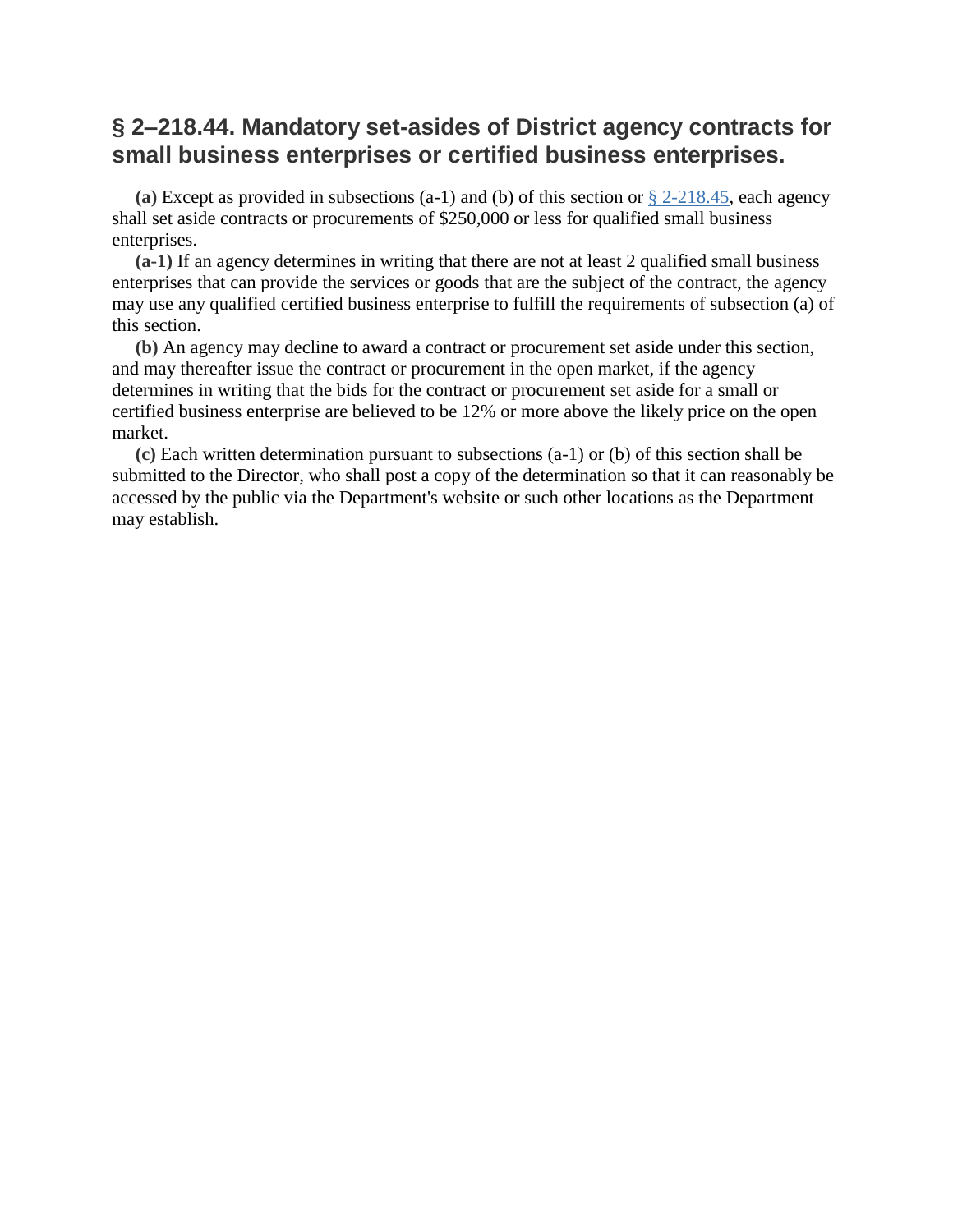### **§ 2–218.45. Mandatory set-asides of contracts in the District of Columbia Supply Schedule for small business enterprises or certified business enterprises.**

**(a)** Except as provided in subsections (b) and (c) of this section, each agency shall award contracts of \$250,000 or less to a qualified small business enterprise included on the District of Columbia Supply Schedule.

**(b)** If an agency determines in writing that there are not at least 2 qualified small business enterprises on the District of Columbia Supply Schedule that can provide the services or goods that are the subject of the contract, the agency may use any qualified certified business enterprise to fulfill the requirements of subsection (a) of this section.

**(c)** An agency may decline to award a contract or procurement set aside under this section, and may thereafter issue the contract or procurement in the open market, if the agency determines in writing that the bids for the contract or procurement set aside for a small or certified business enterprise are believed to be 12% or more above the likely price on the open market.

**(d)** Each written determination pursuant to subsections (b) or (c) of this section shall be submitted to the Director, who shall post a copy of the determination so that it can reasonably be accessed by the public via the Department's website or such other locations as the Department may establish.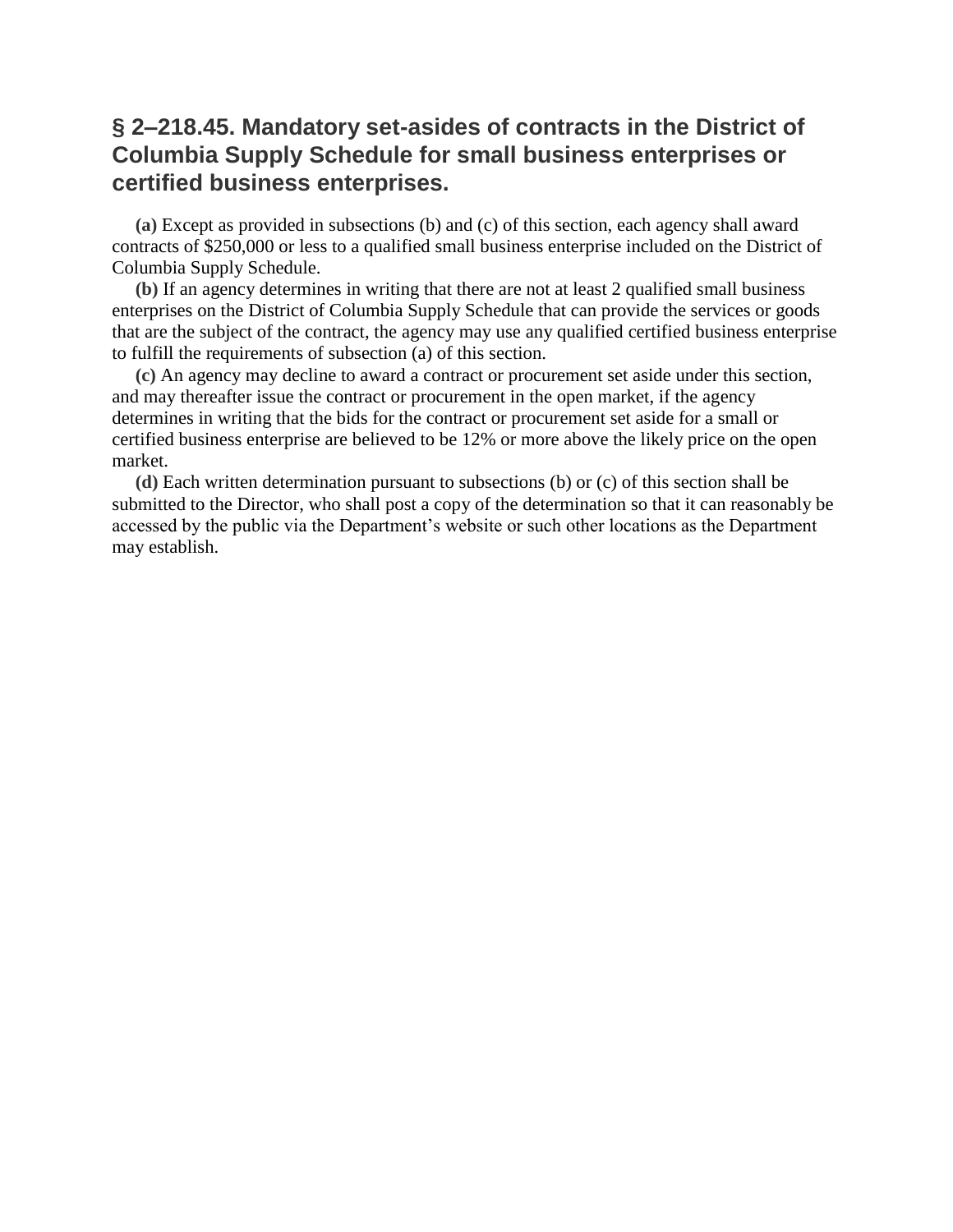### **§ 2–218.45a. Mandatory set-asides for small business enterprises and certified business enterprises with respect to follow-on and renewable acquisitions.**

**(a)** Except as provided in subsection (b) of this section, where a contract or procurement is awarded by a District agency to a small business enterprise or certified business enterprise, its follow-on or renewable acquisition shall be set aside for small business enterprises or certified business enterprises.

**(b)** An agency that would like to fulfill a follow-on or renewable acquisition without using a small business enterprise or certified business enterprise shall:

**(1)** Make a written request to the Director; and

**(2)** Receive written approval from the Director to allow the agency to waive the requirements set forth in this section.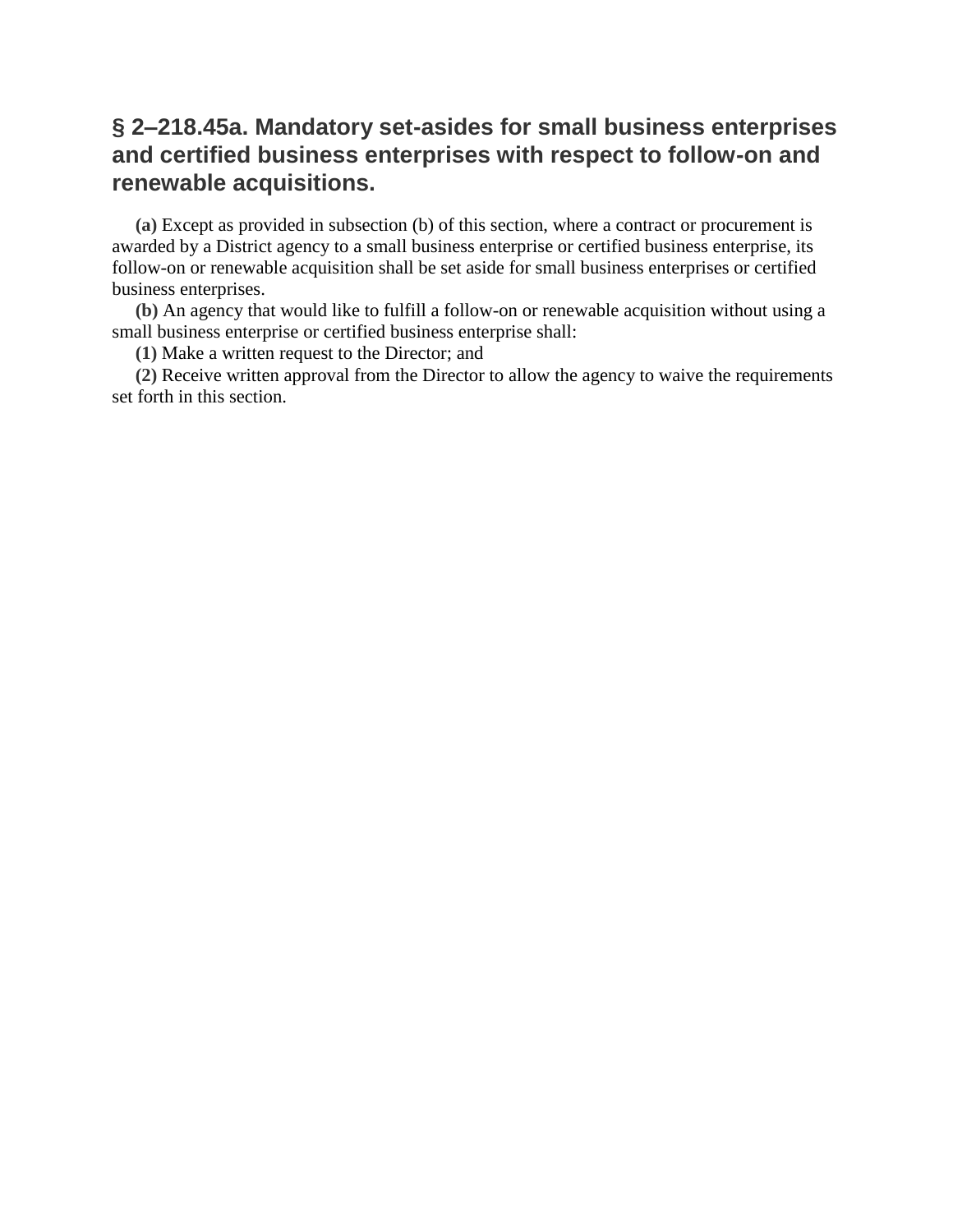### **§ 2–218.46. Performance and subcontracting requirements for construction and non-construction contractsgovernmentassisted projects; subcontracting plans.**

**(a)(1)** All construction contracts for government-assisted projects in excess of \$250,000 shall include the following requirements unless a waiver has been approved in accordance with  $\S$  [2-](https://code.dccouncil.us/dc/council/code/sections/2-218.51.html) [218.51:](https://code.dccouncil.us/dc/council/code/sections/2-218.51.html)

**(A)** At least 35% of the dollar volume of the contract shall be subcontracted to small business enterprises; or

**(B)** If there are insufficient qualified small business enterprises to completely fulfill the requirement of subparagraph (A) of this paragraph, then the subcontracting requirement may be satisfied by subcontracting 35% of the dollar volume to any qualified certified business enterprises; provided, that all reasonable efforts shall be made to ensure that qualified small business enterprises are significant participants in the overall subcontracting work.

**(2)** All non-construction contracts for government-assisted projects in excess of \$250,000 shall include the following requirements unless a waiver has been approved in accordance with [§](https://code.dccouncil.us/dc/council/code/sections/2-218.51.html) [2-218.51:](https://code.dccouncil.us/dc/council/code/sections/2-218.51.html)

**(A)** At least 35% of the dollar volume of the contract shall be subcontracted to small business enterprises; or

**(B)** If there are insufficient qualified small business enterprises to completely fulfill the requirement of subparagraph (A) of this paragraph, then the subcontracting requirement may be satisfied by subcontracting 35% of the dollar volume to any qualified certified business enterprises; provided, that all reasonable efforts shall be made to ensure that qualified small business enterprises are significant participants in the overall subcontracting work.

**(3)** For the purposes of this section, a business enterprise certified as a small business enterprise, local business enterprise, or disadvantaged business enterprise shall not have to comply with the requirements set forth in paragraphs (1) or (2) of this subsection. A local business enterprise is not subject to the requirements in paragraph (1) or (2) of this subsection.

(4) For the purposes of this section, acquisition costs and related financing fees shall not count toward the total dollar volume of a government-assisted project.

**(b)(1)(A)** Each government-assisted construction and non-construction contract for which a certified business enterprise is selected as a beneficiary and is granted points or a price reduction pursuant to § 2-218.43 or is selected through a set-aside program under this subpart shall include a requirement that the certified business enterprise perform at least 35% of the contracting effort with its own organization and resources and, if it subcontracts, 35% of the subcontracted effort shall be with certified business enterprises.

**(A)(i)** This paragraph applies to each contract for a government-assisted project for which a certified business enterprise was selected as a beneficiary and was:

**(I)** Granted points or a price reduction pursuant to section 2343 of this act;

**(II)** Selected through a set-aside program under this subpart; or

**(III)** Conferred a procurement preference for being a certified business enterprise. **(ii)** If the contract for a government-assisted project is valued at or over \$1 million:

**(I)** The certified business enterprise shall perform at least 35% of the work on the government-assisted project with its own organization and resources; and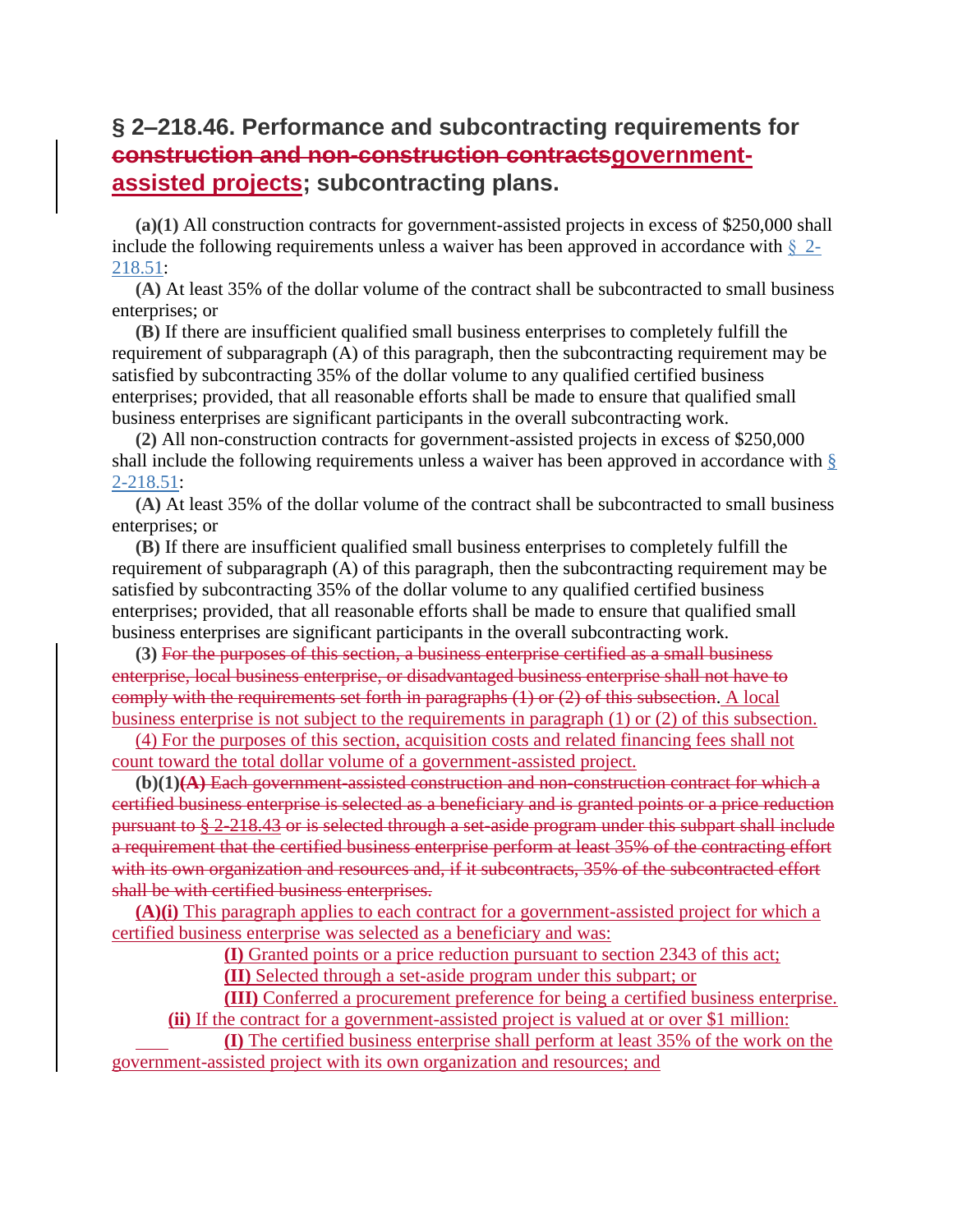**(II)** If the certified business enterprise subcontracts, at least 35% of the dollar volume of the overall subcontract shall be subcontracted with qualified certified business enterprises.

**(iii)** If the project is valued at less than \$1 million:

**(I)** The certified business enterprise shall perform at least 50% of the work on the project with its own organization and resources; and

**(II)** If the certified business enterprise subcontracts, at least 35% of the dollar volume of the overall subcontract shall be subcontracted with qualified certified business enterprises.

**(B)** If the total contracting effort performed by the certified business enterprise is less than the amount required by subparagraph (A) of this paragraph, then the business enterprise shall be subject to enforcement pursuant to § [2-218.63.](https://code.dccouncil.us/dc/council/code/sections/2-218.63.html)

**(2)(A)** Each government-assisted construction and non-construction contract for which a certified joint venture is selected as a beneficiary and is granted points or a price reduction pursuant to § 2-218.43 or is selected through a set-aside program under this subpart shall include a requirement that the certified business enterprise perform at least 50% of the contracting effort with its own organization and resources and, if it subcontracts, 35% of the subcontracted effort shall be with certified business enterprises. For each government-assisted project for which a certified joint venture is selected as a beneficiary and is granted points or a price reduction pursuant to section 2343 of this act, selected through a set-aside program under this subpart, or conferred a procurement preference for being a certified business enterprise:

**(i)** Each certified business enterprise holding a majority or minority interest in the certified joint venture shall, with its own organization and resources, perform a percentage of the work equal to or greater than its percentage interest in the joint venture; and

**(ii)** If the certified joint venture subcontracts, at least 35% of the dollar volume of the subcontract shall be subcontracted with qualified certified business enterprises.

**(B)** If the total contracting effort performed by the certified business enterprise is less than the amount required by subparagraph (A) of this paragraph, then the business enterprise shall be subject to enforcement pursuant to § [2-218.63.](https://code.dccouncil.us/dc/council/code/sections/2-218.63.html)

**(b-1)** Each government-assisted construction and non-construction project for which a certified business enterprise is utilized to meet the subcontracting requirements pursuant to subsections (a) and (b) of this subsection shall include a requirement that the certified business enterprise perform at least 35% of the contracting effort with its own organization and resources.

**(c)** Each government-assisted construction and non-construction project of \$1 million or less for which a certified business enterprise is selected as a beneficiary and is granted points or a price reduction pursuant to § 2-218.43 or is selected through a set-aside program under this subpart shall include a requirement that the certified business enterprise perform at least 50% of the on-site work with its own workforce. Repealed.

**(c-1)** Any dollar volume of a contract for a government-assisted project that is subcontracted to a certified business enterprise in which a beneficiary of that contract has an ownership or financial interest shall not count toward the fulfillment of the 35% dollar volume subcontracting requirement set forth in this section.

**(d)(1)** Bids or proposals responding to a solicitation, including an open market solicitation, shall be deemed nonresponsive and shall be rejected if a subcontracting plan is required by law and the beneficiary fails to submit a plan that meets the criteria set forth in paragraph (2) of this subsection.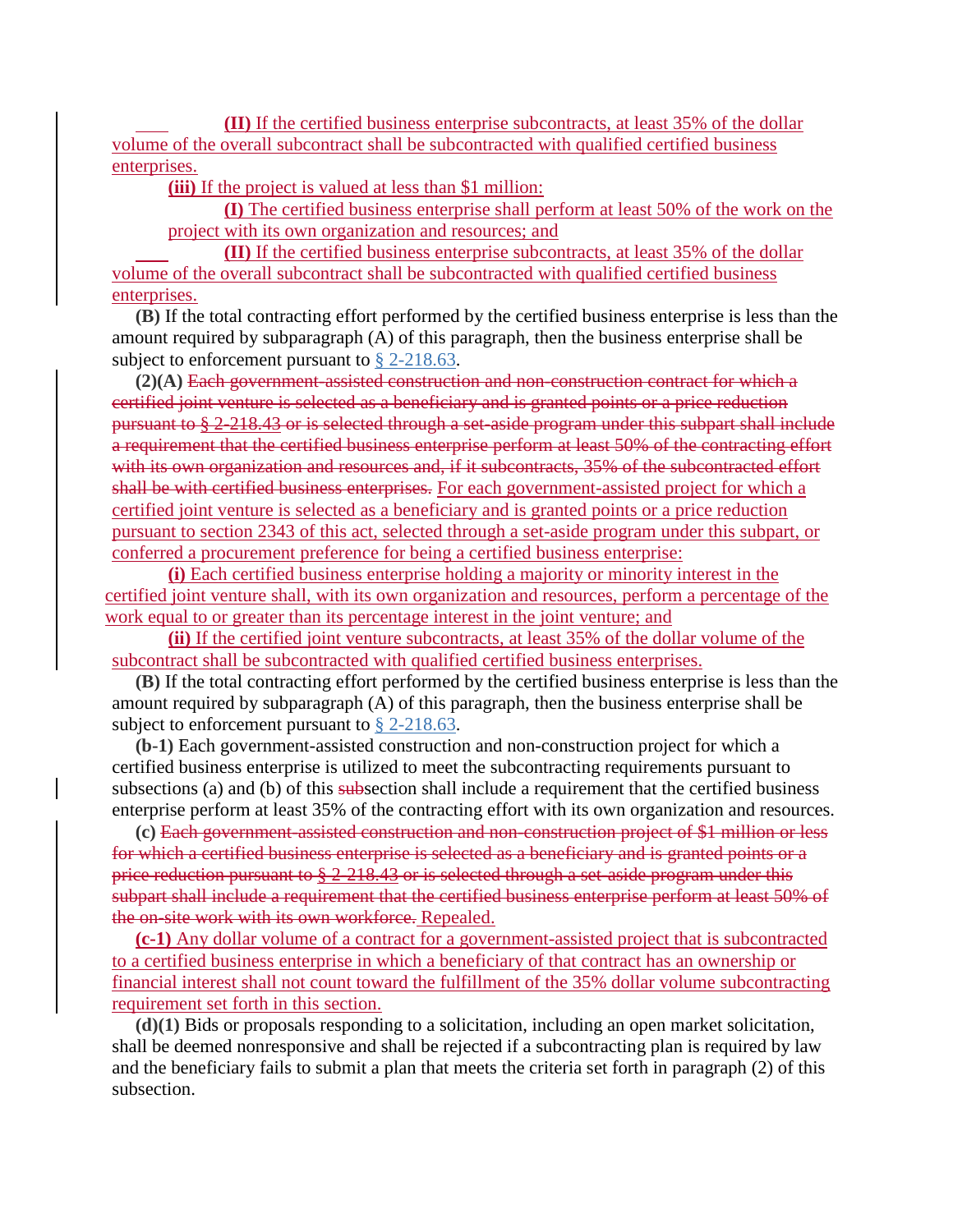**(2)** A subcontracting plan shall include the following information:

**(A)** The name and address of each subcontractor;

**(B)** A current certification number of the small or certified business enterprise;

**(C)** The scope of work to be performed by each subcontractor; and

**(D)** The price to be paid by the beneficiary to each subcontractor.

**(3)** The subcontracting plan required by paragraph (2) of this subsection shall be provided before the procurement agency District accepts the submission of the bid or proposal.

**(d-1)** Notwithstanding subsection (d) of this section, a design-build project shall not be required to identify specific subcontractors as a condition precedent to performing preconstruction services; provided, that a detailed subcontracting plan that meets the requirements of subsection (d) of this section shall be submitted before entering into a guaranteed maximum price or such other contractual action authorizing the contractor to commence construction.

**(e)** No beneficiary shall be allowed to amend the subcontracting plan filed as part of its bid or proposal except with the consent of the Director. Any reduction in the dollar volume of the subcontracted portion resulting from such amendment of the plan shall inure to the benefit of the District.

**(f)** No multiyear contracts or extended contracts which are not in compliance with this subchapter at the time of the contemplated exercise of the option or extension, shall be renewed or extended, and any such option or extension shall be void.

**(g)** The subcontracting requirements of this section may be waived pursuant to § [2-218.51.](https://code.dccouncil.us/dc/council/code/sections/2-218.51.html)

**(h)** Repealed. A beneficiary shall submit to the agency contracting officer, project manager, and Director copies of the executed contracts with the subcontracts identified in the subcontracting plan. Failure to submit copies of the executed contracts shall render the underlying contract voidable by the District.

**(i)(1)** A beneficiary on a government-assisted project subject to subcontracting requirements under subsections (a), (b), or (b-1) of this section A beneficiary shall provide a quarterly report to the Department, agency contracting officer, and project manager. The quarterly report shall include the following information for each subcontract with a subcontractor identified in the subcontracting plan:

**(A)** The price to be paid by the beneficiary to the subcontractor under the subcontract;

**(B)** A description of the goods procured or the services subcontracted for;

**(C)** The amount paid by the beneficiary to the subcontractor under the subcontract; and

**(D)** A copy of the fully executed subcontract, if the fully executed subcontract was not provided in a prior quarterly report.

**(1A)** The initial quarterly report filed by the beneficiary shall include a copy of the subcontracting plan.

**(2)** If the fully executed subcontract is not included with a quarterly report, the beneficiary shall not receive credit toward the subcontracting requirements of this section for that subcontract.

**(3)** A subcontractor identified on a beneficiary's subcontracting plan shall not commence performance on the subcontract until the subcontract has been executed. The beneficiary shall not receive credit for monies paid to a certified business enterprise subcontractor for work performed on the government-assisted project before the subcontract agreement was executed.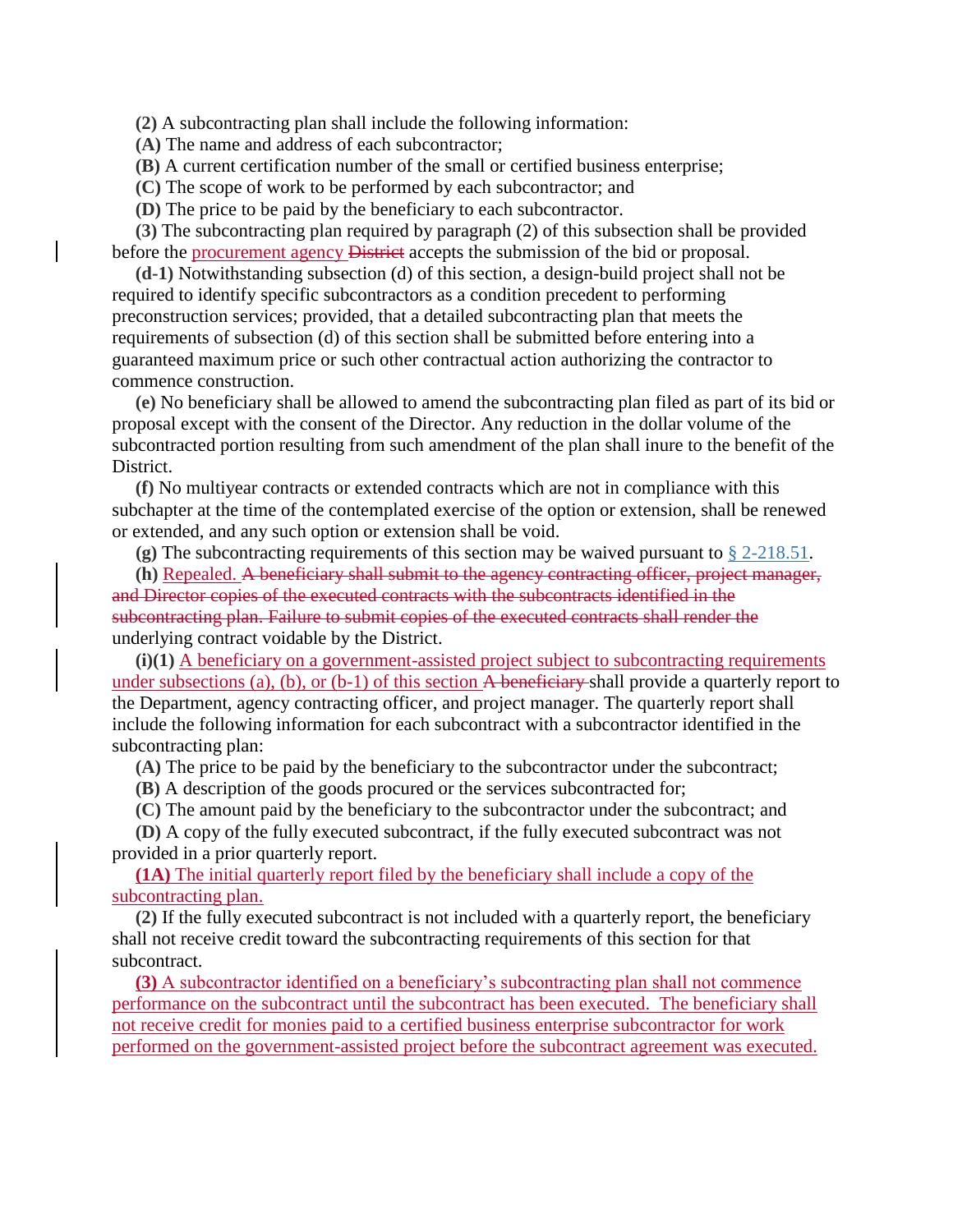**(4)** If a beneficiary fails to timely submit copies of the executed subcontracts, the beneficiary's failure shall render voidable by the District any underlying contract with the beneficiary for that project.

**(j)(1)** The beneficiary shall meet on an annual basis with the Department, agency contracting officer, and project manager to provide an update of the subcontracting plan for utilization of small business enterprises and certified business enterprises.

**(2)** The beneficiary shall be given a 30-day written notice of the meeting by the Department.

**(k)** The beneficiary shall provide written notice to the Department upon the initiation and completion of a project.

**(l)** If a certified business enterprise or certified joint venture is the beneficiary and must meet the subcontracting requirements as set forth in this section, it shall fulfill the requirements of subsections  $(h)$ ,  $(i)$ ,  $(i)$ , and  $(k)$  of this section.

**(m)** A beneficiary, certified business enterprise, or member of a certified joint venture that fails to meet the requirements of this section shall be subject to the penalties set forth in § [2-](https://code.dccouncil.us/dc/council/code/sections/2-218.63.html) [218.63.](https://code.dccouncil.us/dc/council/code/sections/2-218.63.html)

**(n)** With regard to government-assisted projects, the obligations under this section shall expire upon completion of the development or other activity that serves as the basis for such activity qualifying as a government-assisted project; provided, that the Mayor shall have the authority to negotiate any extensions under this section in the transaction documents that qualify an activity as a government-assisted project.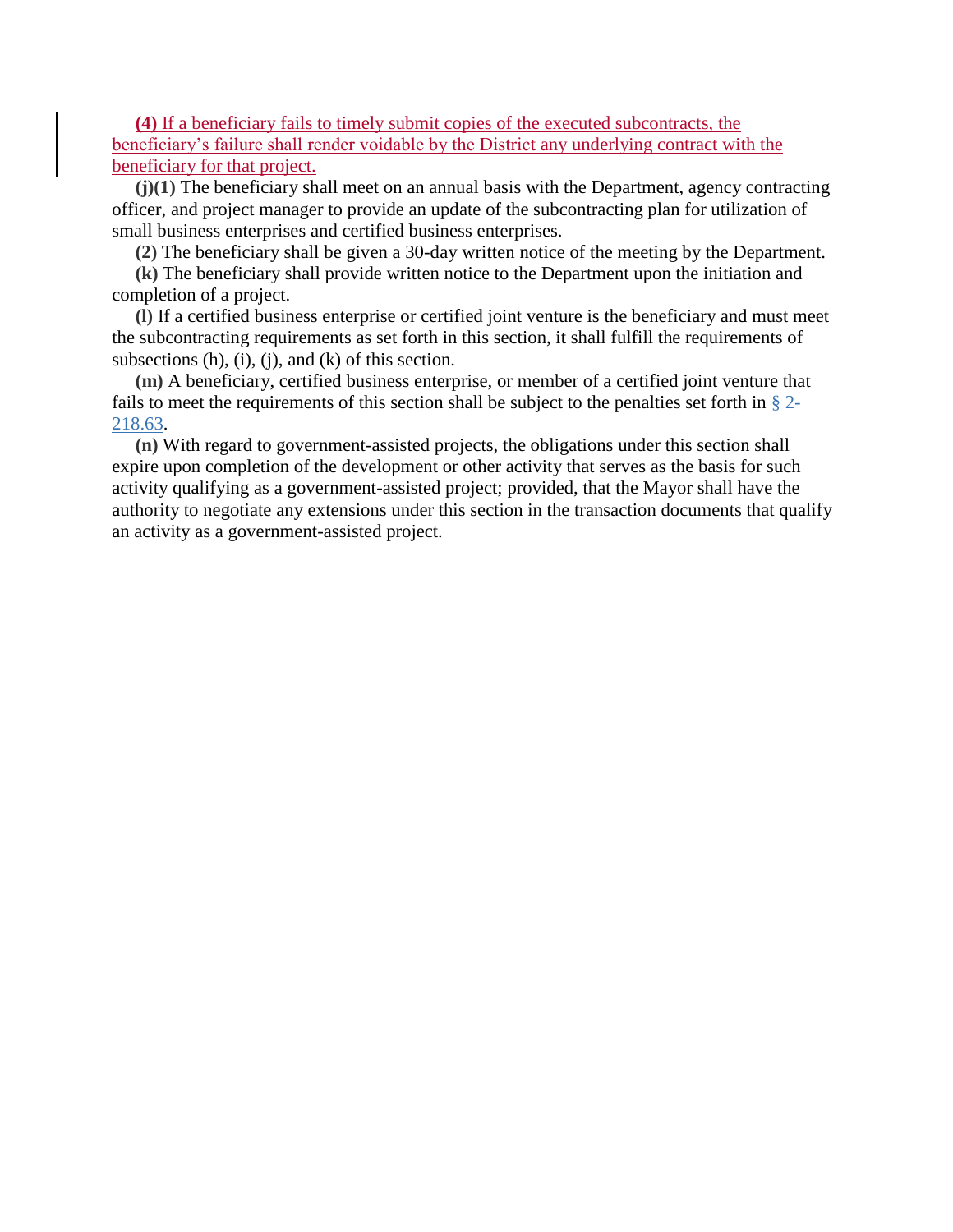### **§ 2–218.47. Unbundling requirement.**

The Mayor shall establish procedures to ensure that solicitations are subdivided and unbundled and that smaller contracts are created to the extent feasible and fiscally prudent.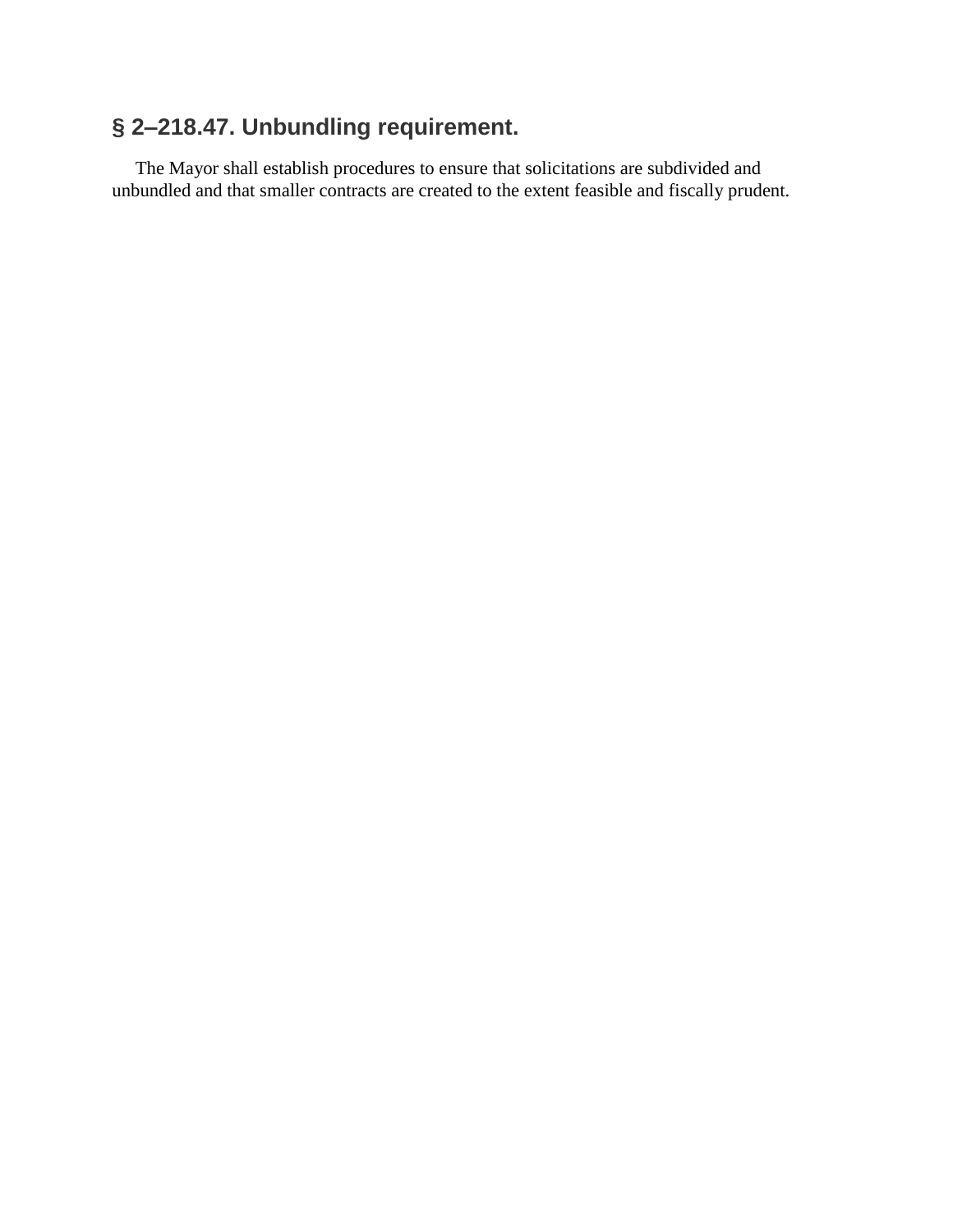### **§ 2–218.48. Enforcement and penalties for breach of subcontracting plan.**

**(a)** For any subcontracting plan required by law, the beneficiary shall be deemed to have breached the subcontracting plan for utilization of small or certified business enterprises in the performance of a contract if the beneficiary:

**(1)** Fails to submit subcontracting plan monitoring or compliance reports or other required subcontracting information in a reasonably timely manner;

**(2)** Submits a monitoring or compliance report or other required subcontracting information containing a materially false statement; or

**(3)** Fails to meet the subcontracting requirements pursuant to § [2-218.46.](https://code.dccouncil.us/dc/council/code/sections/2-218.46.html)

**(b)** Repealed.

**(c)** A contractor that is found to have breached a subcontracting plan for utilization of certified business enterprises shall be subject to the imposition of penalties, including monetary fines, pursuant to  $\S$  [2-218.63.](https://code.dccouncil.us/dc/council/code/sections/2-218.63.html)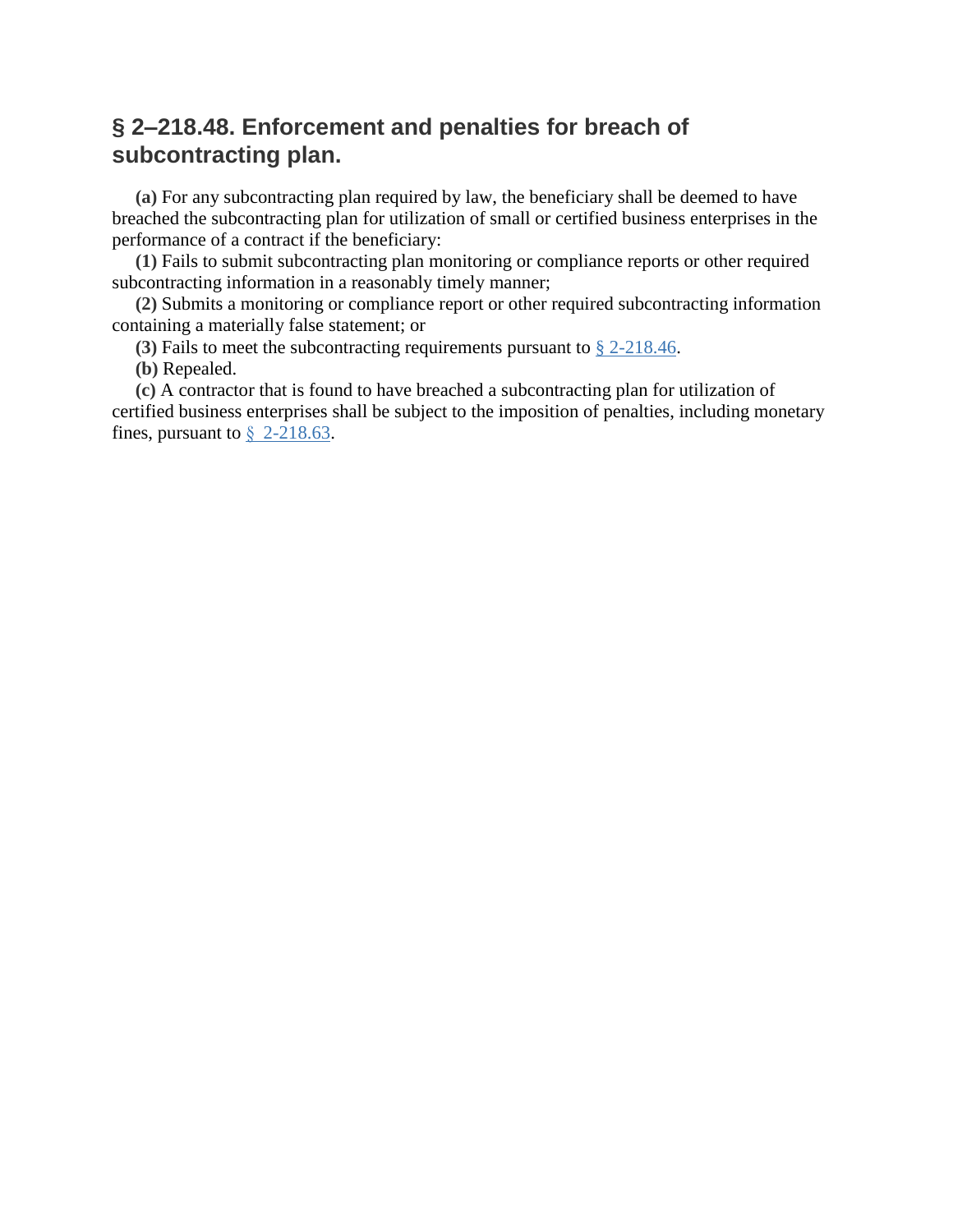#### **§ 2–218.49. Other procedures and programs.**

**(a)** The Mayor shall establish policies and procedures to maximize the participation of certified business enterprises in the contracting and procurement processes, including:

**(1)** A procedure whereby an agency may waive bid security requirements on contracts in excess of \$100,000, where the waiver is appropriate to achieve the purposes of this subchapter; and

**(2)** A policy whereby an agency shall make advance payments to a certified contractor, where the payments are necessary to achieve the purposes of this subchapter; provided, that an agency shall not be permitted to advance more than 10% of the total value of any contract.

**(b)** The Mayor may establish a pilot set-aside program for small business enterprises with gross revenues of \$5 million or less.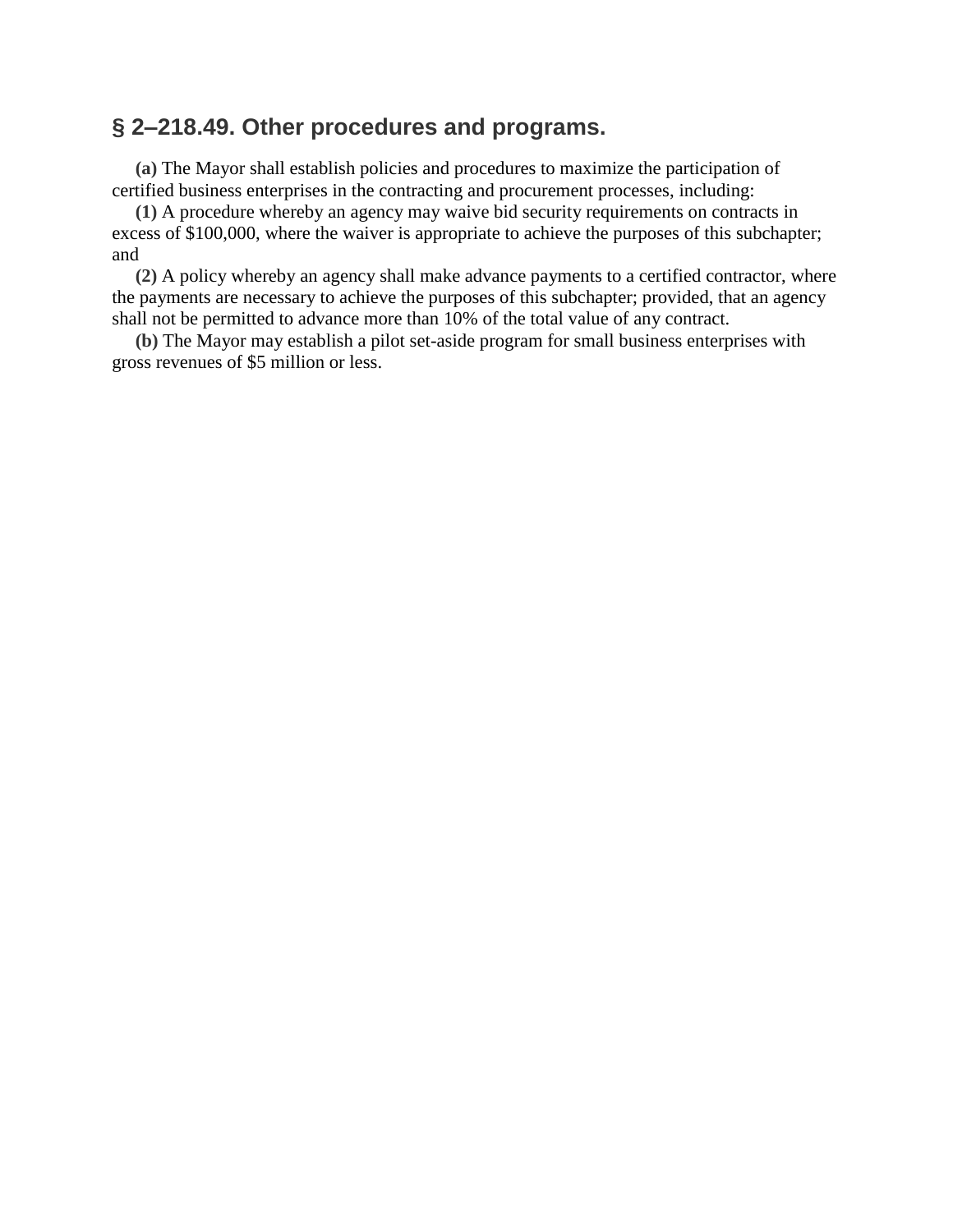#### **§ 2–218.49a. Equity and development participation.**

(a)(1) In all development projects conducted pursuant to a disposition under  $\S 10-801$ , small investors, disadvantaged investors, or certified equity participants shall invest a minimum of 20% of the total sponsor equity, excluding debt financing, mezzanine financing, or other equity contributions by limited or institutional investors.

**(1A)** For the purpose of this section, a small investor, disadvantaged investor, or certified equity participant is not eligible to be an equity sponsor for a government-assisted project if it and the beneficiary for the project stand in any of the following relationships with one another:

**(A)** One stands in an employee-employer relationship to the other;

**(B)** One has an ownership or financial interest in the other; or

**(C)** One has a fiduciary duty to the other.

**(2)** Demonstration by a project sponsor of its intent and ability to meet the 20% equity requirement pursuant to paragraph (1) of this subsection shall be a condition precedent to the transfer of any District-owned property for a covered project.

**(3)** In meeting the equity investment requirement in paragraph (1) of this subsection, a certified equity participant may be a 100% sponsor of a component of a covered project; provided, that the certified equity participant participation totals 20% of the total equity of the covered project.

**(4)** An equity sponsor for a government-assisted project shall not be required to pay developer fees, acquisition fees, or general contractor fees that, when totaled, are unreasonably disproportionate to the percentage of its equity investment in the project.

**(5)** An equity sponsor for a government-assisted project shall have voting rights pertaining to personnel and managerial decisions on a covered project that are commensurate with its percentage of equity investment.

**(6)** The Mayor shall issue rules, pursuant to section 2372 of this act, specifying:

**(A)** The maximum ratio, between the percentage of total fees an equity sponsor is required to pay and the percentage of its equity investment, before those fees become unreasonably disproportionate for purposes of paragraph (4) of this subsection; and

**(B)** The minimum ratio, between an equity sponsor's percentage of total voting rights and the percentage of its equity investment in the project, that makes the sponsor's voting rights commensurate with its percentage of equity investment for purposes of paragraph (5) of this subsection.

**(b)** For each government-assisted project involving development, in addition to complying with the general subcontracting provisions in § [2-218.46,](https://code.dccouncil.us/dc/council/code/sections/2-218.46.html) at least 20% of the dollar volume of non-construction development goods and services shall be subcontracted to small business enterprises, and if there are insufficient qualified small business enterprises to completely fulfill this requirement, then the requirement may be satisfied by contracting 20% of that dollar volume to any qualified certified business enterprises; provided, that all reasonable efforts shall be made to ensure that qualified small business enterprises are significant participants in the overall development goods and services work.

**(c)(1)** No more than 25% of the total 20% equity participation requirement (equal to 5%) set forth in subsection (a) of this section may be met by a certified business enterprise providing development services in lieu of a cash equity investment that will be compensated by the developer in the future at a date certain ("sweat equity contribution").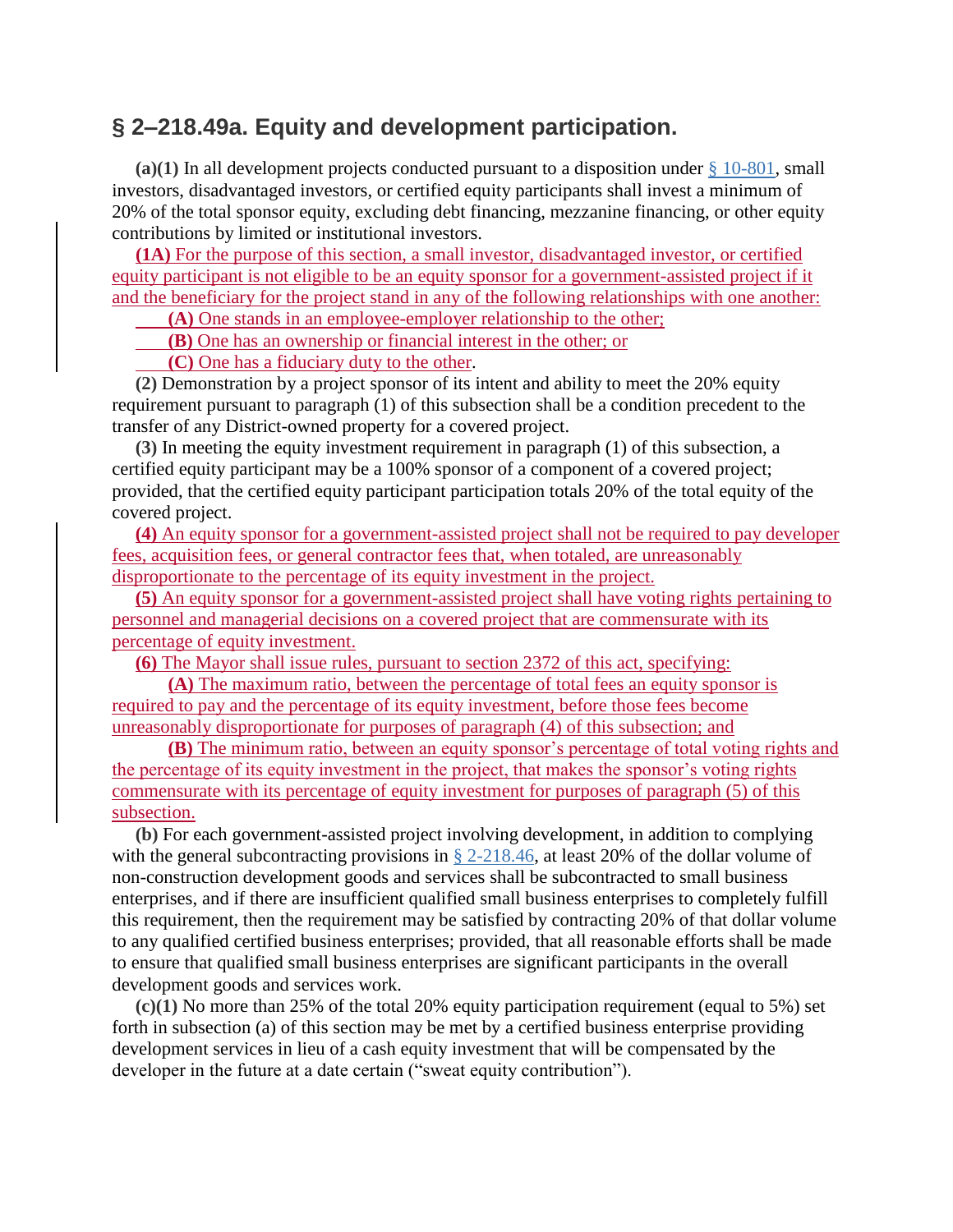**(2)** The developer and the certified business enterprise shall sign a service agreement describing the following:

**(A)** A detailed description of the scope of work that the certified business enterprise will perform;

**(B)** The dollar amount that the certified business enterprise will be compensated for its services and the amount the certified business enterprise is forgoing as an investment in a project;

**(C)** The date or time period when the certified business enterprise will receive compensation;

**(D)** The return, if any, the certified business enterprise will receive on its sweat equity contribution; and

**(E)** An explanation of when the certified business enterprise will receive its return as compared to other team members or investors.

**(d)** This section shall not apply if the entity that controls the development project is an entity tax-exempt under 26 U.S.C. § 501(c), or other not-for-profit entity.

**(e)** This section shall not apply to any development project for which a contract for purchase of one or more parcels of real property has been executed prior to March 2, 2007.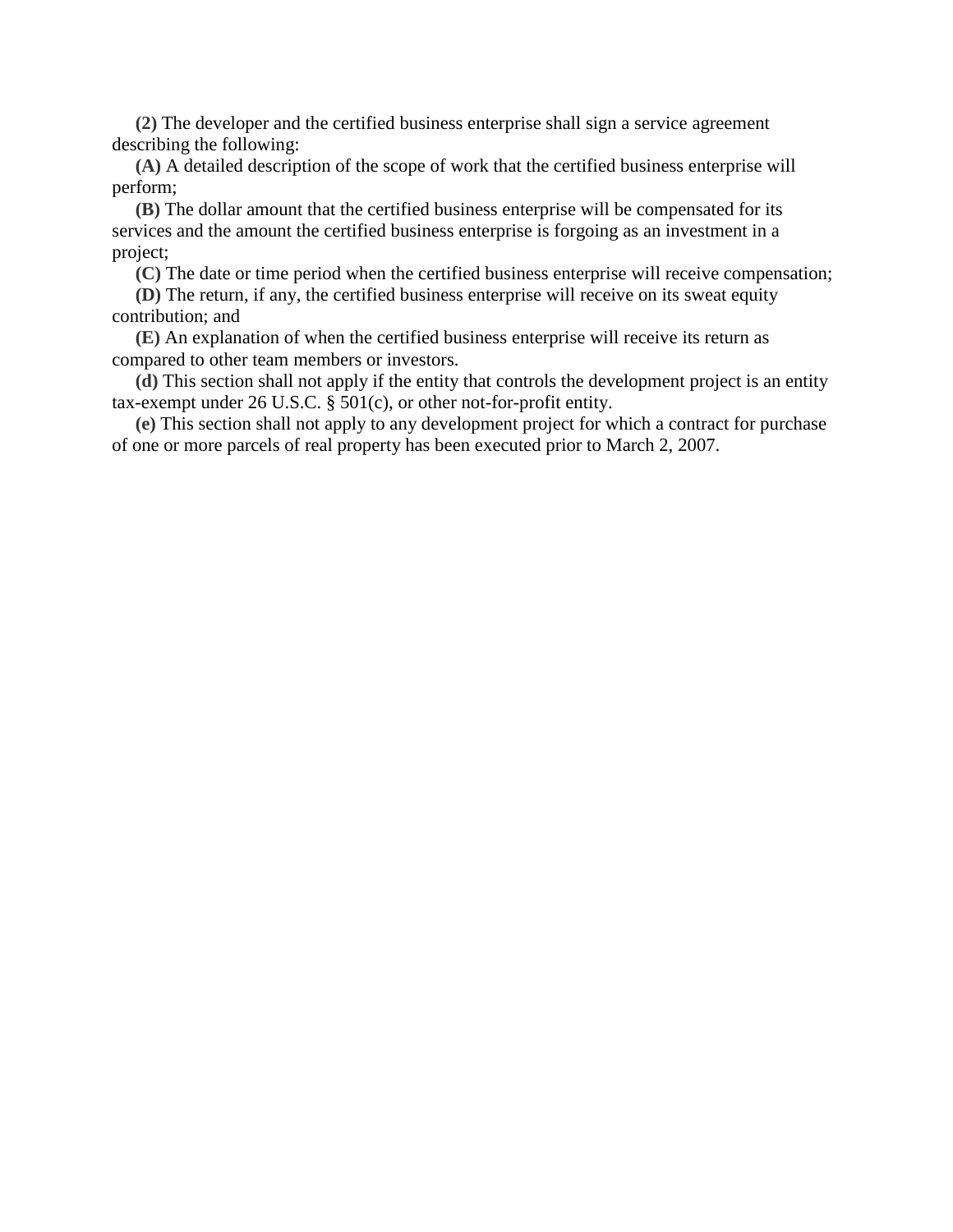#### **§ 2–218.51. Waiver of subcontracting requirements.**

**(a)** The subcontracting requirements of § [2-218.46](https://code.dccouncil.us/dc/council/code/sections/2-218.46.html) may be waived only if there is insufficient market capacity for the goods or services that comprise the project and such lack of capacity leaves the contractor commercially incapable of achieving the subcontracting requirements at a project level. The subcontracting requirements of  $\S$  [2-218.46](https://code.dccouncil.us/dc/council/code/sections/2-218.46.html) may only be waived in writing by the Director. An agency seeking waiver of the subcontracting requirements of § [2-218.46](https://code.dccouncil.us/dc/council/code/sections/2-218.46.html) shall submit to the Director a request for waiver, which shall include the following:

**(1)** The number of certified business enterprises, if any, qualified to perform the elements of work that comprise the project;

**(2)** A summary of the market research or outreach conducted to analyze the relevant market; and

**(3)** The consideration given to alternate methods for acquiring the work to be subcontracted in order to make the work more amenable to being performed by certified business enterprises.

**(a-1)** Before the Director approves an agency's waiver request, the Director shall:

**(1)** Send an electronic notice to all certified business enterprises notifying them of the agency's waiver request; and

**(2)** Post a copy of the agency's waiver request on the Department's website, or such other locations as the Department may establish, for 10 days to provide the public reasonable notice of the waiver request.

**(b)** If the Director approves an agency's request for waiver of the subcontracting requirements of § [2-218.46](https://code.dccouncil.us/dc/council/code/sections/2-218.46.html) and grants such a waiver, the Director's determination shall set forth the information outlined in subsection (a) of this section.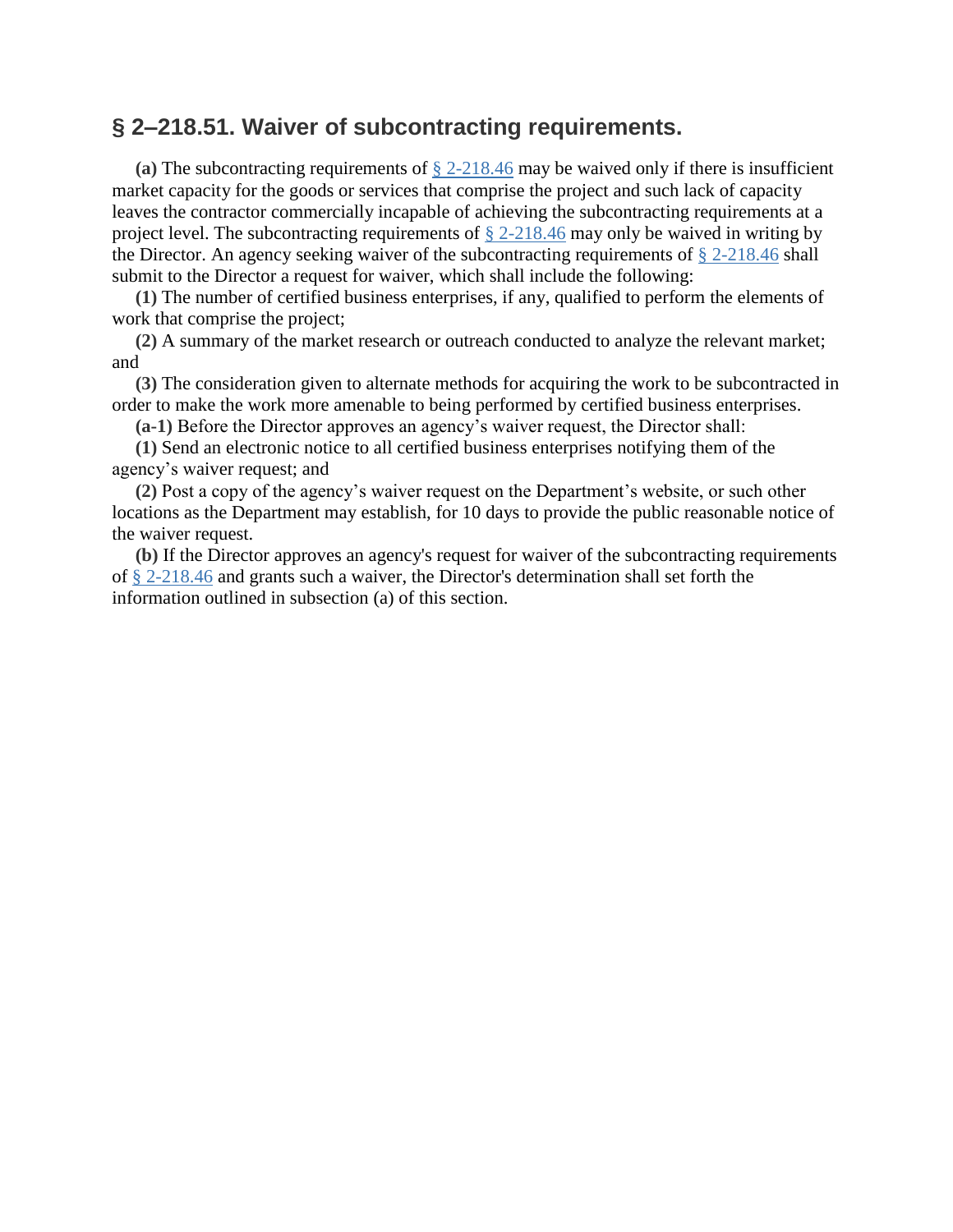### **§ 2–218.52. Enforcement mechanism against an agency.**

**(a)** If an agency fails to meet any of the goals set forth in § [2-218.41,](https://code.dccouncil.us/dc/council/code/sections/2-218.41.html) the Department may require that a portion of the agency's contracts and procurements be made part of a set-aside program for small business enterprises.

**(b)** The performance plan for each agency shall include a metric for compliance with the provisions of this subchapter and the performance evaluation for each agency director shall reflect the agency's success in meeting compliance goals.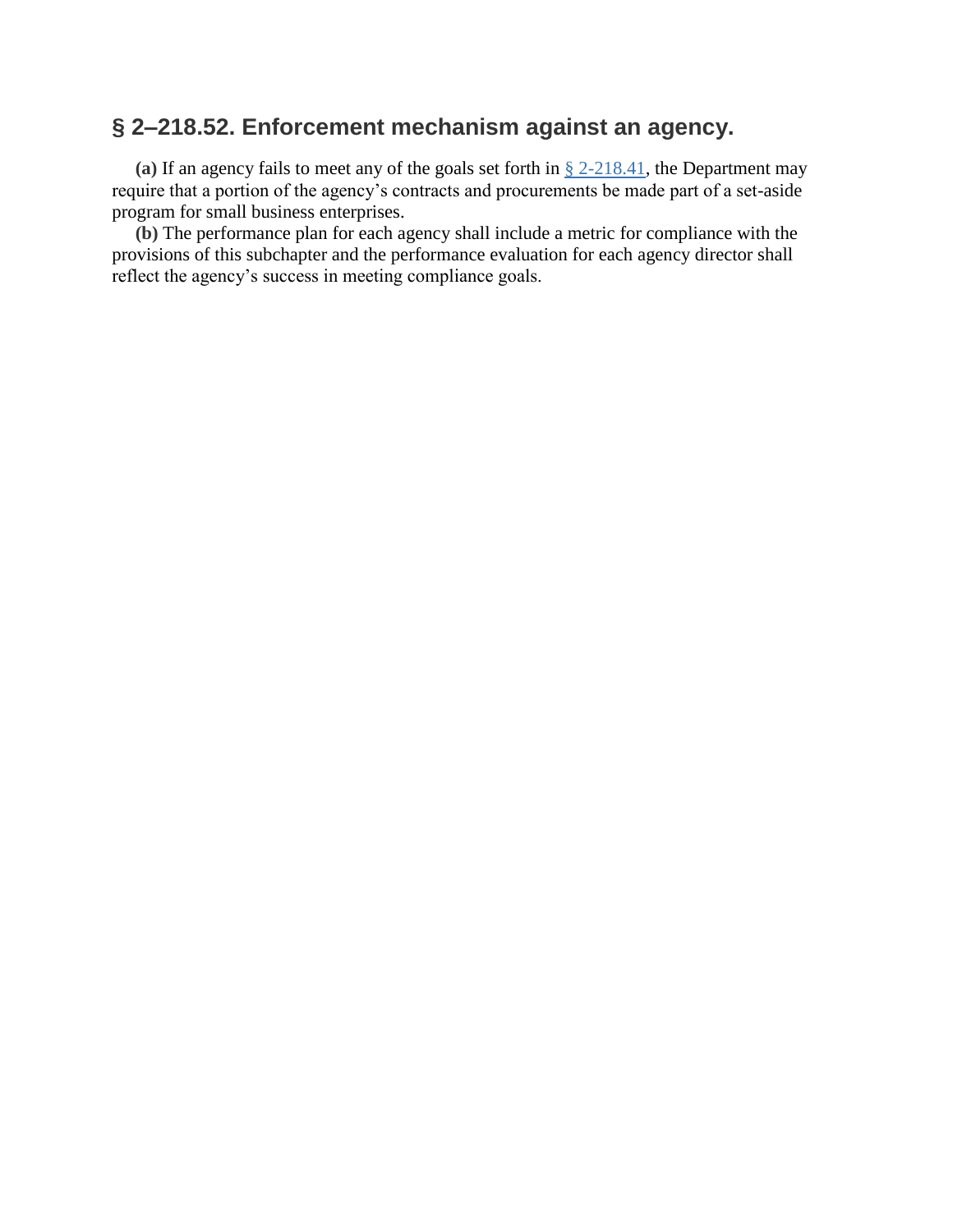### **§ 2–218.53. Agency reporting requirements.**

**(a)** Each agency shall submit a quarterly report to the Department within 30 days after the end of each quarter, except for the 4th quarter report. The 4th quarter and annual report shall be submitted together. When submitting a quarterly report, the agency shall list each expenditure as it appears in the general ledger from the expendable budget of the agency during the quarter. For each expenditure, the report shall include:

**(1)** The name of the vendor from which the goods or services were purchased;

**(2)** The vendor identification number;

**(3)** A description of the goods or services provided;

**(4)** Whether the vendor was a small or certified small business enterprise;

**(5)** The funding source for the expenditure (local, federal, capital, or other);

**(6)** The date of the expenditure;

**(7)** The dollar amount of the expenditure; and

**(8)** The percentage of the agency's total dollar amount of expenditures in the quarter to all small business enterprises and certified business enterprises.

**(a-1)** In addition to the report of prime contracting activity required by subsection (a) of this section, each agency shall also submit to the Department within 30 days of the end of each quarter, a report on a contract basis of payments made by beneficiaries to subcontractors that are certified business enterprises and such payments shall be reported against the amounts included in the approved detailed certified business enterprise subcontracting plan.

**(b)** Each agency shall submit to the Department, within 30 days of the issuance of the Comprehensive Annual Financial Report, an annual report listing each expenditure as it appears in the general ledger from the expendable budget of the agency during the fiscal year which shall include:

**(1)** The information required to be included in the quarterly reports (with calculations for the fiscal year);

**(2)** A description of the activities the agency engaged in, including the programs required by this part, to achieve the goals set forth in  $\S$  [2-218.41;](https://code.dccouncil.us/dc/council/code/sections/2-218.41.html) and

**(3)** A description of any changes the agency intends to make during the succeeding fiscal year to the activities it engages in to achieve the goals set forth in  $\S 2-218.41$ .

**(c)** The Department shall monitor agency compliance with the reporting requirements of this section.

**(d)** Repealed.

**(e)** The Department shall review the annual report of an agency to determine whether the planned activities of the agency for the succeeding fiscal year are likely to enable the agency to achieve the goals set forth in  $\S$  [2-218.41.](https://code.dccouncil.us/dc/council/code/sections/2-218.41.html) The Department shall make recommendations on activities the agency should engage in to meet or exceed the goals set forth in § [2-218.41.](https://code.dccouncil.us/dc/council/code/sections/2-218.41.html) The Department's recommendations shall be submitted to the agency and the Council within 30 days of the agency's annual report submission.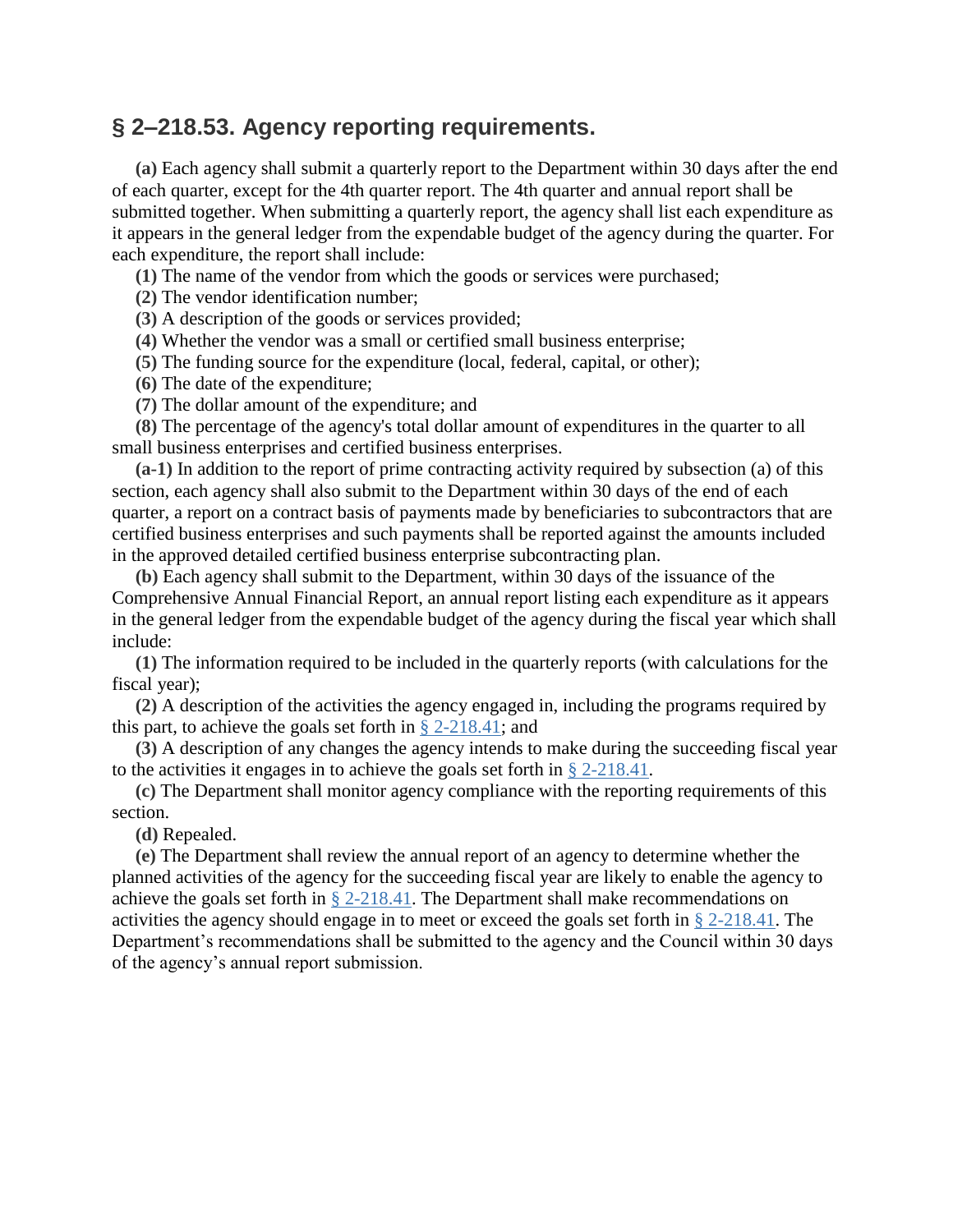#### **§ 2–218.54. Department reporting requirements.**

**(a)** Within 45 days after its receipt of the annual reports required by § 2-218.53(b), the Department shall submit to the District of Columbia Auditor, through the Compliance Unit established part K of subchapter I of Chapter 3 of Title 1 [§ 1-301.181 et seq.], the following documents and information:

**(1)** A copy of the annual reports required by § 2-218.53; and

**(2)** A chart listing the following information with respect to each agency for the current fiscal year:

**(A)** The total budget of each agency;

**(B)** The expendable budget of each agency;

**(C)** A description of each funding source, object class, object, or item that was excluded from the total budget of the agency in the Department's calculation of the expendable budget of the agency;

**(D)** Each goal of the agency under § 2-218.41 in percentage and dollar terms; and

**(E)** The actual dollar amount expended with each small business enterprise and certified business enterprise. Repealed.

**(b)** Within 45 days after its receipt of the annual reports required by § 2-218.50(g), the Department shall submit to the District of Columbia Auditor, through the Compliance Unit established by part K of subchapter I of Chapter 3 of Title 1 [§ 1-301.181 et seq.] a report containing the following information with respect to each government corporation for the current and prior fiscal years:

**(1)** The expendable budget of the government corporation.

**(2)** A list of all agencies and government corporations that have not submitted a report for that quarter with a detailed explanation of what actions were taken by the Department to effectuate compliance with the reporting requirement. Repealed.

**(c)** On a semiannual basis, the Department shall report the following to the chairman of the Council committee that has purview over the Department:

**(1)** District agencies' compliance with § [2-218.41;](https://code.dccouncil.us/dc/council/code/sections/2-218.41.html)

**(2)** A list of contracting opportunities for small business enterprises and certified business enterprises with District agencies; Repealed.

**(3)** A list of projects in the District that require a 35% minimum subcontracting requirement in accordance with § [2-218.46;](https://code.dccouncil.us/dc/council/code/sections/2-218.46.html)

**(4)** A list of beneficiaries, small business enterprises, certified business enterprises, or certified joint ventures that fail to meet the 35% minimum subcontracting requirements in accordance with § [2-218.46;](https://code.dccouncil.us/dc/council/code/sections/2-218.46.html)

**(5)** A list of projects in the District that have a 20% equity and development participation requirement in accordance with § [2-218.49a;](https://code.dccouncil.us/dc/council/code/sections/2-218.49a.html)

**(6)** A list of beneficiaries that fail to meet the 20% equity and development participation requirements in accordance with § [2-218.49a;](https://code.dccouncil.us/dc/council/code/sections/2-218.49a.html)

**(7)** A list of District government contracts or procurements and government-assisted projects that were granted waivers or modifications to the requirements set forth in  $\S 2-218.46$ ;

**(8)** A list of District agencies that fail to meet the requirements set forth in § [2-218.41;](https://code.dccouncil.us/dc/council/code/sections/2-218.41.html)

**(9)** A list of small business enterprises and certified business enterprises; and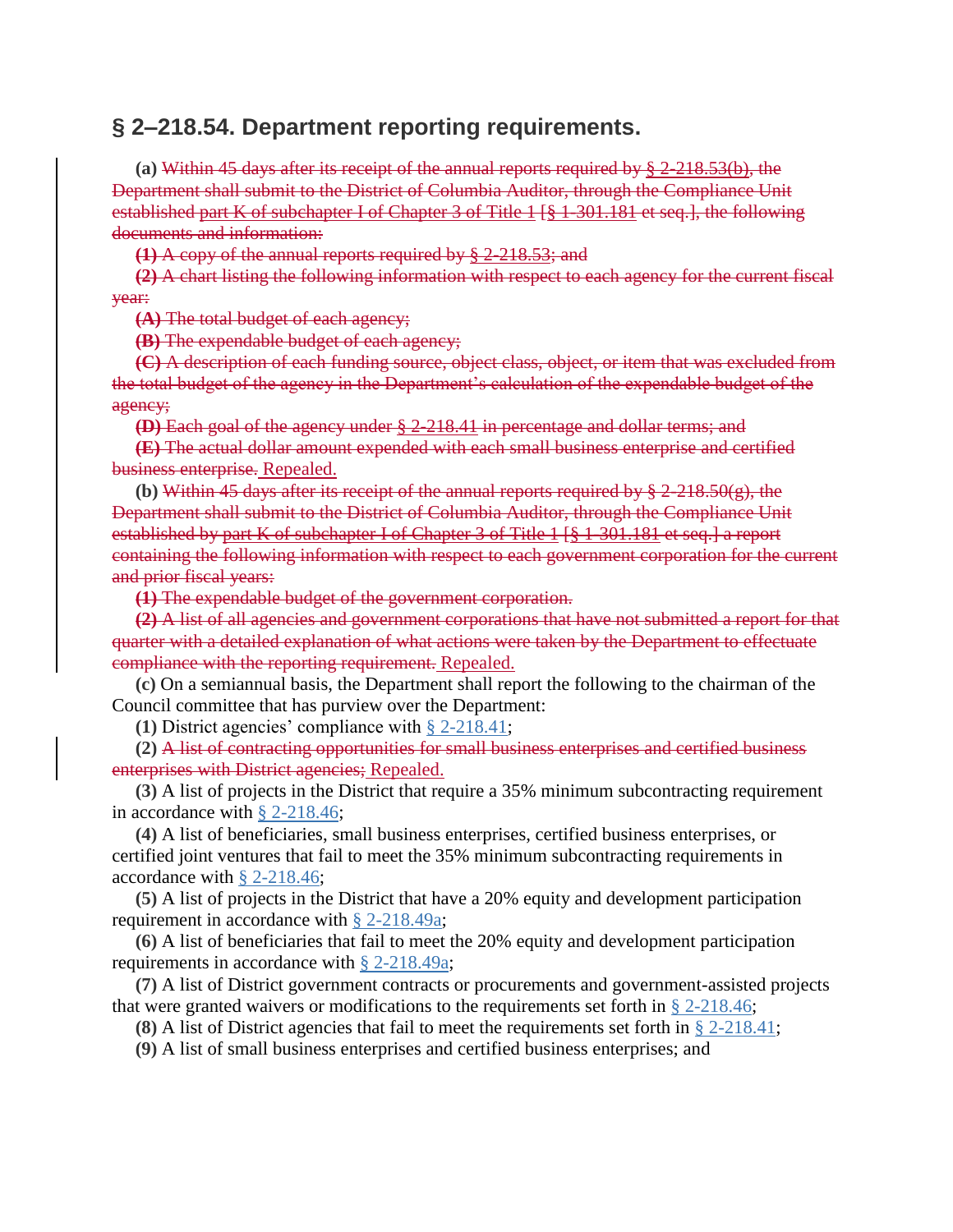**(10)** A list of joint ventures certified by the Department, including the number of compliance checks completed on the joint ventures and a summary of the results, and a list of joint ventures that met the requirements set forth in  $\S 2-218.39a(i)$ .

**[(d)]** On an annual basis, the Department shall submit to the Council a report on sports wagering licensee certified business enterprise compliance as it relates to the certified business enterprise requirements of [subchapter](https://code.dccouncil.us/dc/council/code/titles/36/chapters/6/subchapters/II/) II of Chapter 6 of Title 36.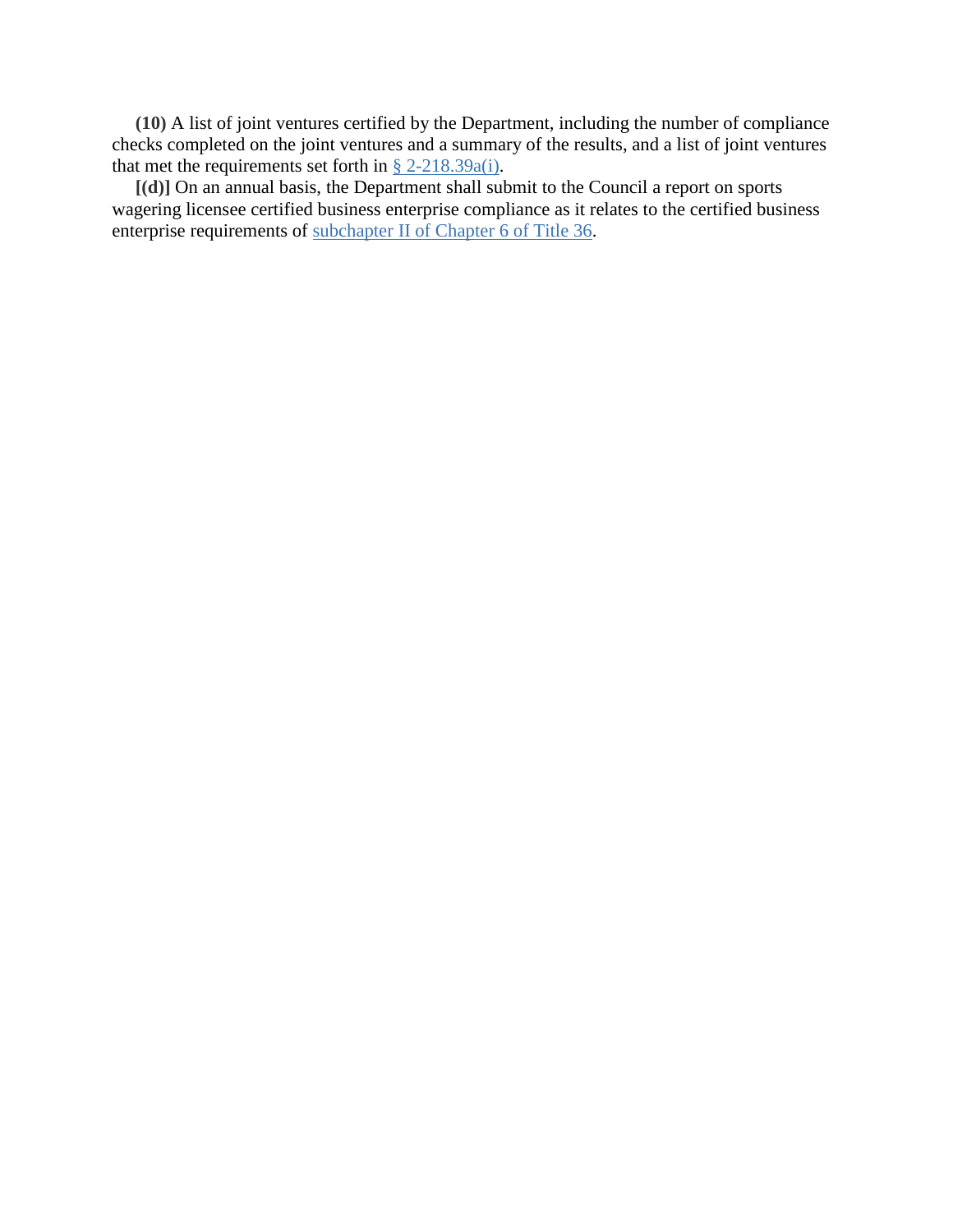### **§ 2–218.55. Regional governmental entities.**

**(a)** Except as provided in subsection (b) of this section, a regional governmental entity shall be exempt from the requirements of this subchapter to the extent that the requirements of this subchapter impact on the regional governmental entity's operations within the territory of a member government other than the District.

**(b)** The District of Columbia Water and Sewer Authority shall be exempt from the requirements of this subchapter to the extent that the requirements of this subchapter are contrary to procurement regulations promulgated pursuant to statutes establishing the District of Columbia Water and Sewer Authority.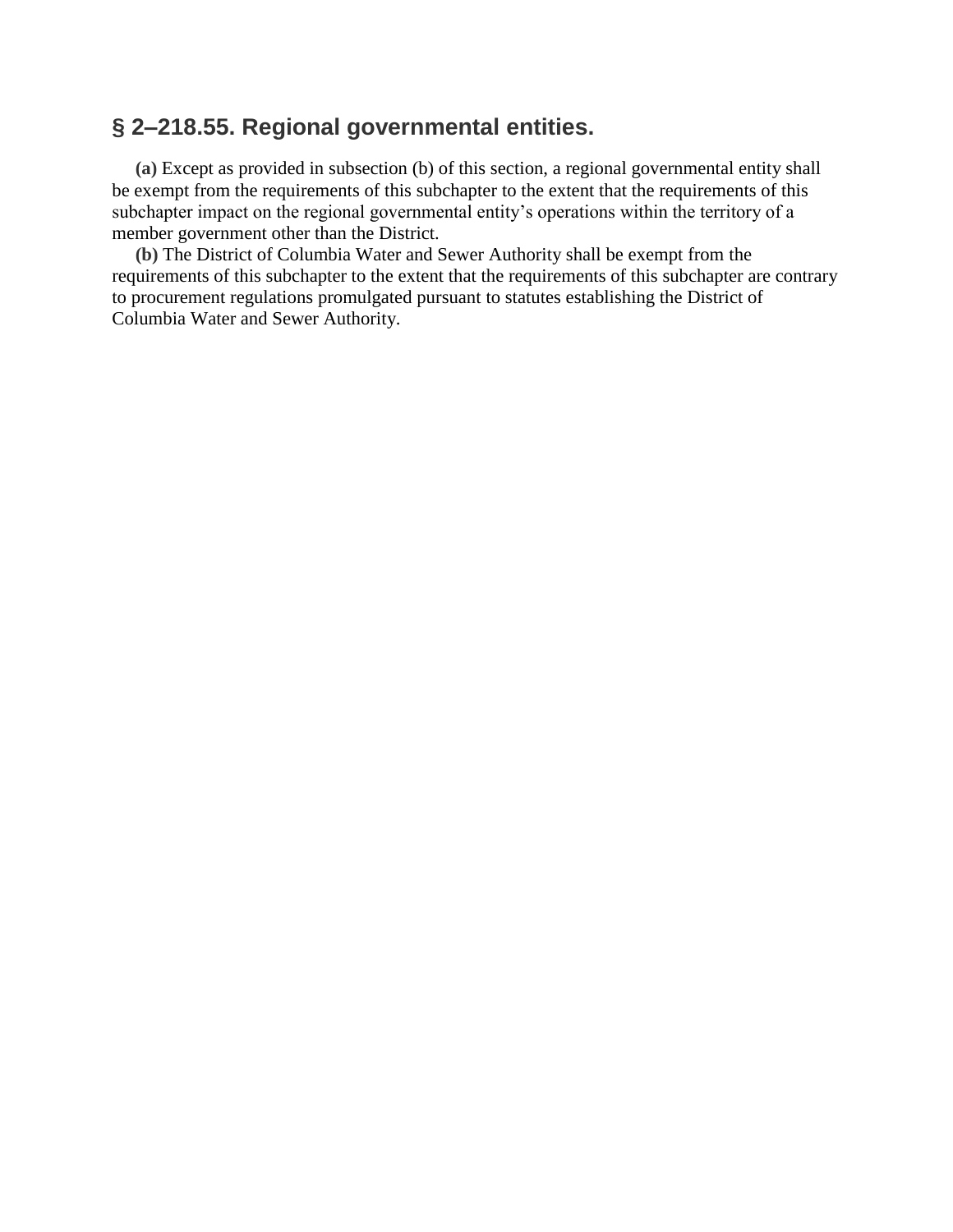### **§ 2–218.61. Certificate of registration.**

**(a)** No business enterprise shall be permitted to participate in a program established under this part unless the business has demonstrated its capability to perform and has been issued a certificate of registration under the provisions of this subchapter.

**(b)(1)** A business enterprise seeking to be certified in a category under this subpart shall file with the Department a written application on such form as may be prescribed by the Department.

**(2)** The application shall include, at a minimum, documents and information enumerated in rules established pursuant to § [2-218.72](https://code.dccouncil.us/dc/council/code/sections/2-218.72.html) and any other information the Department may require, and the following documents and information:

**(A)** A certification of the correctness of the information provided;

**(B)** Written evidence that the applicant is:

**(i)** A bona fide local business enterprise;

**(ii)** A bona fide disadvantaged business enterprise;

**(iii)** A bona fide small business enterprise;

**(iv)** A bona fide local business enterprise located in an enterprise zone;

**(v)** A bona fide resident-owned business;

**(vi)** A bona fide longtime resident business;

**(vii)** A bona fide veteran-owned business enterprise; or

**(viii)** A bona fide local manufacturing business enterprise;

**(C)** Evidence of ability and character;

**(D)** Evidence of financial position, which may be the applicant's most recent financial statement. For the purposes of this subparagraph, the term "recent" means produced from current data no more than 90 days prior to the application date;

**(E)** Any other information the Department may require; and

**(F)** Federal income taxes, both corporate and personal, as well as District taxes, both corporate and personal.

**(c)** The Department shall issue the applicant a certificate of registration if:

**(1)** The information provided in the application or additional filings is satisfactory to the Department;

**(2)** The business enterprise meets the standards of this subchapter; and

**(3)** The applicant fulfills other requirements as may be established by the Department.

**(c-1)(1)** A certified business enterprise seeking a subsequent certificate of registration that has no material change in its business status shall be required to submit only a written application to renew its certificate of registration on a form as prescribed by the Department.

**(2)** The application required pursuant to paragraph (1) of this subsection, shall include:

**(A)** A no-change affidavit executed under penalty of perjury attesting that there has been no material change in the certified business enterprises' business status and that the certified business enterprise still meets the certification requirements required under this subpart; and

**(B)** Proof of clean hands and good standing as required by §§ [47-2861](https://code.dccouncil.us/dc/council/code/sections/47-2861.html) and [29-102.08](https://code.dccouncil.us/dc/council/code/sections/29-102.08.html) or the certified business enterprises' authorization that the Department may confirm clean hands and good standing with relevant District agencies.

**(3)** A subsequent certificate of registration of a certified business enterprise that meets the requirements of this subsection shall be deemed approved upon filing of the written application.

**(d)** A certificate of registration shall expire 3 years from the date of approval of the application. A business enterprise that is registered with the Department may voluntarily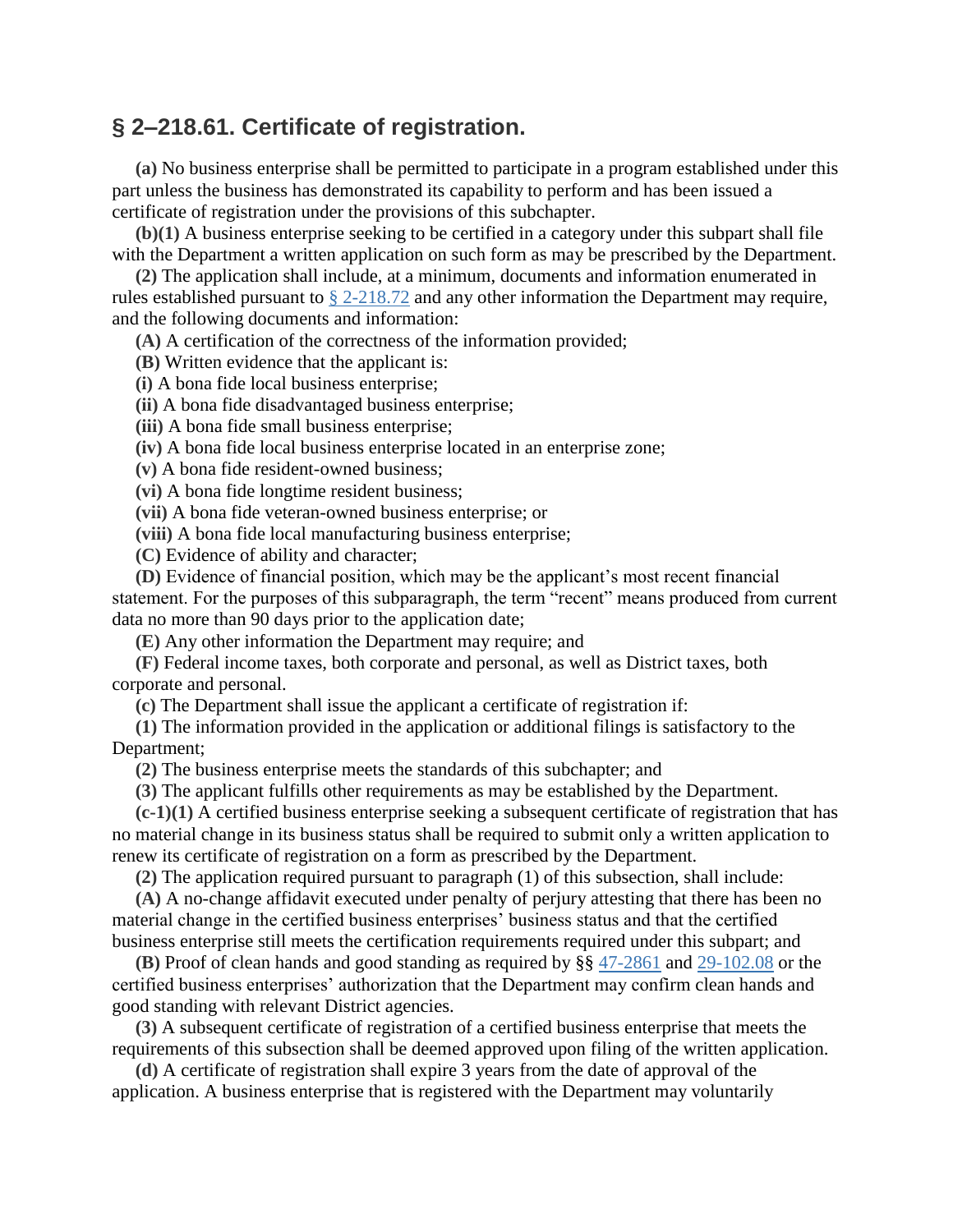relinquish its registration as a certified business enterprise at any time prior to the expiration of the 3-year term.

**(e)** Repealed.

**(f)(1)** Within 90 days after the effective date of the 2020 Act, a business enterprise certified as a local business enterprise as of the day before the 2020 Act's effective date shall submit an updated application for certification to the Department, regardless of the date on which the certified business enterprise's certification is scheduled to expire, if:

**(A)** The business enterprise is not independently owned and operated within the meaning of this act; or

**(B)** The certification of the business enterprise was based in part on its demonstration that more than 50% of the assets of the business enterprise, excluding bank accounts, were located in the District.

**(2)** An application required by this subsection shall contain the information required by subsection (b) of this section; provided, that the Department may by rule modify the documents or information required to be submitted with the application.

 **(3)** The Department shall revoke the certification of a certified business enterprise subject to paragraph (1) of this subsection if:

 **(A)** The business enterprise timely files an application under this subsection, and the Department determines that the business no longer meets the requirements for certification under this act; or

**(B)** The business enterprise fails to timely file an application under this subsection.

**(4)** A business enterprise whose certification is revoked under paragraph (3) of this subsection shall nonetheless be treated as a certified business enterprise for the purpose of the following contracts, including with respect to the contracting, subcontracting, and procurement requirements of this act, as well as any applicable subcontractor credit described in this act, so long as the business enterprise remains in compliance with the other provisions of this act:

**(A)** Any contract between the business enterprise and the District that was executed before the effective date of the 2020 Act; and

**(B)** Any contract executed before the effective date of the 2020 Act on which the business enterprise was included as a subcontractor on a subcontracting plan.

**(5)** For the purpose of this subsection, the phrase "2020 Act" refers to the Supporting Local Business Enterprises Amendment Act of 2020, introduced on \_\_\_\_\_ (Bill 23-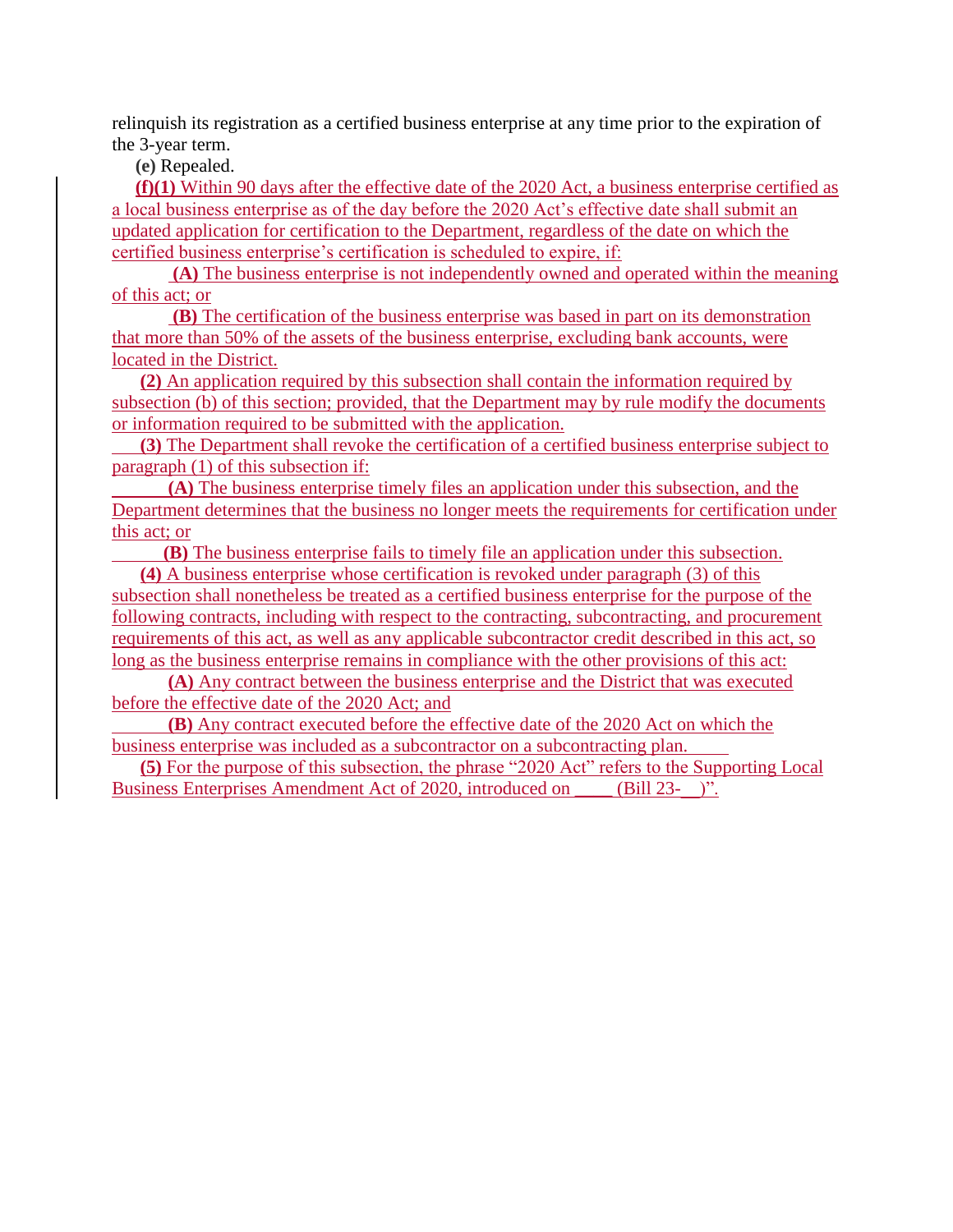### **§ 2–218.61a. Certificate of registration during a public health emergency.**

**(a)** During a public health emergency declared by the Mayor pursuant to section 5a of the District of Columbia Public Emergency Act of 1980, effective October 17, 2002 (D.C. Law 14- 194; D.C. Official Code § 7-2304.01):

**(1)** A business enterprise that satisfies all elements of section 2331 other than section 2331(2) shall still be eligible for certification or subsequent certification as provided in section 2361 if:

**(A)** The business enterprise demonstrates that its chief executive officer and highest-level managerial employees are restricted from working in the business enterprise's principal office due to the declared public health emergency; and

**(B)** The principal office maintained by the business enterprise in the District is either:

**(i)** A brick-and-mortar dedicated office space leased or owned by the business enterprise; or

**(ii)** A leased or owned dwelling in which the majority owner of the business enterprise resides.

**(2)** A business enterprise certified pursuant to paragraph (1) of this subsection shall be eligible for subsequent certification pursuant to section 2361(c-1) during the public health emergency if it either:

**(A)** Files a no-change affidavit, pursuant to section 2361(c-1), attesting that there has been no material change in the business enterprise's business status and that the business enterprise continues to satisfy the requirements of paragraph (1) of this subsection; or

**(B)** Demonstrates that the business enterprise satisfies section 2331. **(b)** A business enterprise certified pursuant to paragraph (a)(1) of this section shall be eligible for subsequent certification after the public health emergency has ended so long as the business enterprise demonstrates that it satisfies section 2331.

**(c)** Notwithstanding section 2361(d), a certificate of registration issued during a public health emergency to a business enterprise shall expire 1 year after the date of approval of the application if the business enterprise did not demonstrate its compliance with section 2331(2).".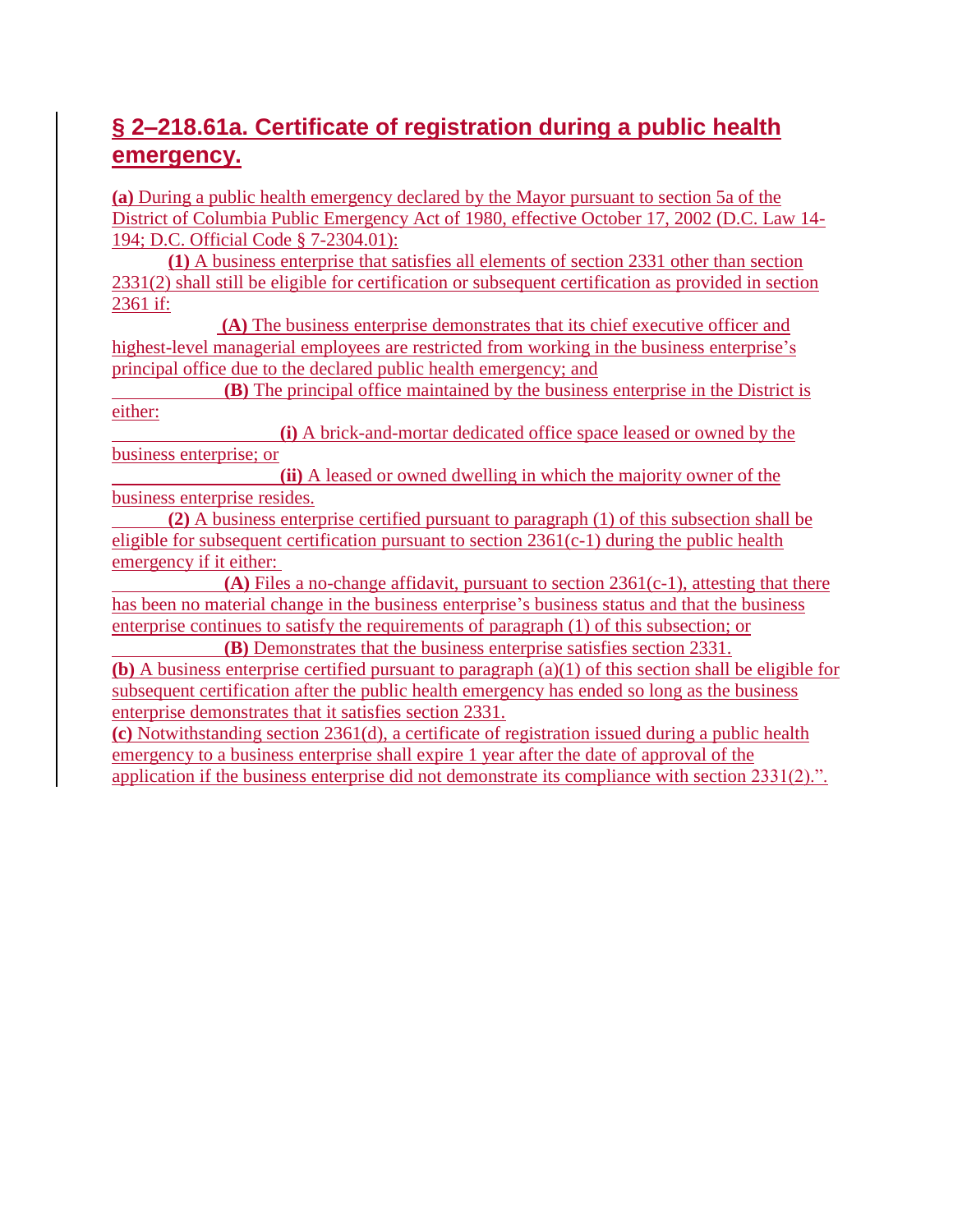### **§ 2–218.63. Revocation of registration; challenges to registration; penalties.**

**(a)** It shall be a violation of this subchapter and penalties shall be assessed if the Department determines that:

**(1)** A beneficiary, certified business enterprise, or certified joint venture fails to comply with the requirements set forth in § [2-218.46,](https://code.dccouncil.us/dc/council/code/sections/2-218.46.html) § [2-218.48,](https://code.dccouncil.us/dc/council/code/sections/2-218.48.html) or § [2-218.49a;](https://code.dccouncil.us/dc/council/code/sections/2-218.49a.html)

**(2)** A certified business enterprise:

**(A)** Acted with gross negligence, financial irresponsibility, or misconduct in the practice of a trade or profession;

**(B)** No longer qualifies as a local business enterprise; or

**(C)** Misrepresents its capability to the Department; or

**(3)** A beneficiary, certified business enterprise, or certified joint venture has:

**(A)** Fraudulently obtained or held certification;

**(B)** Willfully obstructed or impeded, or attempted to obstruct or impede, a city official or employee investigating the qualifications of a business enterprise that has requested certification;

**(C)** In any certified business enterprise matter administered under this subchapter:

**(i)** Fraudulently obtained, attempted to obtain, or aided another person in fraudulently obtaining or attempting to obtain, public moneys to which the person is not entitled under this subsection;

**(ii)** Willfully falsified, concealed, or covered up a material fact by any scheme or device;

**(iii)** Made a materially false statement or representation;

**(iv)** Used a false writing or document that the person knows to contain a false statement or entry;

**(D)** Aided another person in performing an act prohibited under subparagraphs (A), (B) or (C) of this paragraph;

**(E)** Furnished substantially inaccurate or incomplete ownership or financial information;

**(F)** Failed to report changes that affect its eligibility for certification, including relocation of its principal office or change in ownership or control;

**(G)** Willfully violated any provision of this subchapter or rules adopted pursuant to this subchapter;

**(H)** Substantially failed to operate and manage a certified joint venture in accordance with [§](https://code.dccouncil.us/dc/council/code/sections/2-218.39a.html) [2-218.39a;](https://code.dccouncil.us/dc/council/code/sections/2-218.39a.html) There shall be a rebuttable presumption that the failure to operate and manage the joint venture in accordance with the joint venture application was the parties' intent. If the joint venture demonstrates that the failure to operate and manage the joint venture in accordance with the joint venture application was necessary due to unforeseen business or operational issues, the failure shall not be a violation of this subchapter.

**(I)** Knowingly and willfully submits a monitoring or compliance report or other required subcontracting information containing a materially false statement or knowingly and willfully violates the terms of a subcontracting plan; or

**(J)** Committed any other cause the Department determines to be sufficiently serious and compelling to affect responsibility as a District government contractor, including revocation, suspension, or debarment by another governmental enterprise for any cause listed in rules and regulations; or-

#### **(4)** A business enterprise:

**(A)** Willfully obstructed or impeded, or attempted to obstruct or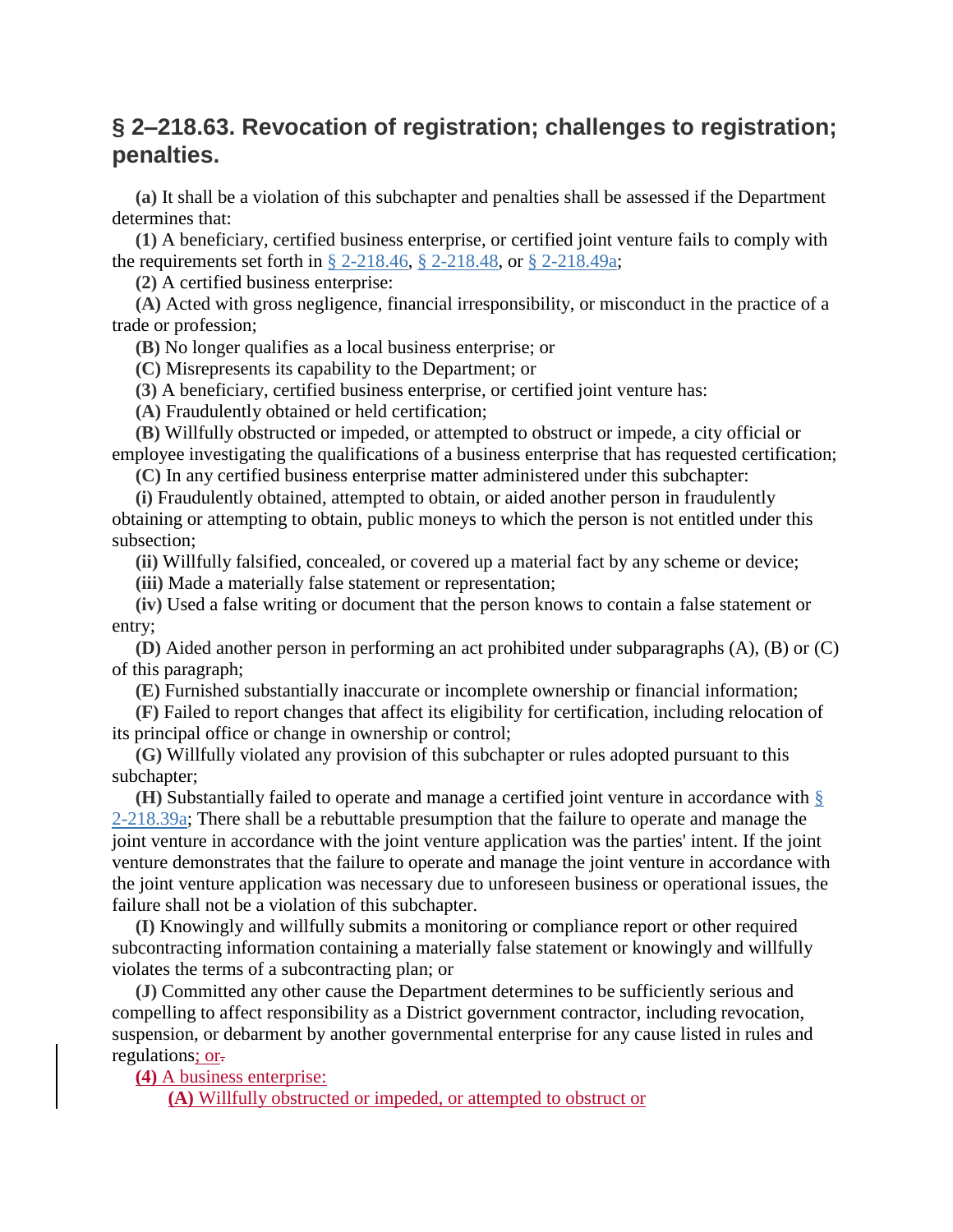impede, a city official or employee investigating the qualifications of a business enterprise that has requested certification;

**(B)** In any certified business enterprise matter administered under this act:

**(i)** Fraudulently obtained, attempted to obtain, or aided another person in

fraudulently obtaining or attempting to obtain, public moneys to which the person is not entitled under this subsection;

**(ii)** Willfully falsified, concealed, or covered up a material fact by any scheme or device;

**(iii)** Made a materially false statement or representation; or

**(iv)** Used a false writing or document that the business enterprise knows to contain a false statement or entry.

**(b)** It shall be a violation of this subchapter and penalties may be assessed if the Department determines that an individual or business enterprise has willfully failed to cooperate in an audit or investigation conducted by:

**(1)** The District of Columbia Auditor pursuant to 1-204.55; or

**(2)** The Chairman of the Councilor the chairperson of the committee of the Council that conducts an investigation pursuant to § [1-204.13.](https://code.dccouncil.us/dc/council/code/sections/1-204.13.html)

**(c)** If the Department determines, in accordance with the procedure set forth in subsection (e) of this section, that an individual or business enterprise:

**(1)** Has committed a violation of subsection (a)(1) of this section, the Department shall:

**(A)** Assess a civil penalty of not more than \$5,000 for the first offense;

**(B)** Assess a civil penalty of not more than \$15,000 for the second offense; and

**(C)(i)** For each offense thereafter, the Director shall refer the matter to the Attorney General for the District of Columbia, who may bring a civil action under paragraph (3)(A) of this subsection; provided, that if the Attorney General for the District of Columbia does not bring an action under paragraph (3)(A) of this subsection, the Department shall assess a civil penalty of not more than \$25,000 against the beneficiary, certified business enterprise, or certified joint venture; and

**(ii)** The Department shall refer the matter to the Office of Contracting and Procurement, including matters involving agencies not subject to the Office of Contacting and Procurement authority pursuant to  $\S 2-352.01(b)$ , for investigation. If the Office of Contracting and Procurement determines that more than 2 violations of subsection (a)(1) of this section have occurred, the beneficiary, certified business enterprise, or certified joint venture shall be:

**(I)** Debarred from consideration of award of contracts or subcontracts with the District government for a period of no more than 5 years; and

**(I)** Deemed ineligible from consideration for government-assisted projects with the District government for a period of no more than 5 years;

**(2)** Has committed a violation of subsection (a)(2) or (a)(3) of this section, the Department shall suspend or revoke the certification of the beneficiary, certified business enterprise, or certified joint venture;

(3) Has committed a violation of subsection (a)(3) or (a)(4), in addition to the penalties set forth in paragraph (2) of this subsection:

**(A)** The Attorney General for the District of Columbia may bring a civil action in the Superior Court of the District of Columbia against the beneficiary, certified business enterprise, or certified joint venture and its directors, officers, or principals. An individual, beneficiary, certified business enterprise, or certified joint venture found to be in violation under subsection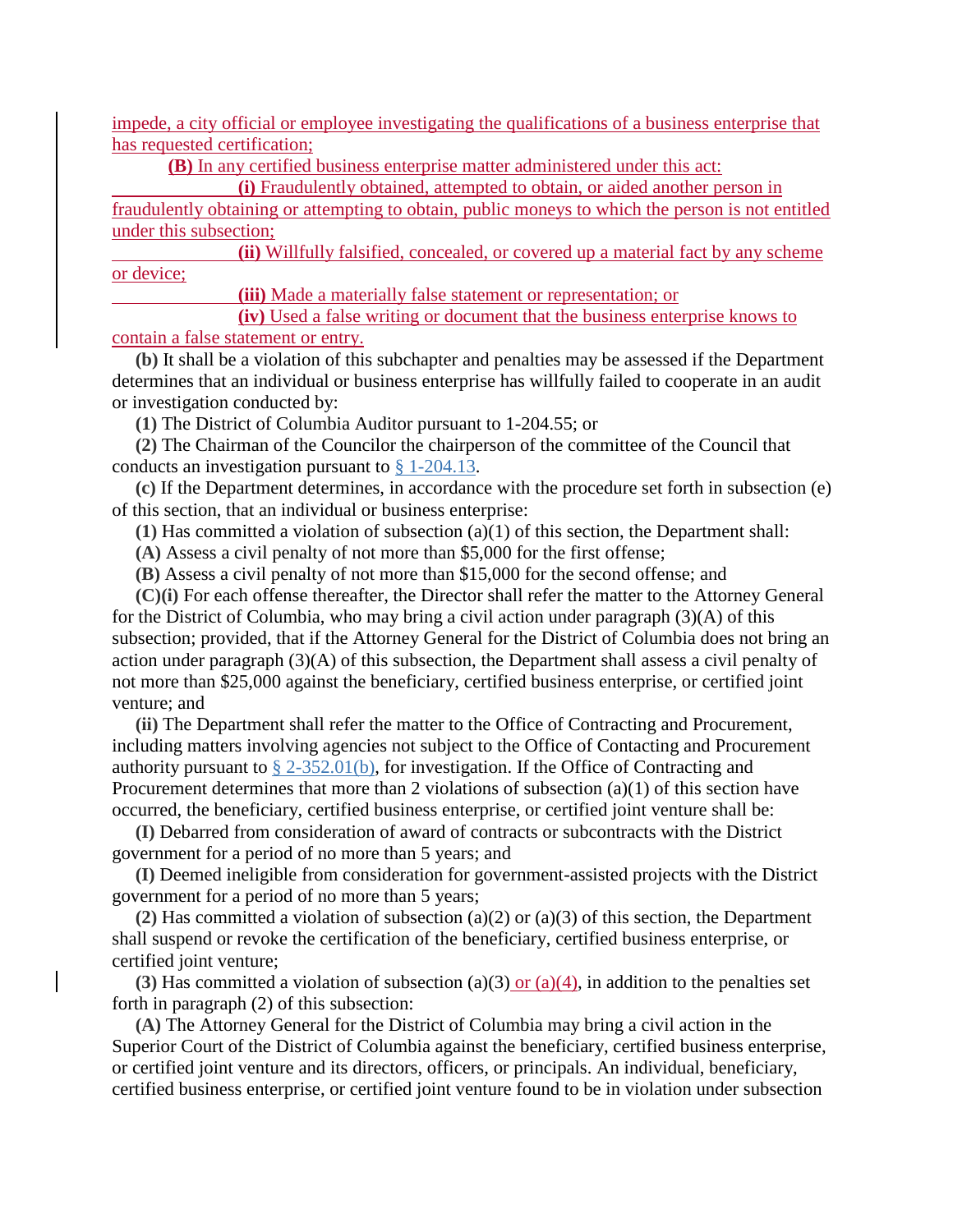(a)(3) or (a)(4) of this section shall be subject to a civil penalty of the greater of \$100,000 or triple the profit earned by the individual, beneficiary, certified business enterprise, or certified joint venture on all contracts awarded; and

**(B)** The Department shall refer the matter to the Office of Contracting and Procurement, including matters involving agencies not subject to the Office of Contacting and Procurement authority pursuant to  $\S 2-352.01(b)$ , for investigation. If the Office of Contracting and Procurement determines there has been a violation of subsection (a)(3) or (a)(4) of this section, the beneficiary, certified business enterprise, or certified joint venture shall be:

**(i)** Debarred from consideration of award of contracts or subcontracts with the District government for a period of no more than 5 years; and

**(ii)** Deemed ineligible from consideration for government-assisted projects with the District government for a period of no more than 5 years;

**(4)** Has failed to use commercially reasonably best efforts to meet the subcontracting requirements established in § [2-218.46,](https://code.dccouncil.us/dc/council/code/sections/2-218.46.html) the Department, notwithstanding the penalties in paragraph (1) of this subsection, shall assess a civil penalty equal to 10% of the dollar volume of the contract that the beneficiary or certified joint venture was required but failed to subcontract 100% of the difference between the dollar volume the beneficiary or certified joint venture was required to subcontract to certified business enterprises under section 2346 and the actual dollar volume subcontracted to certified business enterprises. For the purposes of this paragraph, the term "commercially reasonable best efforts" shall require that the beneficiary or certified joint venture take all actions that a similarly situated beneficiary or certified joint venture would take to accomplish the goal; provided, that the beneficiary or certified joint venture shall not be required to expend amounts that are disproportionate to the benefit being obtained; and

**(5)** Has committed a violation of subsection (b) of this section, the Department shall assess a civil penalty of not more than \$5,000.

**(d)** The penalties provided for in subsection (c) of this section shall be in addition to any other causes of action or remedies, legal or equitable, that may be available.

**(e)(1)(A)** Any person may file with the Department a complaint alleging a violation of this subchapter against an applicant for registration as a certified business enterprise or certified joint venture registered pursuant to this subchapter. The complaint shall be in writing, sworn to by the complainant, and notarized.

**(B)** The Department shall establish a fraud hotline for reporting violations of this section.

**(2)** The Department, without a hearing, may dismiss a complaint which it determines to be frivolous or otherwise without merit. If the Department dismisses a complaint, the Department shall prepare a report documenting the following:

**(A)** A statement detailing the complaint, including the name, address, and telephone number of the person filing the complaint;

**(B)** The name of the applicant for registration, the certified business enterprise, or the certified joint venture alleged to be in violation of this section;

**(C)** The facts and legal history considered in rendering the determination; and

**(D)** Any other information considered in rendering the determination.

**(3)** The Department shall maintain a record listing all complaints, which shall contain the following information:

**(A)** The name of the applicant, certified business enterprise, or certified joint venture alleged to be in violation of this subchapter;

**(B)** The date the complaint was made to the Department; and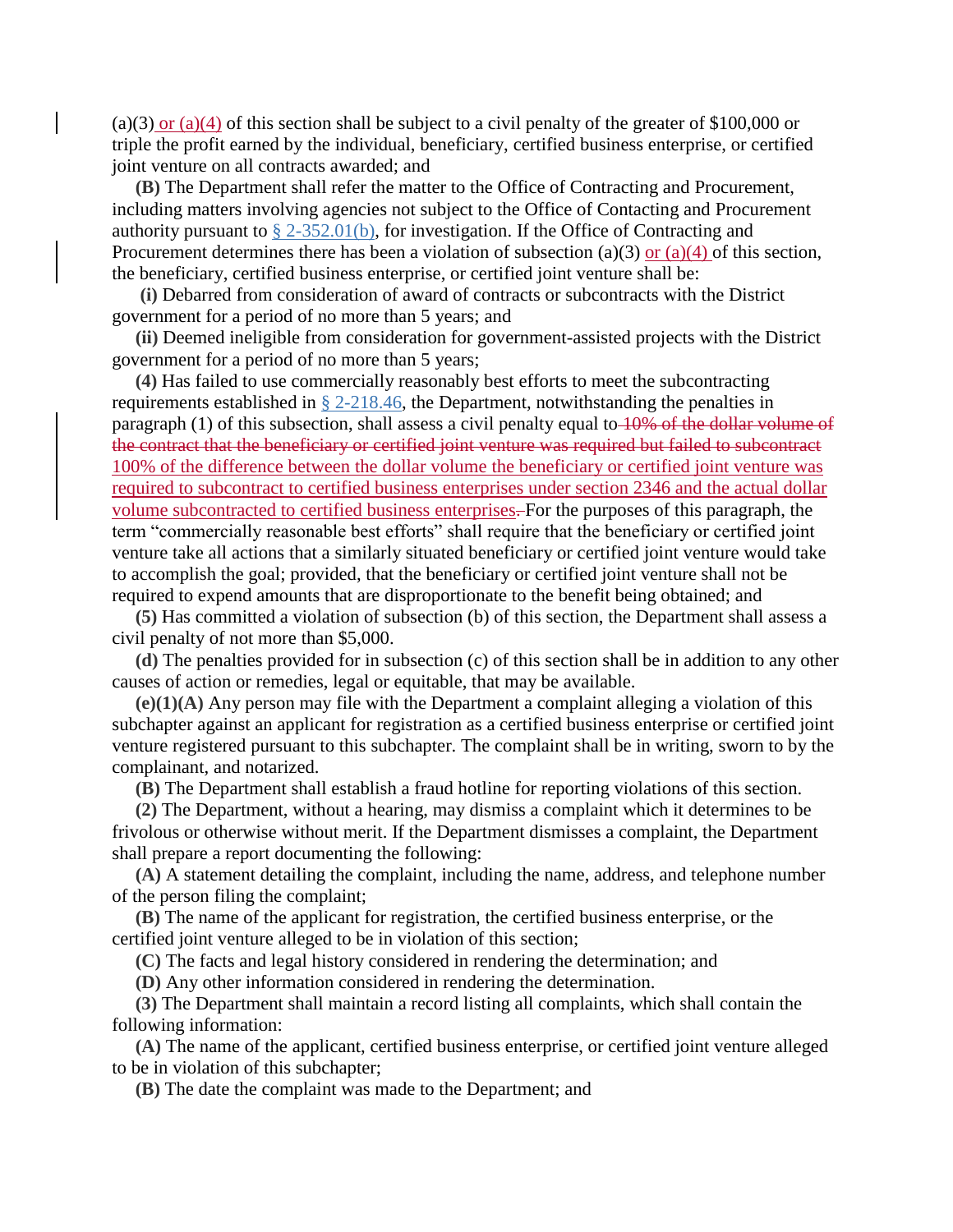**(C)** A description of the complaint.

**(4)(A)(i)** If the Department does not determine that a complaint is frivolous or without merit in accordance with paragraph (2) of this subsection, it shall hold a hearing on the complaint within 3 months of the filing of the complaint. The Department shall determine the time and place of the hearing.

**(ii)** The Department shall cause to be issued and served on the person, the certified business enterprise, or certified joint venture alleged to have committed the violation, hereafter called the "respondent", a written notice of the hearing together with a copy of the complaint at least 30 days before the scheduled hearing. Notice shall be served by registered or certified mail, return receipt requested, or by personal service.

**(iii)** At the hearing, the respondent shall have the right to appear personally or by a representative and to cross-examine witnesses and to present evidence and witnesses.

**(B)** If, after the conclusion of the hearing, the Department determines that the respondent has violated the provisions of this subchapter or regulations issued pursuant to this subchapter, the Department shall issue, and cause to be served on the respondent, a decision and order, accompanied by findings of fact and conclusion of law, and any penalty permitted by subsection (c) of this section.

**(C)** The Department may at any time reissue a certificate of registration to any business enterprise or joint venture whose certificate has been revoked. The Department may consider whether the business enterprise or joint venture should be required to submit satisfactory proof that conditions within the company that led to the violation have been corrected.

**(D)** The Department shall have the authority to issue subpoenas requiring the attendance of witnesses and to compel the production of records, papers, and other documents.

**(f)** The Department may downgrade the certification of registration of a certified business enterprise that ceases to meet the requirements of a particular category of certification; provided that this subsection shall not apply where a certified business enterprise ceases to qualify as a local business enterprise.

**(g)(1)** A certified business enterprise or certified joint venture may appeal to the Office of Administrative Hearings:

**(A)** The denial by the Department of an application for certification;

**(B)** The revocation or change to a previously issued certification; or

**(C)** An enforcement action taken pursuant to this section.

**(2)** The Office of Administrative Hearings shall consider the appeal pursuant to [Chapter](https://code.dccouncil.us/dc/council/code/titles/2/chapters/18A/) 18A of this [title](https://code.dccouncil.us/dc/council/code/titles/2/chapters/18A/) [§ [2-1831.01](https://code.dccouncil.us/dc/council/code/sections/2-1831.01.html) et seq.] and [Chapter](https://code.dccouncil.us/dc/council/code/titles/2/chapters/18/) 18 of this title [§ [2-1801.01](https://code.dccouncil.us/dc/council/code/sections/2-1801.01.html) et seq.], and to rules promulgated pursuant to those chapters.

**(3)** The Office of Administrative Hearings shall conduct such hearing based on the record developed by the Department. The decision of the Office of Administrative Hearings shall be the final administrative decision.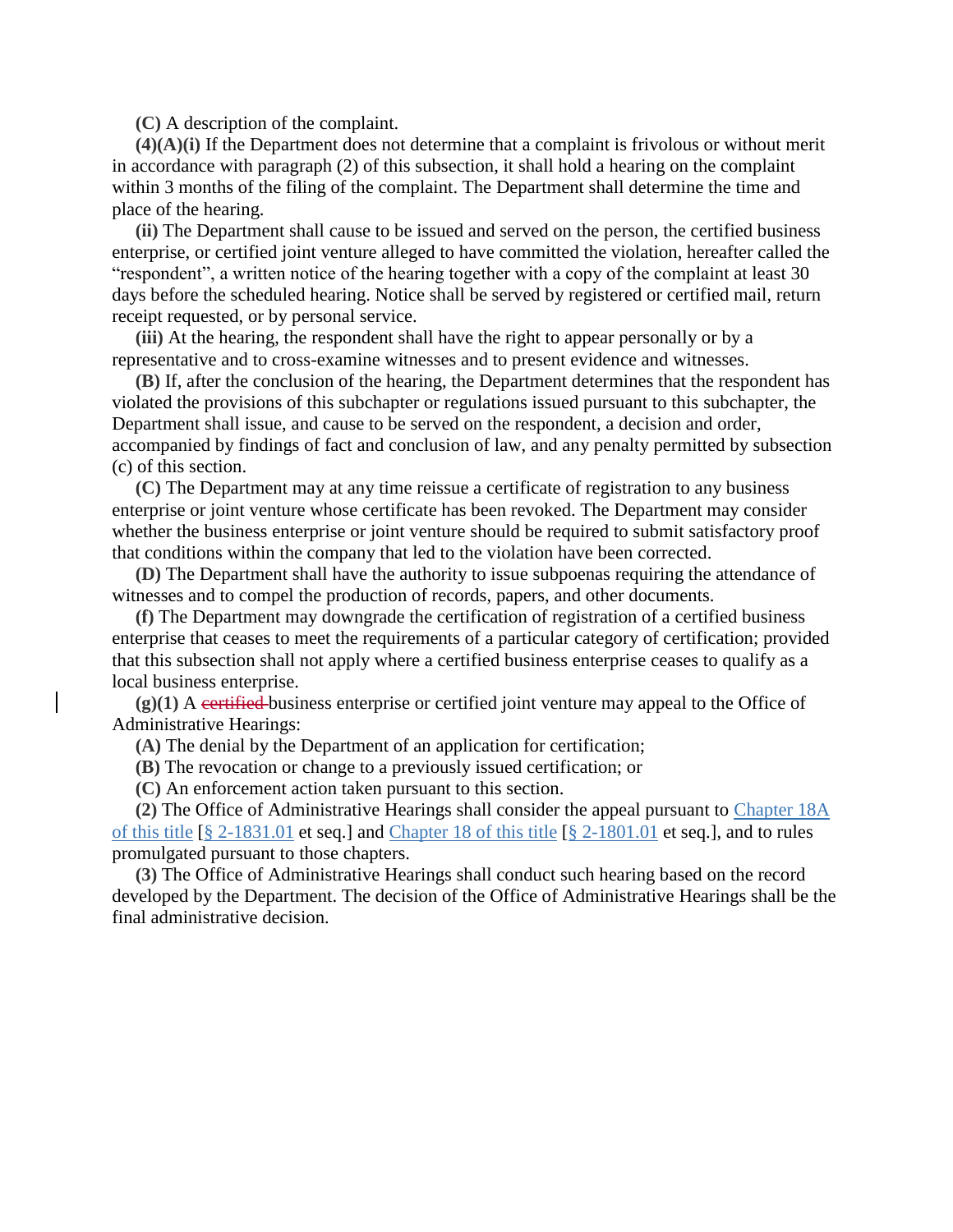### **§ 2–218.64. Identification of small or certified business enterprises in bids or proposals; false statements on certification; penalties.**

**(a)(1)** Except as otherwise provided by law, a beneficiary, certified business enterprise, certified joint venture, or an individual may not:

**(A)** Identify a small or certified business enterprise in a bid or proposal unless it:

**(i)** Has obtained authorization from the small or certified business enterprise to identify the small or certified business enterprise in its bid or proposal;

**(ii)** Has notified the small or certified business enterprise before execution of the contract of its inclusion in the bid or proposal; and

**(iii)** Uses the small or certified business enterprise in the performance of the contract; or

**(B)** Pay the small or certified business enterprise solely for the use of its name in the bid or proposal.

**(2)** A violation of any provision of this subsection is a felony and is subject to a fine not to exceed \$15,000, imprisonment not to exceed 5 years, or both.

**(b)(1)** A beneficiary, certified business enterprise, certified joint venture, or an individual shall not make false statements about whether a business is certified by the Department as a certified business enterprise or a certified joint venture.

**(2)** A violation of this subsection is a misdemeanor and is subject to a fine not to exceed \$5,000, imprisonment not to exceed one year, or both.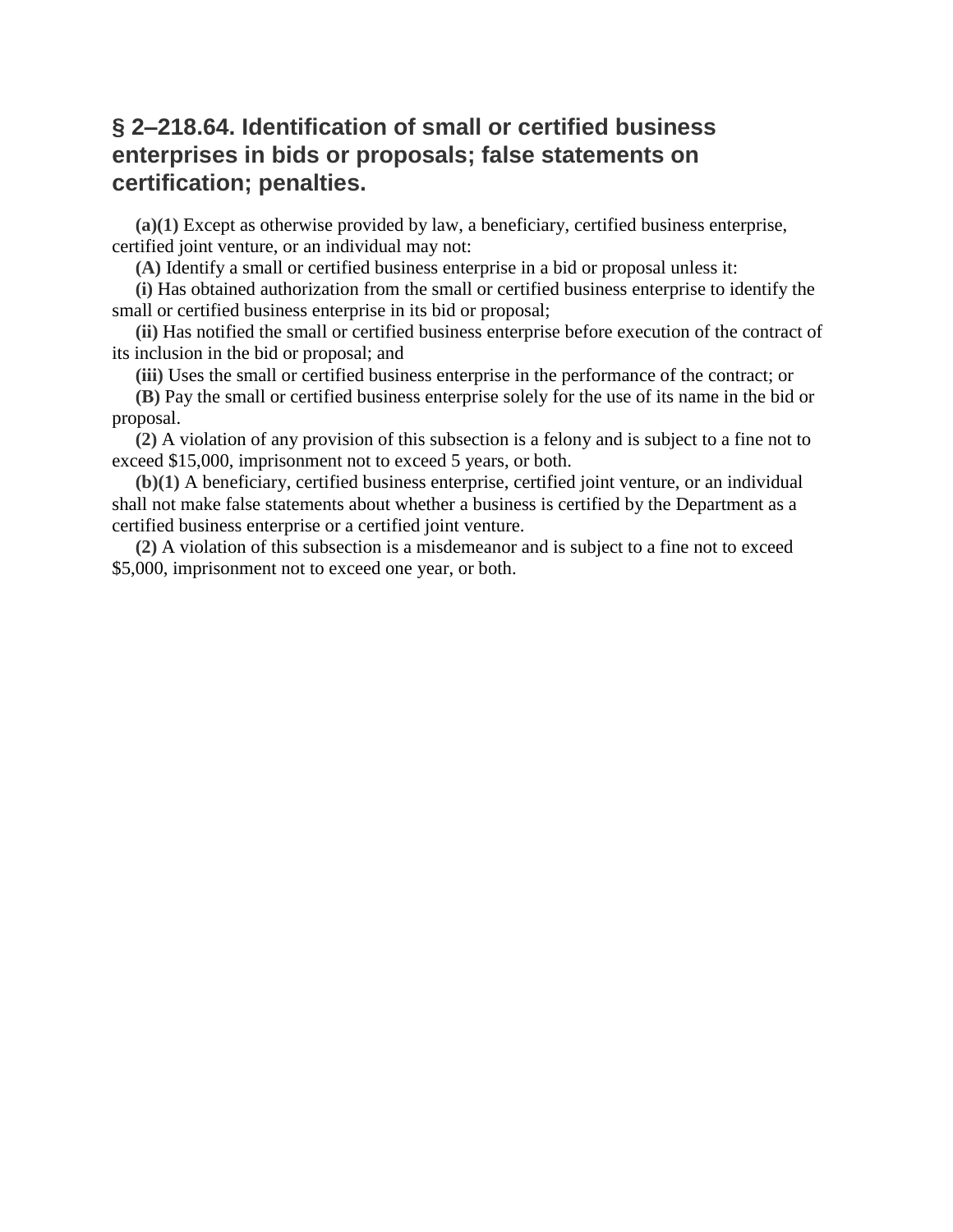### **§ 2–218.65. Certification audits.**

The District of Columbia Auditor may conduct random audits of certification files to determine whether the Department followed the requirements set forth in § [2-218.61.](https://code.dccouncil.us/dc/council/code/sections/2-218.61.html) The District of Columbia Auditor shall submit findings and recommendations to the Department and the Council.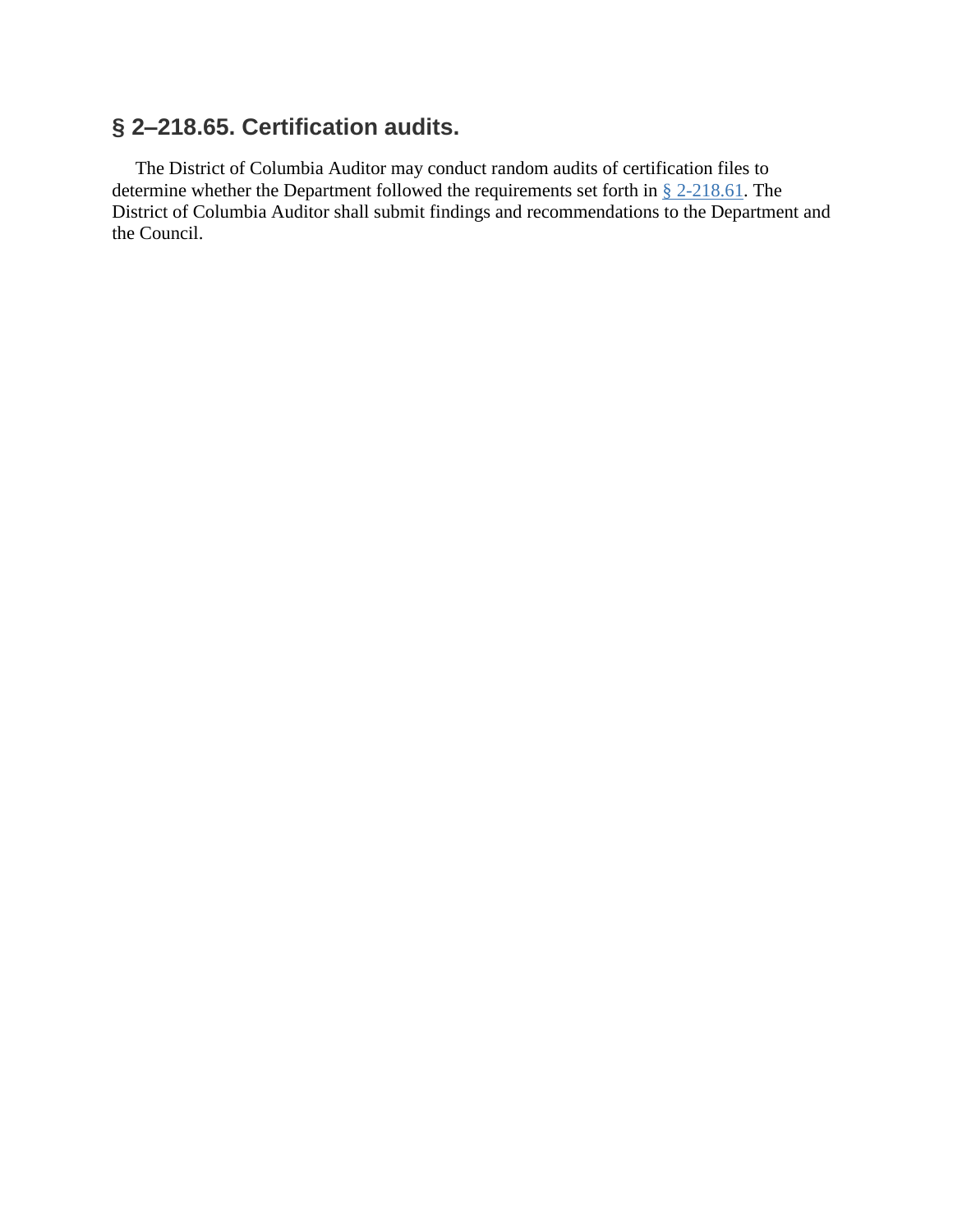### **§ 2–218.66. Services to certified business enterprise.**

**(a)** The Department shall provide the following services to certified business enterprises:

**(1)** Specialized programs to assist certified business enterprises in securing capital and repairing damaged credit;

**(2)** Informational seminars on securing credit and loans; and

**(3)** Access to non-traditional financing sources, as well as traditional lending sources.

**(b)** The Department shall:

**(1)** Develop a catalog of on-line survival and growth tools and resources that certified business enterprises can access through the Internet or other organizations;

**(2)** Enter into a memorandum of understanding with a third-party vendor to provide expert consulting and education to assist certified businesses enterprises at risk of failure, including certified business enterprises that are considering filing for bankruptcy;

**(3)** Develop a formal listing of financing options for business enterprises;

**(4)** Deliver services that assist workers who become unemployed due to economic fluctuations to begin new businesses; and

**(5)** Enter into a memorandum of understanding with a third-party vendor to provide one-onone counseling with potential borrowers to improve financial presentations to lenders.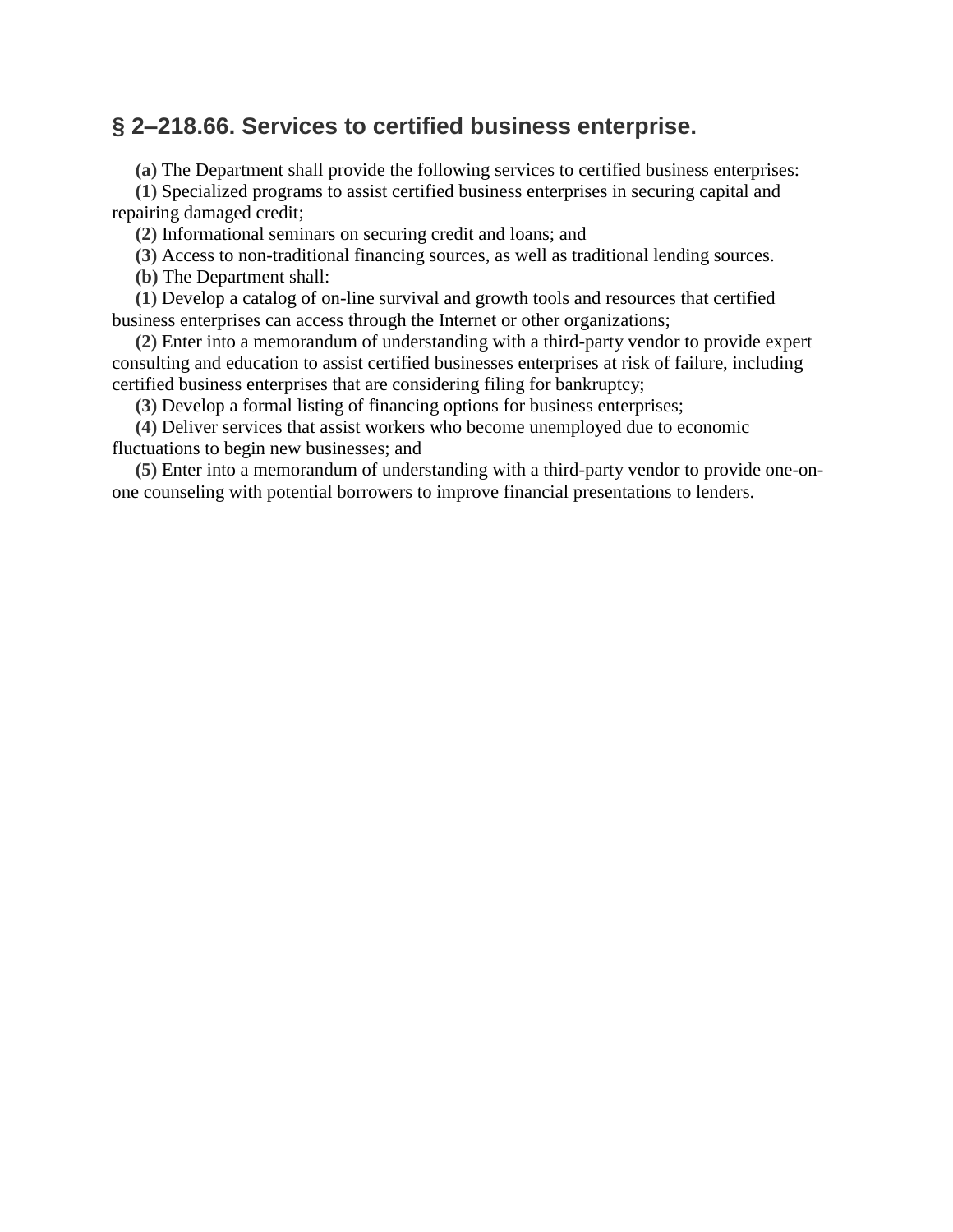### **§ 2–218.67. Establishment of the Volunteer Corp of Executives and Entrepreneurs.**

#### Repealed.

**(a)** There is established the Volunteer Corp of Executives and Entrepreneurs to provide mentoring, education, consulting, and networking services to certified business enterprises within the Department. Notwithstanding any other provision of law, the Volunteer Corp of Executives and Entrepreneurs may solicit contributions from the private sector to be used to carry out its functions under this section.

**(b)(1)** The Volunteer Corp of Executives and Entrepreneurs shall consist of individuals with at least 10 years of experience in the industry.

**(2)** Individuals serving within the Volunteer Corp of Executives and Entrepreneurs shall serve without compensation for their services.

**(c)** The Director shall:

**(1)** Ensure that the Volunteer Corp of Executives and Entrepreneurs carries out a plan to increase the proportion of persons within the certified business enterprises who are from socially and economically disadvantaged backgrounds;

**(2)** Ensure that the Volunteer Corp of Executives and Entrepreneurs establishes benchmarks for use in evaluating the performance of its activities and the performance of the individuals serving in the Volunteer Corp of Executives and Entrepreneurs, including the following:

**(A)** The demographic characteristics and the geographic characteristics of persons within the certified business enterprises assisted by the Volunteer Corp of Executives and Entrepreneurs;

**(B)** The hours spent mentoring by individuals within the Volunteer Corp of Executives and Entrepreneurs; and

**(C)** The performance evaluations of the persons or the certified business enterprises assisted by the Volunteer Corp of Executives and Entrepreneurs;

**(3)** Ensure that the Volunteer Corp of Executives and Entrepreneurs provides one-on-one advice to certified business enterprises; and

**(4)** Implement a networking program through the Volunteer Corp of Executives and Entrepreneurs, which provides certified business enterprises with the opportunity to make business contacts in their industry.

**(d)** The Council shall receive an annual report on the implementation of this section.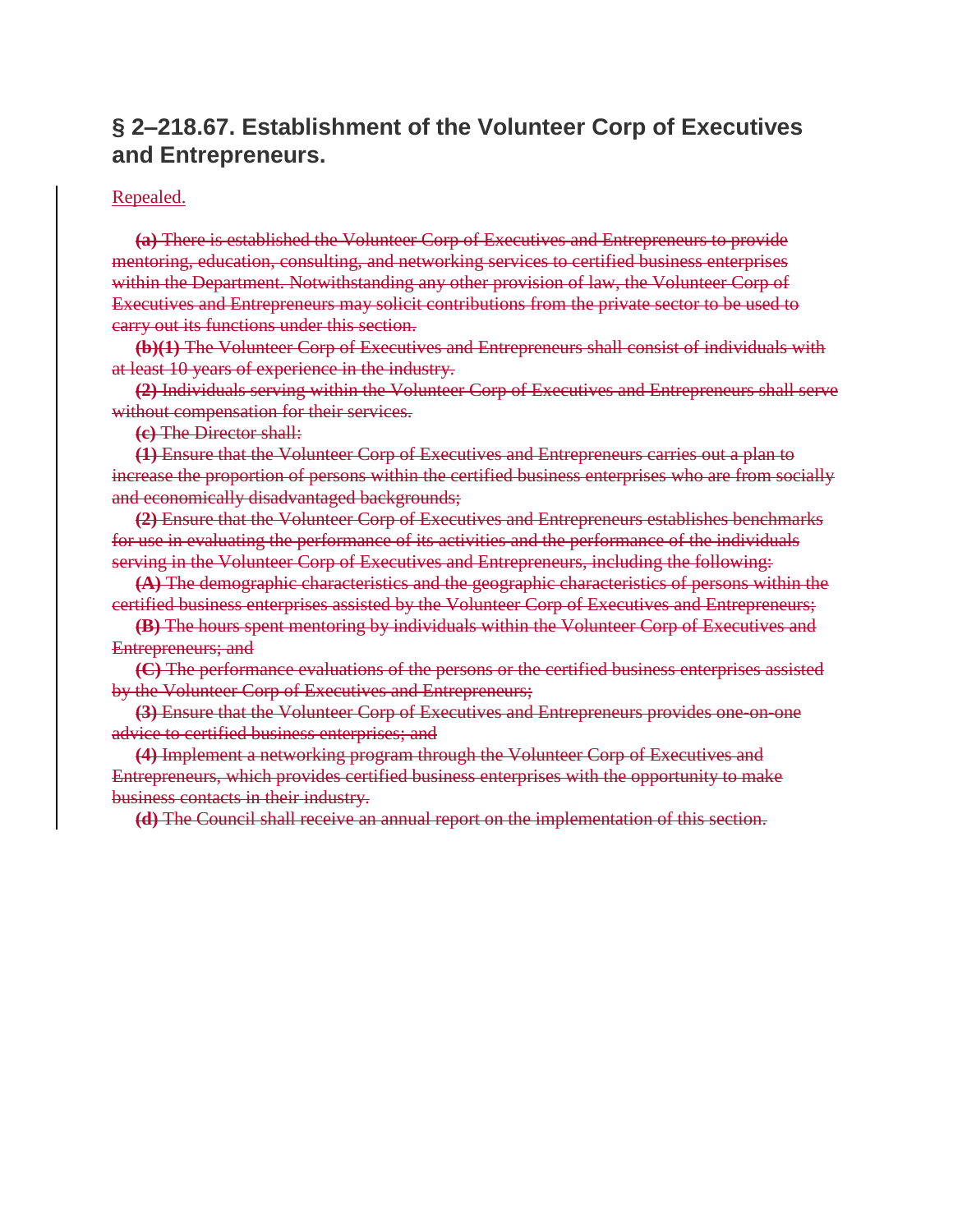#### **§ 2–218.68. Management and direction.**

**(a)(1)** Beginning with fiscal year 2011, the Department shall develop an annual job creation plan ("Plan") for using District small business development resources as a catalyst for job creation and submit the Plan to the Council within 45 days of October 1st.

**(2)** The Plan shall include the Department's strategy for drawing on existing programs and other available resources. To evaluate the success of the Department's actions regarding these efforts, the Director shall identify, in consultation with the appropriate personnel from small business development programs, the performance measures and criteria, to include job creation, retention, and retraining goals.

**(b)(1)** The Department, pursuant to [subchapter](https://code.dccouncil.us/dc/council/code/titles/2/chapters/5/subchapters/I/) I of Chapter 5 of this title [§ [2-501](https://code.dccouncil.us/dc/council/code/sections/2-501.html) et seq.], shall issue rules to develop and implement a consistent data collection process to cover all small business development programs in the District.

**(2)** The data collection process shall include data relating to:

**(A)** Job creation;

**(B)** Performance; and

**(C)** Any other data determined appropriate by the Director.

**(c)** Beginning with fiscal year 2011, the Director, in consultation with other departments and agencies, shall submit, within 45 days of October 1, an annual report to the Council on opportunities to foster coordination, limit duplication, and improve program delivery for small business development programs.

**(d)(1)** The Director shall designate a staff member as a community specialist who is responsible for working with local small development service providers to increase coordination with federal resources.

**(2)** The Director shall develop benchmarks for measuring the performance of the community specialist under this subsection.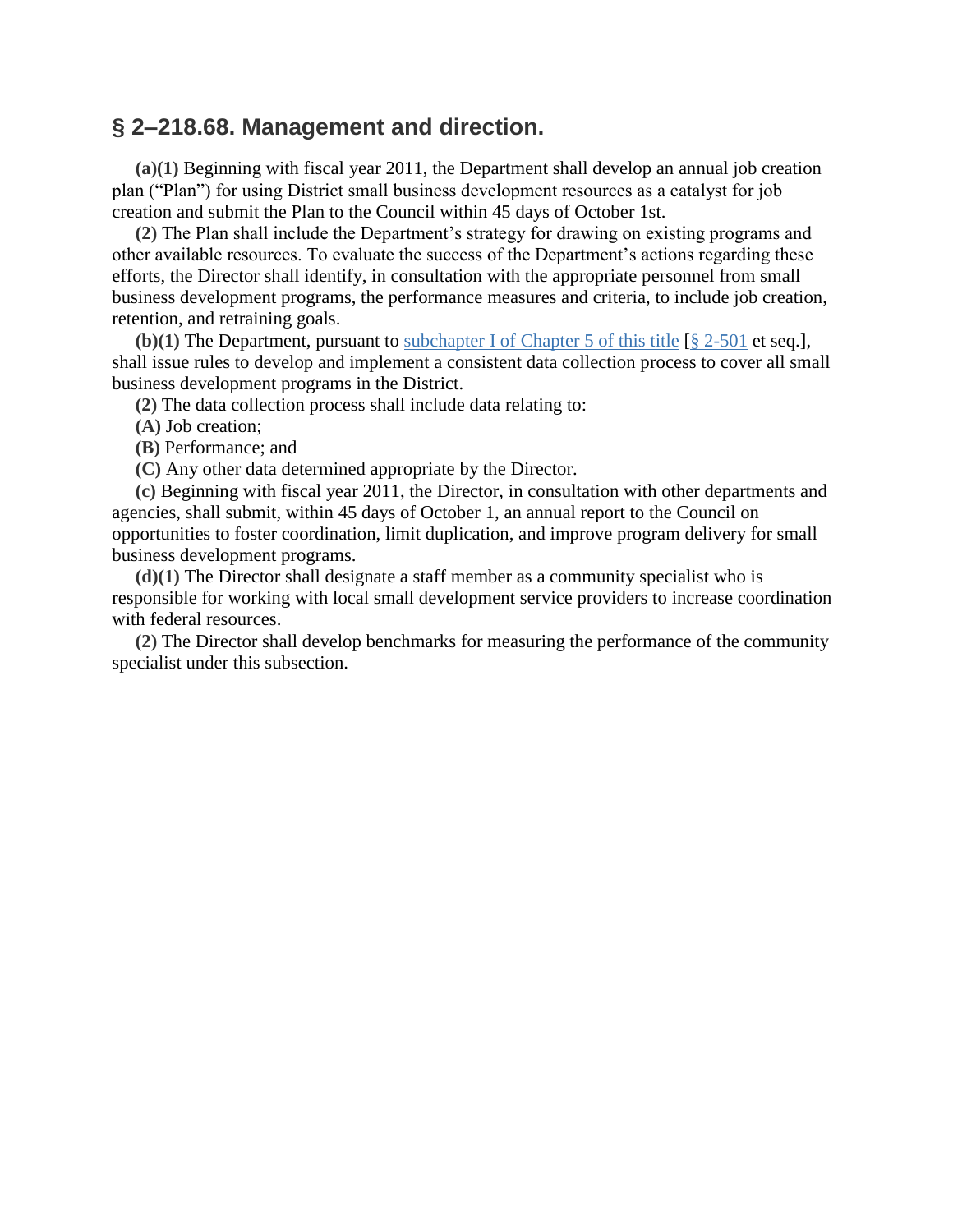### **§ 2–218.69. Procurement training and assistance.**

The Department shall:

**(1)** Identify contracts that are suitable for certified business enterprises;

**(2)** Assist certified business enterprises in identifying and preparing for business opportunities made available under the American Recovery and Reinvestment Act of 2009, approved February 17, 2009 (Pub. L. No. 111-5; 123 Stat. 115), through informational presentations and the dissemination of information; and

**(3)** Provide technical assistance regarding the District and federal procurement processes, including assisting certified business enterprises to comply with local and federal regulations and bonding requirements.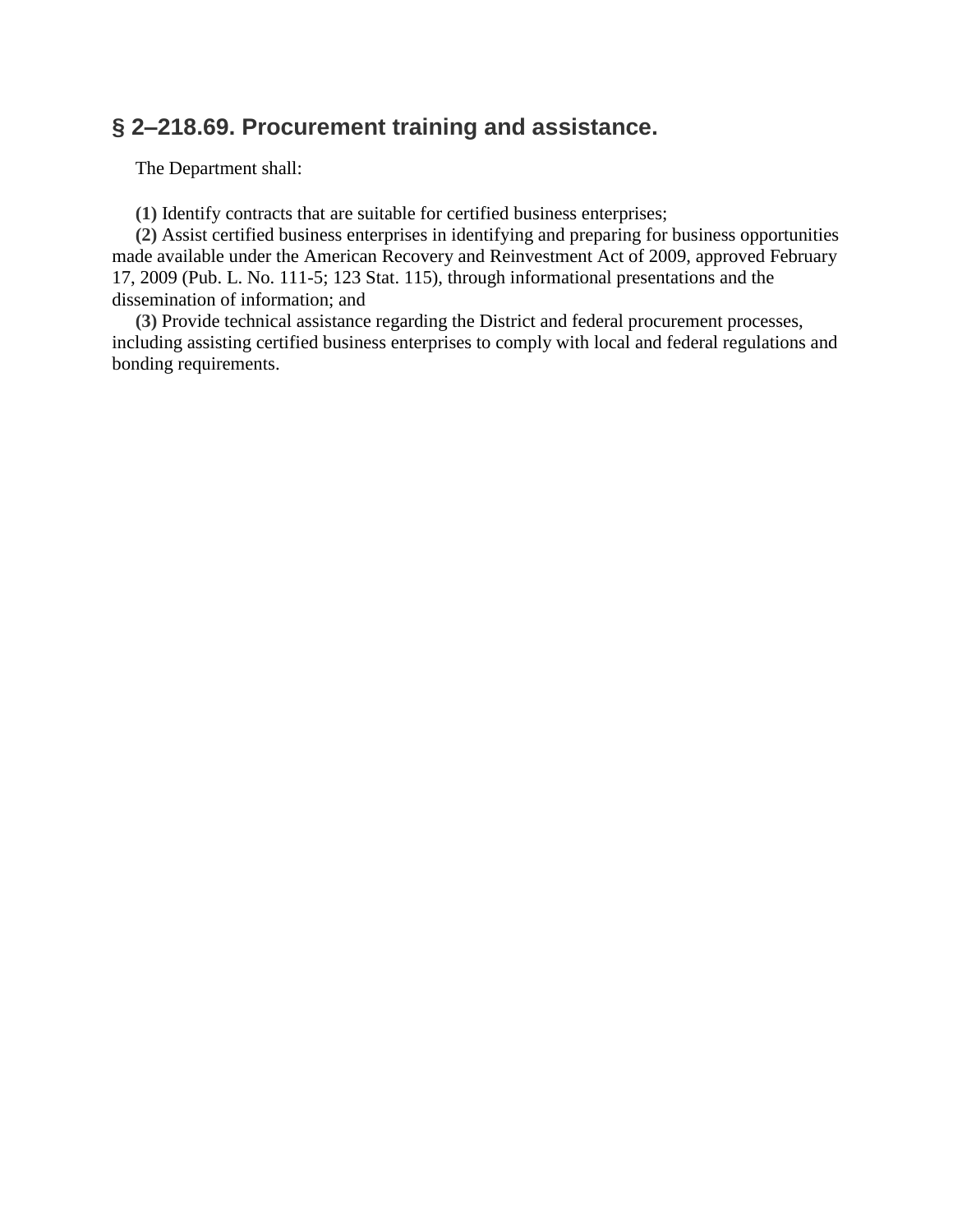### **§ 2–218.71. Triennial review of program and subchapter.**

Repealed.

**(a)** Every 3 years following October 20, 2005, the Department shall submit to the Council and the Mayor the results of an independent evaluation of the certified business enterprise programs. This evaluation shall compare the costs of contracts awarded pursuant to this subchapter to the cost of contracts awarded without use of the set-asides and bid preferences authorized by this subchapter. This evaluation shall also compare economic outcomes such as revenue, tax payments, and employment of District residents for certified business enterprises certified pursuant to part D of this subchapter to economic outcomes for similar firms that are not certified pursuant to part D of this subchapter.

**(b)** The Department shall review the findings in the triennial report and the goals, intents, and purposes of this subchapter. The Department shall transmit to the Council and the Mayor a report setting forth any recommended amendments to this subchapter.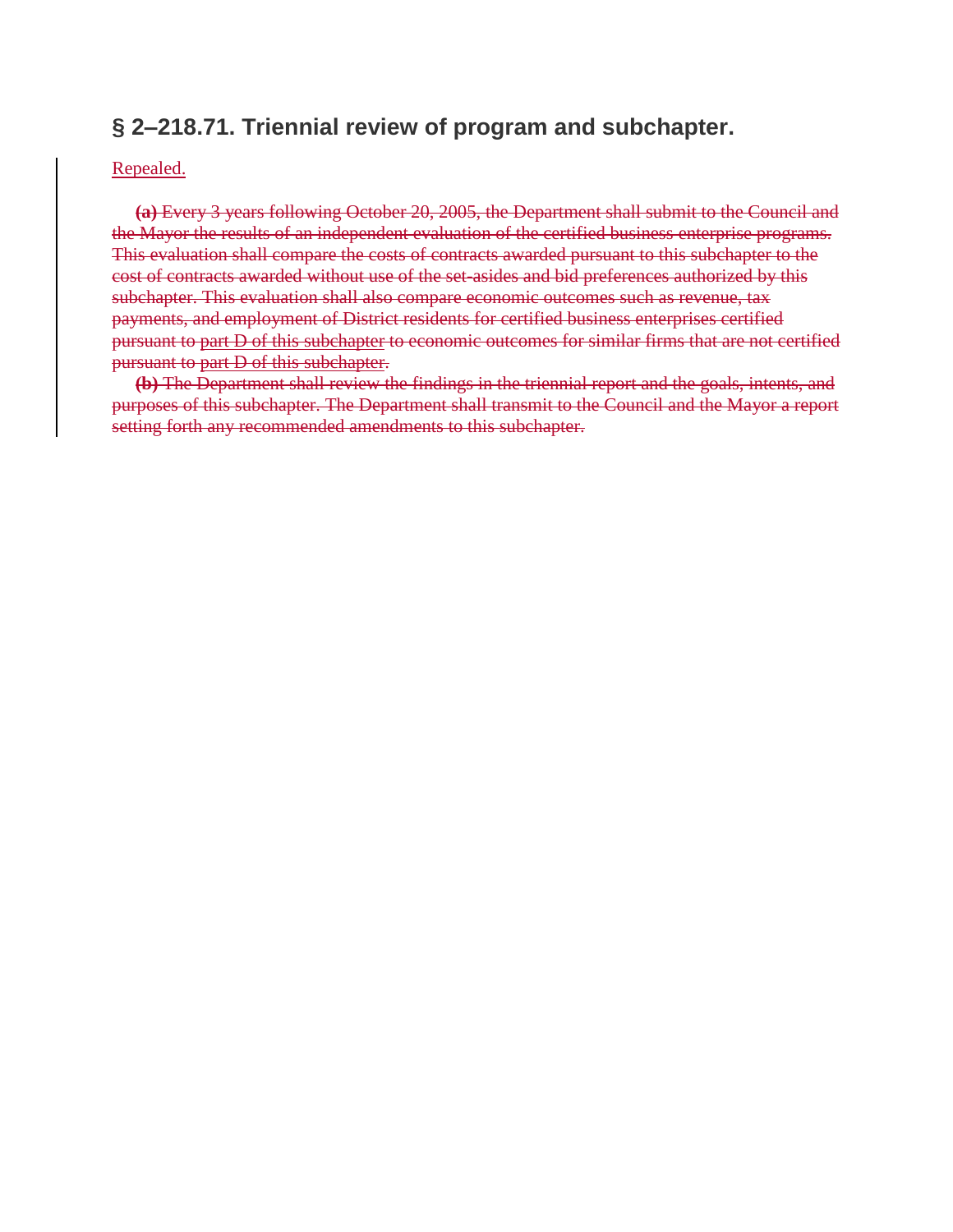### **§ 2–218.72. Rulemaking authority.**

**(a)** The Mayor shall, pursuant to [subchapter](https://code.dccouncil.us/dc/council/code/titles/2/chapters/5/subchapters/I/) I of Chapter 5 of Title 2, issue proposed rules to implement this subchapter. The proposed rules shall be submitted to the Council for a 45-day period of review, excluding Saturdays, Sundays, legal holidays, and days of Council recess. If the Council does not approve or disapprove the proposed rules, in whole or in part, by resolution within this 45-day review period, the proposed rules shall be deemed approved.

**(b)** Within 120 days after June 10, 2014, the Mayor shall issue rules to implement the amended provisions of this subchapter.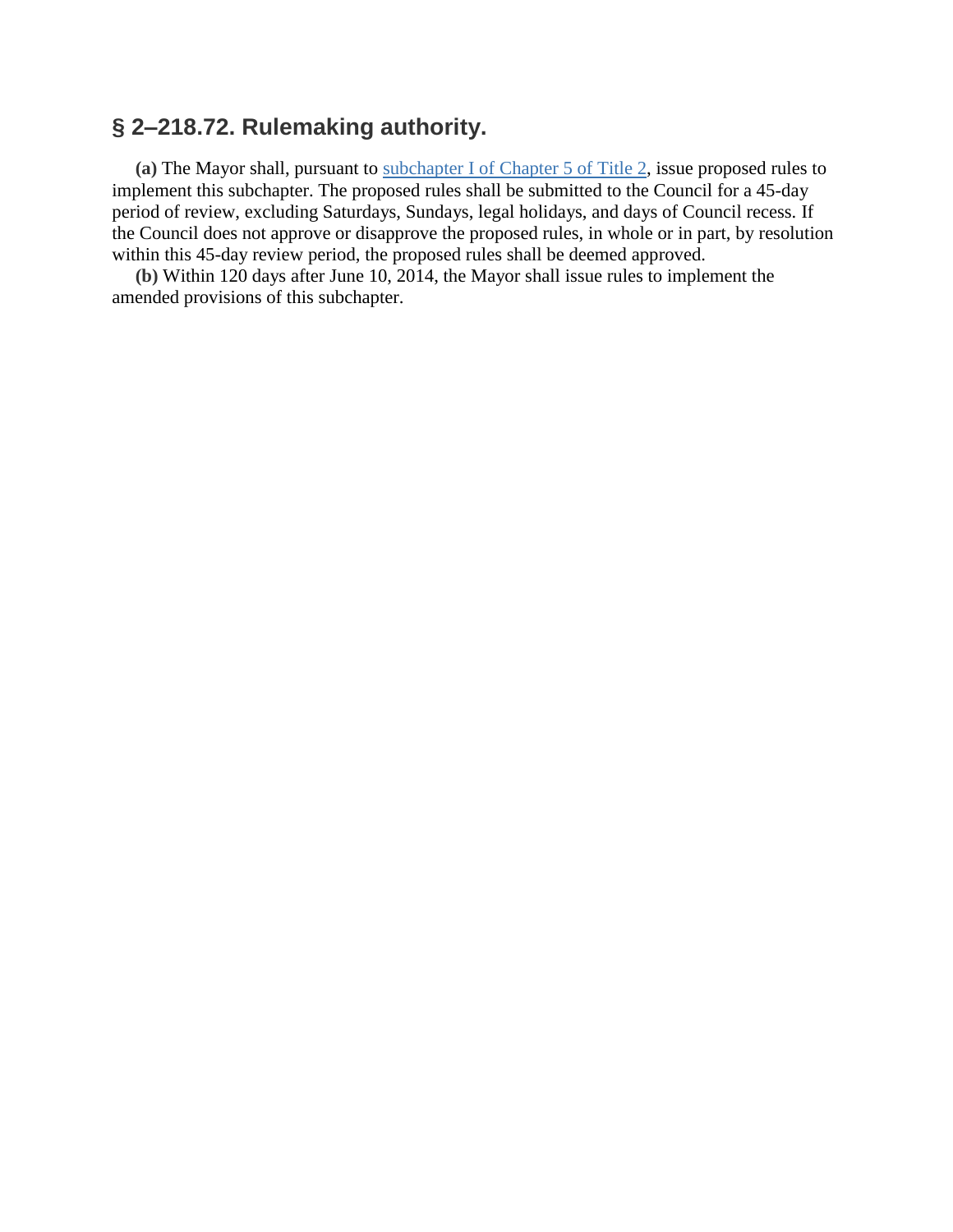### **§ 2–218.75. Small Business Capital Access Fund.**

**(a)** For the purposes of this section, the term:

**(1)** "Eligible recipient" means a business certified, or eligible to be certified, as a small business enterprise pursuant to § [2-218.32](https://code.dccouncil.us/dc/council/code/sections/2-218.32.html) or a disadvantaged business enterprise pursuant to [§](https://code.dccouncil.us/dc/council/code/sections/2-218.33.html) [2-218.33.](https://code.dccouncil.us/dc/council/code/sections/2-218.33.html)

**(2)** "Fund" means the Small Business Capital Access Fund.

**(b)** There is established as a nonlapsing fund the Small Business Capital Access Fund, which shall be used for the following purposes:

**(1)** To grant the local funds necessary to obtain federal matching funds to establish a procurement technical assistance program in the Department;

**(2)** To make a one-time grant in an amount of \$50,000 to provide operating support to a newly formed business association in Ward 3; and

**(3)** To provide financial assistance, including grants, loans, and loan guarantees, to eligible recipients.

**(c)(1)** All funds deposited into the Fund shall not revert to the unrestricted fund balance of the General Fund of the District of Columbia at the end of a fiscal year, or at any other time, but shall be continually available for the uses and purposes set forth in subsection (b) of this section without regard to fiscal year limitation, subject to authorization by Congress.

**(2)** Any penalties assessed by the Department pursuant to § [2-218.48](https://code.dccouncil.us/dc/council/code/sections/2-218.48.html) and any civil penalties imposed pursuant to  $\S 2-218.63(c)$  $\S 2-218.63(c)$  and any fees collected pursuant to  $\S 2-218.49a(a-1)$  shall be collected by the Department and deposited into the Fund.

**(d)** Preference for financial assistance shall be given to:

**(1)** Eligible recipients that are certified as a small business enterprise pursuant to § [2-218.32,](https://code.dccouncil.us/dc/council/code/sections/2-218.32.html) a disadvantaged business enterprise pursuant to  $\S$  [2-218.33,](https://code.dccouncil.us/dc/council/code/sections/2-218.33.html) or a resident-owned business enterprises pursuant to § [2-218.35;](https://code.dccouncil.us/dc/council/code/sections/2-218.35.html) or

**(2)** Eligible recipients that serve, or whose principal office is located in:

**(A)** A DC Main Street corridor; or

**(B)** Repealed;

**(C)** Another area identified by the Mayor for economic development or commercial revitalization.

**(e)** Within 90 days of September 18, 2007, the Mayor shall issue rules to implement the provisions of this section. The Mayor shall submit the proposed rules to the Council for a 45-day period of review, excluding Saturdays, Sundays, legal holidays, and days of Council recess. If the Council does not approve or disapprove the proposed rules, in whole or in part, by resolution, within the 45-day review period, the proposed rules shall be deemed approved.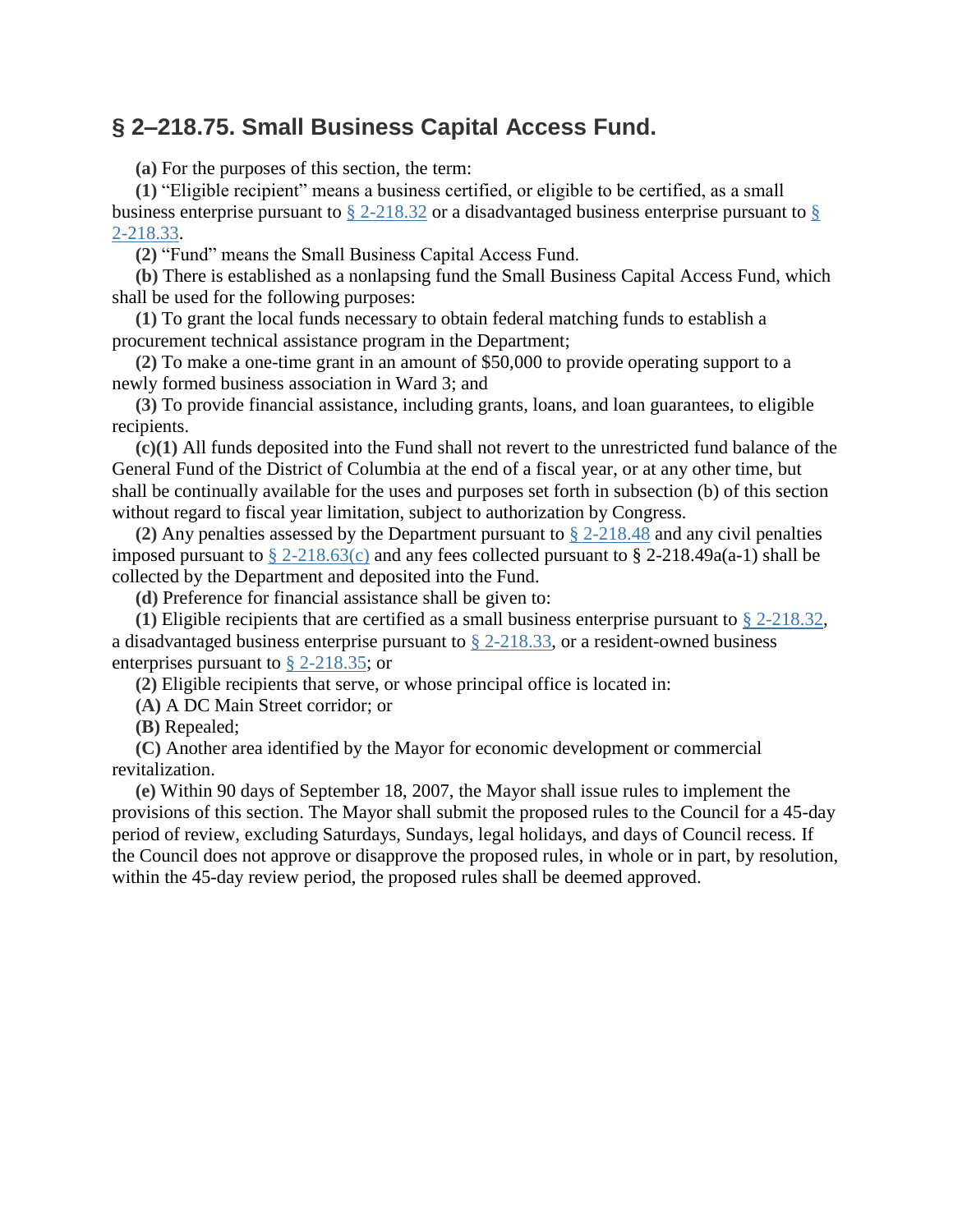### **§ 2–221.02. Rules and regulations governing interest penalty payments by District agencies; computation and payment of penalties.**

**(a)(1)** In accordance with rules and regulations issued by the Mayor of the District of Columbia ("Mayor"), each agency of the District of Columbia government ("District"), under the direct control of the Mayor, which acquires property or services from a business concern but which does not make payment for each complete delivered item of property or service by the required payment date shall pay an interest penalty to the business concern in accordance with this section on the amount of the payment which is due.

**(2)** Each rule or regulation issued pursuant to paragraph (1) of this subsection shall:

**(A)** Specify that the required payment date shall be:

**(i)** The date on which payment is due under the terms of the contract for the provision of the property or service; or

**(ii)** 30 calendar days, excluding legal holidays, after receipt of a proper invoice for the amount of the payment due, if a specific date on which payment is due is not established by contract;

**(B)(i)** Specify, in the case of any acquisition of meat or of a meat food product, a required payment date which is not later than 7 calendar days, excluding legal holidays, after the date of delivery of the meat or meat food product; and

**(ii)** Specify, in the case of any acquisition of a perishable agricultural commodity, a required payment date which is not later than 10 calendar days, excluding legal holidays, after the date of delivery of the perishable agricultural commodity pursuant to this subchapter;

**(C)** Specify separate required payment dates for contracts under which property or services are provided in a series of partial executions or deliveries, to the extent that the contract provides for separate payment for partial execution or delivery; and

**(D)** Require that, within 15 days after the date on which any invoice is received, District agencies notify the business concern in writing of any defect in the invoice or delivered goods, property or services or impropriety of any kind which would prevent the running of the time period specified in subparagraph (A)(ii) of this paragraph.

**(b)(1)** Interest penalties on amounts due to a business concern under this subchapter shall be due and payable to the concern for the period beginning on the day after the required payment date and ending on the date on which payment of the amount is made, except that no interest penalty shall be paid if payment for the complete delivered item of property or service concerned is made on or before: (A) the 3rd day after the required payment date, in the case of meat or a meat product, described in subsection  $(a)(2)(B)(i)$  of this section; (B) the 5th day after the required payment date, in the case of an agricultural commodity, described in subsection  $(a)(2)(B)(ii)$  of this section; or  $(C)$  the 15th day after the required payment date in the case of any other item. Interest, computed at a rate of not less than 1%, shall be determined by the Mayor by regulation.

**(1A)** Each contract executed pursuant to [Chapter](https://code.dccouncil.us/dc/council/code/titles/2/chapters/3/) 3 of Title 2 shall include in the solicitation a description of the contractor's rights and responsibilities under the chapter.

**(1B)** Paragraphs (1) and (1A) of this subsection shall apply to claims arising after October 7, 1998.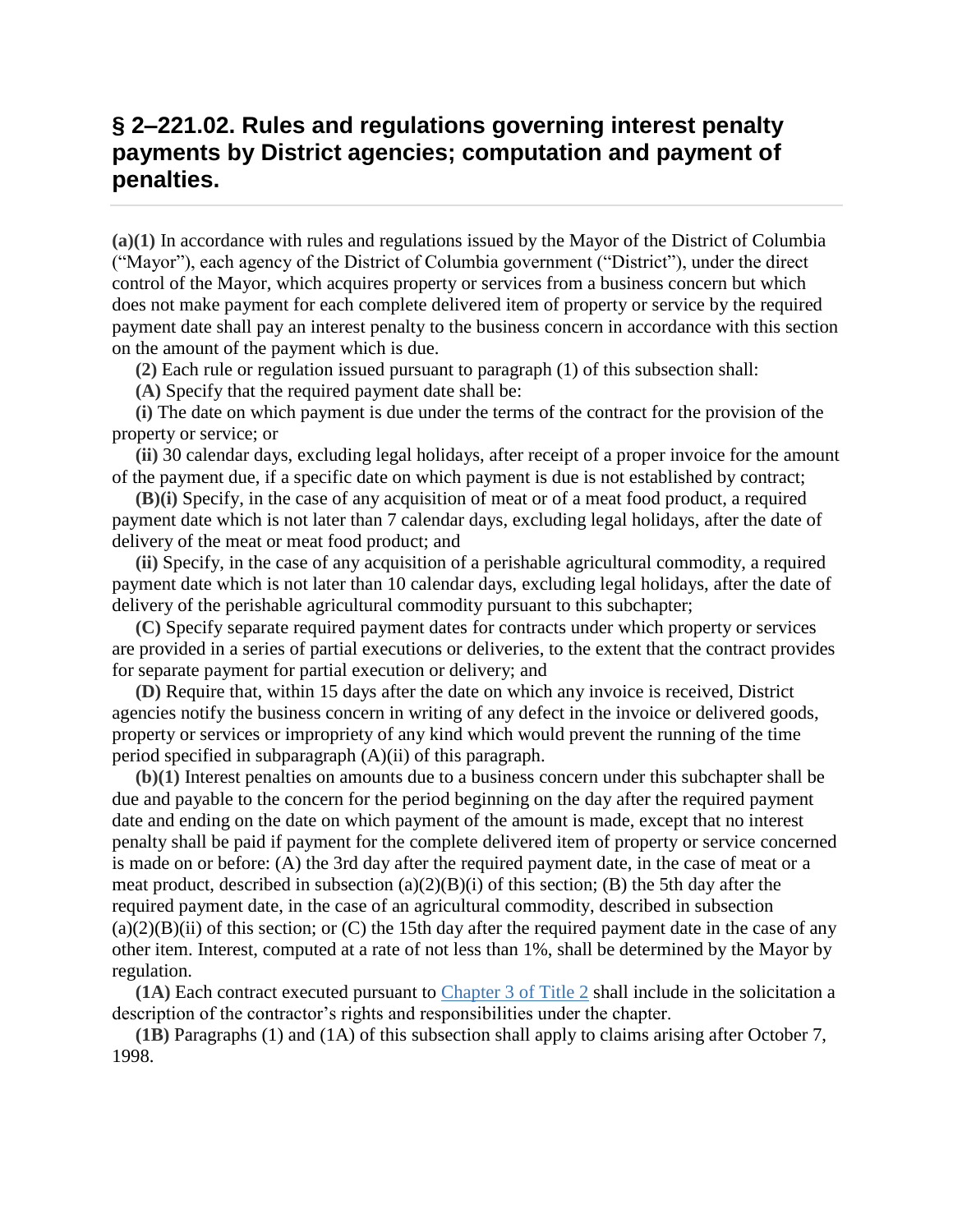**(2)** Any amount of an interest penalty which remains unpaid at the end of any 30-day period shall be added to the principal amount of the debt and thereafter interest penalties shall accrue on the added amount.

**(c)** This section does not authorize the appropriation of additional funds for the payment of interest penalties required by this section. A District agency shall pay any interest penalty required by this section out of funds made available for the administration or operation of the program for which the penalty was incurred.

**(d)** Any contract awarded by a District agency shall include:

**(1)** A payment clause that obligates the contractor to take one of the 2 following actions within 7 days of receipt of any amount paid to the contractor by the District agency for work performed by any subcontractor under a contract:

**(A)** Pay the subcontractor for the proportionate share of the total payment received from the District agency that is attributable to the subcontractor for work performed under the contract; or

**(B)** Notify the District agency and the subcontractor, in writing, of the contractor's intention to withhold all or part of the subcontractor's payment with the reason for the nonpayment;

**(1A)** A clause requiring a beneficiary performing work on a government-assisted project for which a certified business enterprise ("CBE") is utilized to meet the subcontracting requirements pursuant to section 2346 of the Small and Certified Business Enterprise Development and Assistance Act of 2005, effective October 20, 2005 (D.C. Law 16-33; D.C. Official Code § 2- 218.46), to submit an invoice to the District every 30 calendar days for work by the CBE subcontractor that, in the beneficiary's judgment, the subcontractor has satisfactorily performed and properly invoiced, with the first invoice due to the District no later than 35 calendar days after the certified business enterprise submits its initial invoice to the beneficiary, unless the beneficiary's contract with the District requires a different payment timeline or deliverable;

**(2)** An interest clause that obligates the contractor to pay interest to the subcontractor or supplier as provided in subsection  $(b)(1)$  and  $(2)$  of this section;

**(3)** A clause that obligates the contractor to include in any subcontract a provision that requires each subcontractor to include the payment and interest clauses required under paragraphs (1) and (2) of this subsection in a contract with any lower-tier subcontractor or supplier;

**(4)** A change order clause that:

**(A)** Prohibits the District or a prime contractor from requiring a prime contractor or a subcontractor to undertake any work that is determined to be beyond the original scope of the prime contractor's or a subcontractor's contract or subcontract, including work under a Districtissued change order, when the additional work increases the contract price beyond the not-toexceed price or negotiated maximum price of the underlying contract, unless the contracting officer:

**(i)** Agrees with the prime contractor and, if applicable, the subcontractor on a price for the additional work;

**(ii)** Obtains a certification from the Chief Financial Officer that there are sufficient funds to compensate the prime contractor and, if applicable, the subcontractor for the additional work;

**(iii)** Has made a written, binding commitment with the prime contractor to pay for the additional work within 30 days after the prime contractor submits a proper invoice for the additional work to the contracting officer; and

**(iv)** Gives written notice of the funding certification from the Chief Financial Officer to the prime contractor;